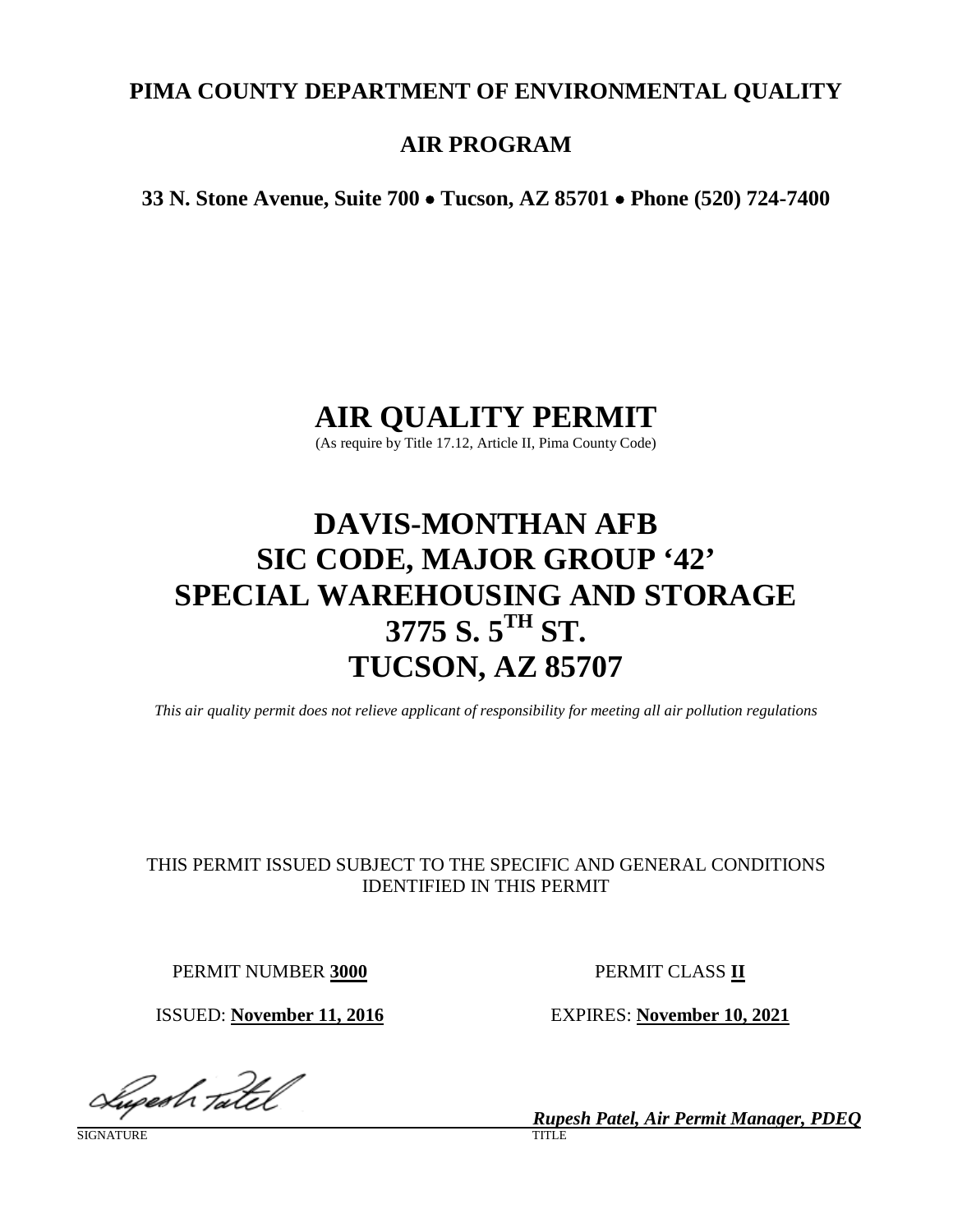# **TABLE OF CONTENTS**

| <b>Permit Summary</b>      |  |
|----------------------------|--|
| <b>Specific Conditions</b> |  |

# *Section 1 – [General Applicability](#page-4-0)*

| <b>Statutory Authority</b>              |  |
|-----------------------------------------|--|
| <b>Permitted Facility Sources</b>       |  |
| <b>Permit Sections</b>                  |  |
| Applicability of More Than One Standard |  |

# *Section 2 – [Permit -Wide Operations](#page-5-0)*

| <b>Emission Limitations and Standards</b> |  |
|-------------------------------------------|--|
| <b>Monitoring Requirements</b>            |  |
| Recordkeeping Requirements                |  |
| <b>Reporting Requirements</b>             |  |
| <b>Facility Changes</b>                   |  |
| <b>Testing Requirements</b>               |  |
|                                           |  |

# *Section 3 – [Special Warehousing Operations](#page-12-0)*

| Emission Limitations and Standards |  |
|------------------------------------|--|
| Compliance Determination           |  |
| <b>Testing Requirements</b>        |  |

# *Section 4 – [Fossil Fuel Fired Industrial and Commercial Equipment \(Boilers and Heaters\)](#page-18-0)*

| <b>Emission Limitations and <math>Y^+</math></b> |  |
|--------------------------------------------------|--|
| . Ieter<br>$1900^\circ$<br>------                |  |

# *Section 5 – [Stationary Rotating Machinery](#page-19-0)*

| <b>Contract Legitation</b><br>anc<br>umurarions : |  |
|---------------------------------------------------|--|
| ∼≏<br>------------                                |  |

# *Section 6 – [Fuel Storage and Dispensing Facilities](#page-20-0)*

| Emission Limitations and $S^*$ |  |
|--------------------------------|--|
| $\lnot$ ance .<br>18 B         |  |

# *Section 7 – [Emissions from Existing and New Nonpoint Sources](#page-24-0)*

| Emission Limitations and Standards Material Communications and Standards Material Communications and Standards Material Communications and Standards Material Communications and Standards Material Communications and Standar |    |
|--------------------------------------------------------------------------------------------------------------------------------------------------------------------------------------------------------------------------------|----|
| Motor Vehicle Operations 25                                                                                                                                                                                                    |    |
|                                                                                                                                                                                                                                | 25 |
|                                                                                                                                                                                                                                |    |
| Particulate Materials 26                                                                                                                                                                                                       |    |
|                                                                                                                                                                                                                                |    |
|                                                                                                                                                                                                                                |    |
|                                                                                                                                                                                                                                |    |
|                                                                                                                                                                                                                                |    |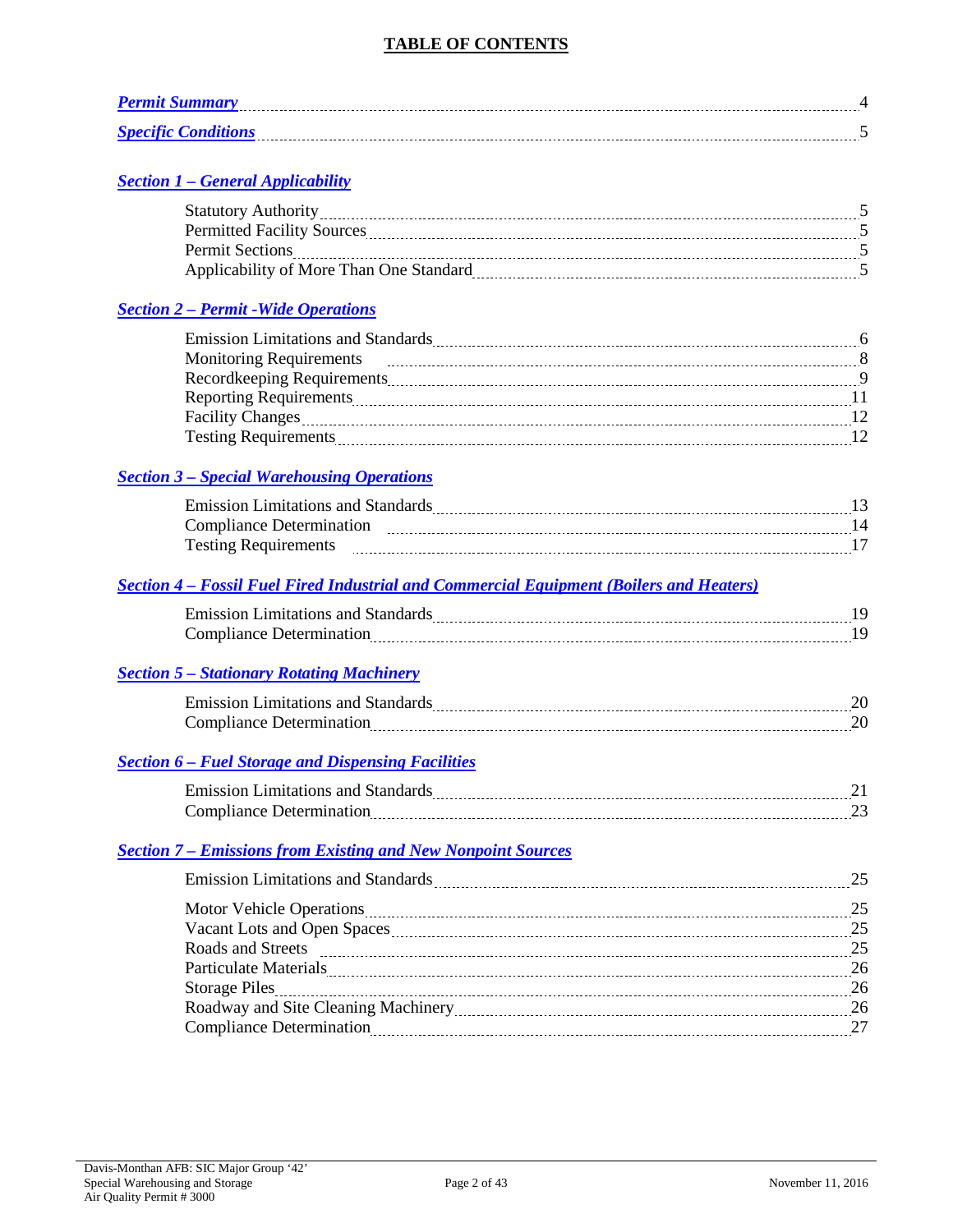# *Section 8 – [Specific Applicability](#page-27-0)*

| Permitted Facility Sources <b>Manual Communities</b> and Termitted Facility Sources                                            | 28 |
|--------------------------------------------------------------------------------------------------------------------------------|----|
|                                                                                                                                |    |
| Special Warehousing Operations 28                                                                                              |    |
| Fossil Fuel Fired Industrial and Commercial Equipment (Boilers and Heaters) [11, 28] [28]                                      |    |
| Stationary Rotating Machinery 29                                                                                               |    |
| Emissions from New and Existing Nonpoint Sources <b>Manual Acces</b> 30                                                        |    |
|                                                                                                                                |    |
| Exempt Sources 21 and the series of the series of the series of the series of the series and the series of the series and $31$ |    |
| General Conditions 22 manual conditions 32                                                                                     |    |
|                                                                                                                                |    |
|                                                                                                                                | 35 |
|                                                                                                                                | 40 |
| Attachment 4: Emissions Discharge Opacity Limiting Standards <b>Mature 2018</b> 11 121 121                                     |    |
| Attachment 5: Sample Portable Source Location Log <b>manual contract of the Contract Contract Contract Contract Co</b>         |    |
|                                                                                                                                |    |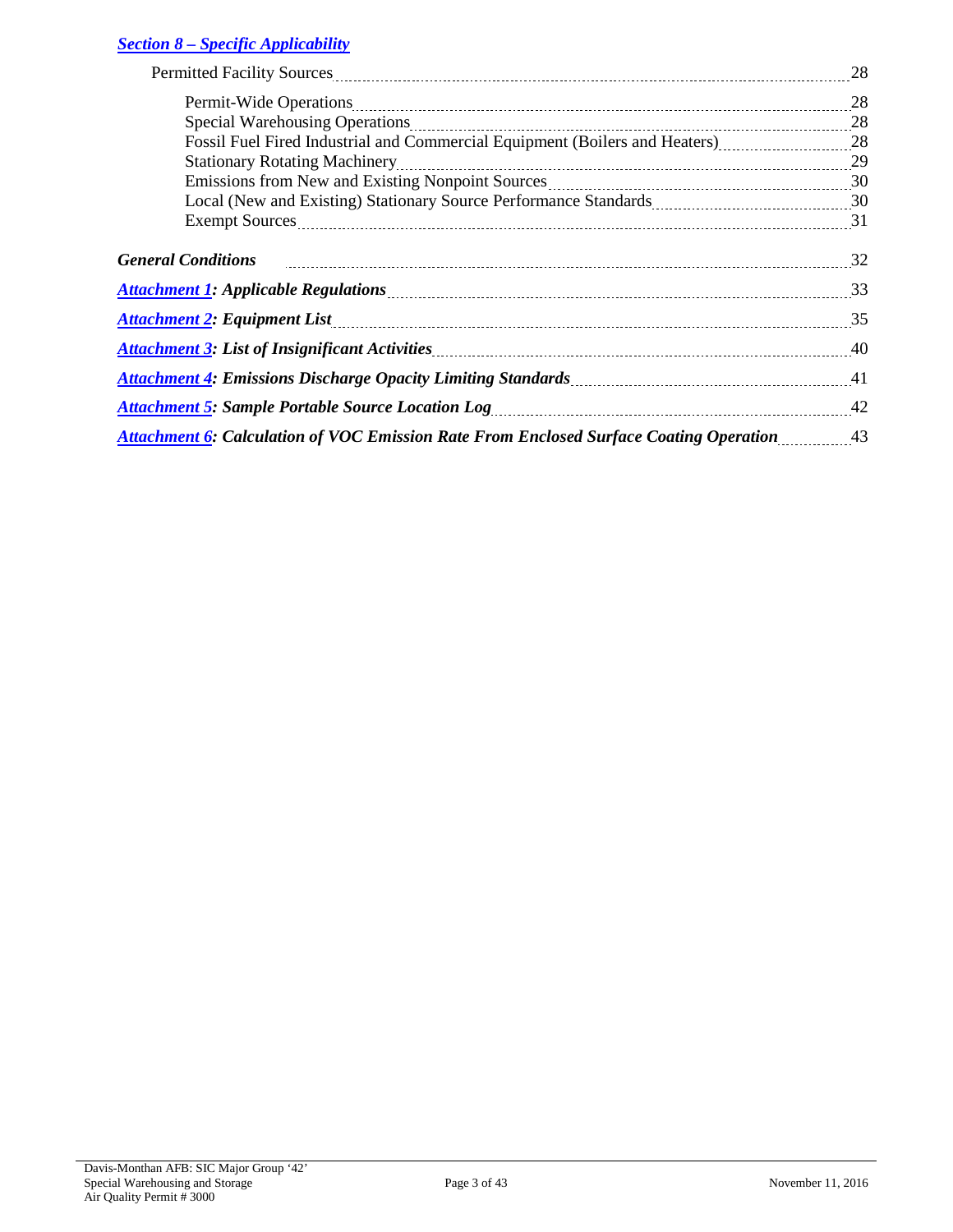# **PERMIT SUMMARY**

# <span id="page-3-0"></span>*Location Information*

This air permit is issued to an existing source operated by Davis-Monthan Air Force Base (DMAFB), the Permittee. The administrative offices are located at  $3755 S$ .  $5<sup>th</sup>$  Street, Tucson, AZ. The facility is located on parcels identified by Pima County Assessor's Parcel #'s: 132-01-001A, 132-02-010, 132-03-010, 132-24-008E, 132-26-010, 132-27-010, 136-27-(010-030), 140-01-(10-20, 1090, & 1100), 141-02-(040-070).

# *Source Description*

All pollutant-emitting activities (operations) at DMAFB fall under the following functionally distinct primary SIC Code groupings which are covered under the following distinct Class II/III air permits:

Permit # 3000: DMAFB, Major Group – 42 – Special Warehousing and Storage Permit # 3001: DMAFB, Major Group – 45 – Transportation by Air Permit # 3002: DMAFB, Major Group – 49 – Electric, Gas, and Sanitary Services Permit # 3004: DMAFB, Major Group – 65 – Real Estate Permit # 3005: DMAFB, Major Group – 80 – Health Services Permit # 3006: DMAFB, Major Group – 97 – National Security and International Affairs

The activities and operations covered by this permit are those stationary sources at Davis-Monthan AFB located at the 309<sup>th</sup> Aerospace Maintenance and Regeneration Group (309<sup>th</sup> AMRG) "facility" and its supporting units [309<sup>th</sup> Support Squadron (309<sup>th</sup> SPTS), the 576<sup>th</sup> Aerospace Maintenance and Regeneration Squadron (576<sup>th</sup> AMRS), the  $577^{\text{th}}$  Commodities Reclamation Squadron ( $577^{\text{th}}$  CMRS) and the  $578^{\text{th}}$  Storage and Disposal Squadron  $(578<sup>th</sup> SDS)$ ] which fall under the following industrial classification:

• SIC Code: Major Group 42 - Special Warehousing and Storage (NAICS 493190)

The activities and operations at the facility includes: aircraft engine testing, abrasive blasting operations, surface coating operations, solvent degreasing/cleaning operations, stationary rotating machinery, fuel storage and dispensing facilities, and emissions from existing and new nonpoint sources (fugitive dust).

# *Air Permit Information*

This is the first renewal of the existing 5 year air quality permit. This permit incorporates voluntarily proposed emission limitations to keep HAP(s) and VOC emissions below major source thresholds.

The following table summarizes the potential to emit of the source with limitations. These emission values are a taken from the information contained in the renewal application and from standard emission factors in AP-42 Sections 1.4, 3.3, and 3.4. The emission values are for information purposes only and are not intended to be enforceable limits.

| Controlled Permit-Wide Potential Emissions of Pollutants <sup>1</sup> (tons/yr) |           |           |                                               |            |       |                 |            |             |              |             |
|---------------------------------------------------------------------------------|-----------|-----------|-----------------------------------------------|------------|-------|-----------------|------------|-------------|--------------|-------------|
|                                                                                 |           |           | <b>Conventional or Criteria Air Pollutant</b> |            |       |                 |            | <b>NSPS</b> |              | <b>HAPs</b> |
| $PM_{2.5}$                                                                      | $PM_{10}$ | <b>PM</b> | NOx                                           | <b>VOC</b> | CO    | SO <sub>2</sub> | Lead       | N/A         | <b>Total</b> | Single      |
| 1.75                                                                            | 2.36      | 2.36      | 23.04                                         | 87.87      | 37.05 | 2.24            | Negligible |             | 2.98         | < 0.05      |

<sup>1</sup> Emergency generator engine PTE is calculated on operation as an emergency generator (500 hour/year). Boiler PTE is calculated on unlimited operation when firing natural gas. GDF PTE is calculated on voluntary throughput limitations. Includes 65 ton/year VOC emission cap for enclosed surface coating operations.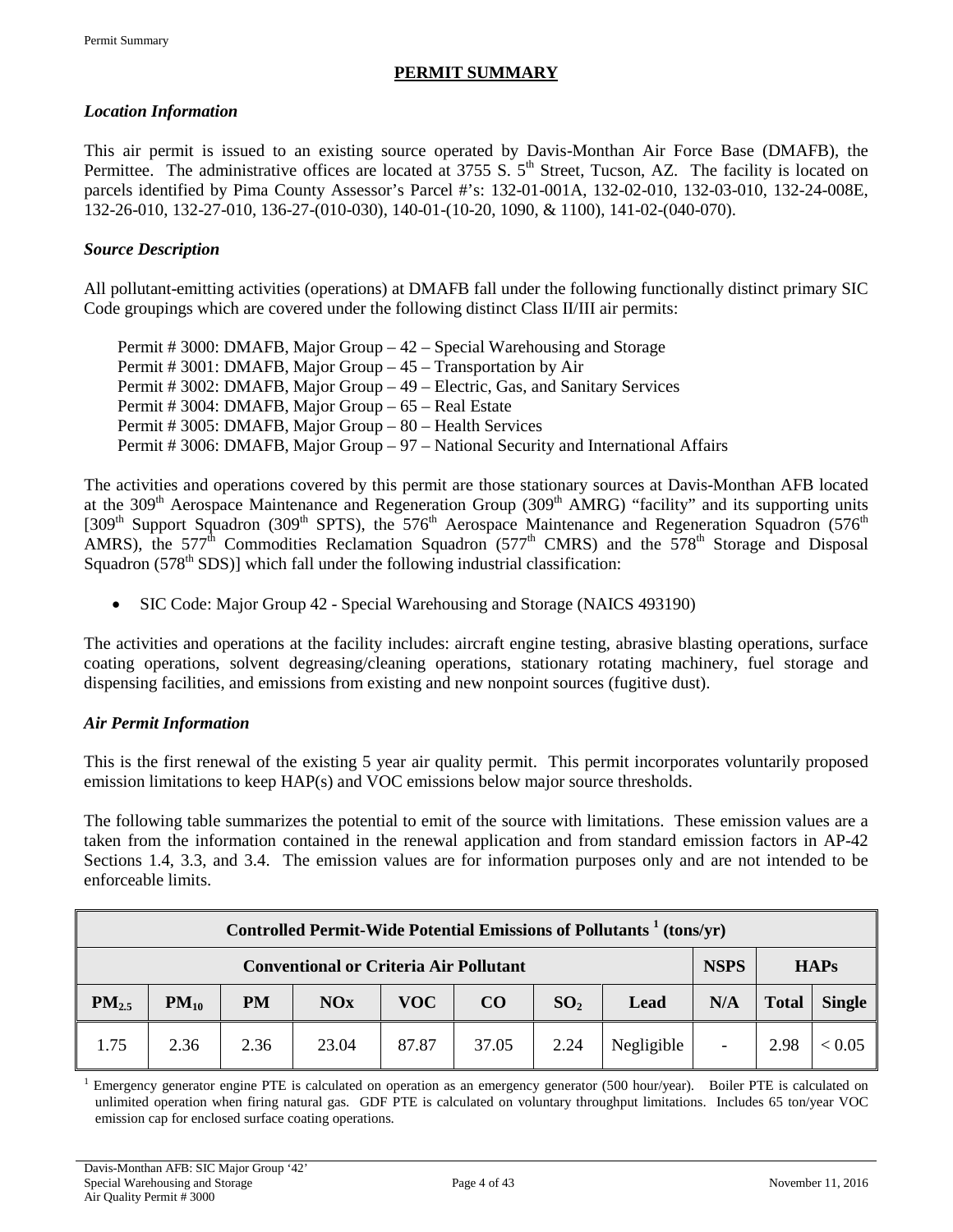#### **SPECIFIC CONDITIONS**

[References are to Title 17 of the Pima County Code [PCC] unless otherwise noted]

#### *SECTION 1: GENERAL APPLICABILITY*

#### <span id="page-4-0"></span>1. *Statutory Authority*

Emissions from this facility, specifically the emissions from the equipment described in Attachment 2 of this permit, fall under primary SIC Code, Major Grouping '42', and are subject to enforceable limitations as provided in the Specific Conditions contained in this permit. This air permit is issued pursuant to (ARS) §49-480 and authorizes the construction and operation of the equipment enumerated in the "Equipment List" in Attachment 2. This authorization is based on the regulations in effect on the date of issuance of this permit, and a finding that the allowable emissions from this permit, and all other installations that fall under functionally distinct primary SIC code groupings, more fully described in the applications for permits under SIC Codes, Major Groups, 42, 45, 49, 65, 80, an 97, do not constitute a "major source" within the meaning of PCC 17.04.340.A.128. Notwithstanding the above findings, the issuance of this air quality permit shall not relieve the Permittee from compliance with all local, county, state and federal laws, statutes, and codes. [PCC 17.12.010.B & D, PCC 17.12.165 and ARS §49-480]

#### 2. *Permit Classification*

Class II; Synthetic Minor Source; Stationary: The permitted facility sources constitute a stationary synthetic minor source of HAP and VOC based on voluntary limitations and operating restrictions contained in this permit and when considering emissions from sources aggregated under the same primary SIC Code grouping (Major Group 42 – Special Warehousing and Storage).

#### 3. *Permitted Facility Sources*

The Specific Conditions contained in this permit apply to the equipment listed in Attachment 2 of this permit and the following source categories. Section 8 of this permit contains conditions relating the specific applicability to the permitted facility sources.

- 
- 
- c. Enclosed surface coating operations h. Stationary rotating machinery
- 
- 
- a. Aircraft engine testing operations f. Miscellaneous chemical/materials use
- b. Abrasive blasting operations g. Boilers, heaters, and other fuel fired equipment
	-
- d. Solvent degreasing operations i. Fuel storage and dispensing facilities
- e. Architectural coating operations i. Emissions from new and existing nonpoint sources

#### 4. *Permit Sections*

The Specific Conditions have been organized into the following permit sections:

- Section 1 (This Section)
- Section 2 Permit-Wide Operations
- Section 3 Special Warehousing
- Section 4 Fossil Fuel Fired Industrial Commercial Equipment
- Section 5 Stationary Rotating Machinery
- Section 6 Fuel Storage and Dispensing Facilities
- Section 7 Emissions from Existing and New Nonpoint Sources
- Section 8 Specific Applicability Provisions

#### 5. *Applicability of more than one standard*

If more than one emission limit or emission standard in this permit is applicable to the same source, the more stringent standard or emission limit shall apply. [PCC 17.16.010.B]

**[Locally Enforceable Condition]**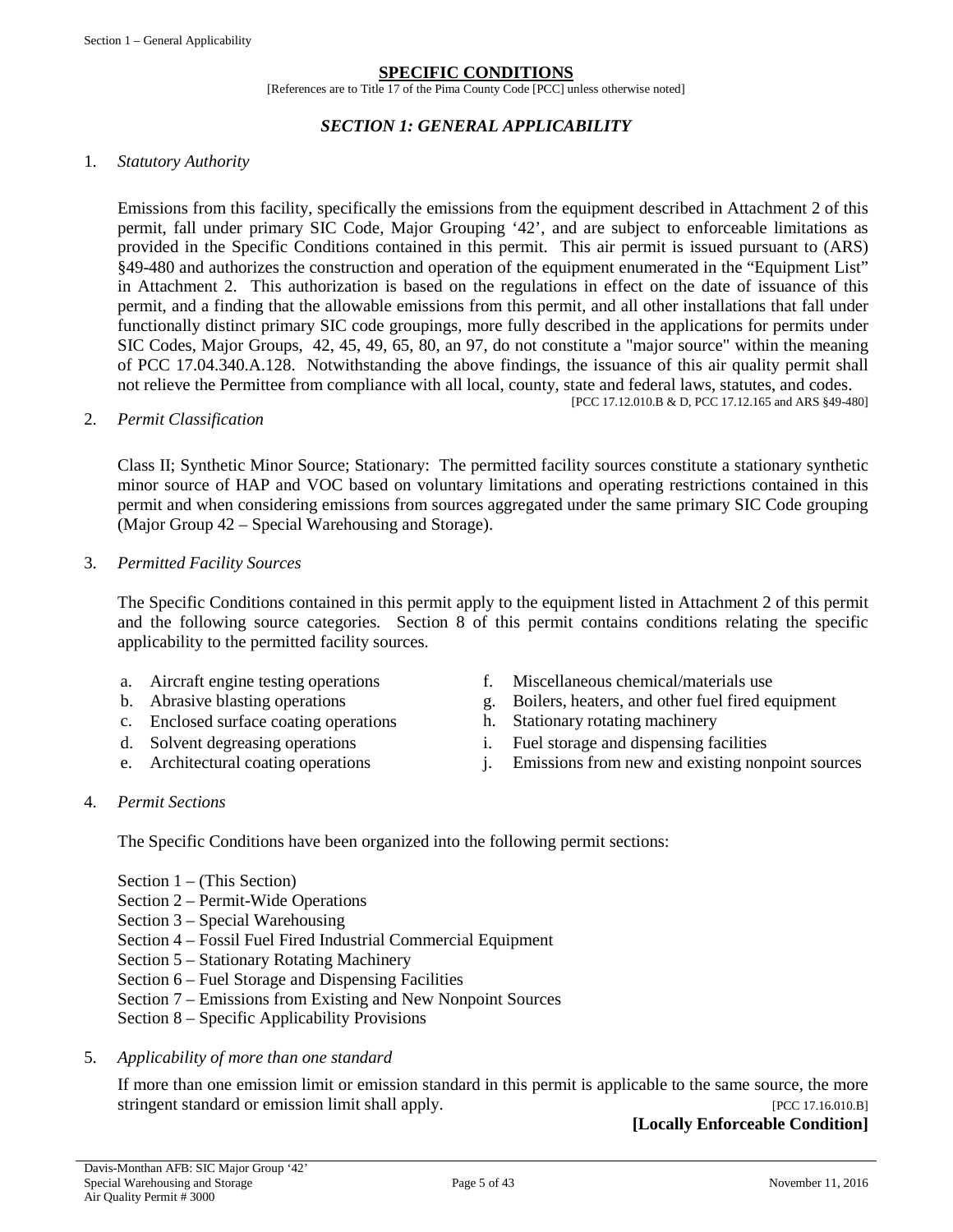# *SECTION 2: PERMIT-WIDE OPERATIONS*

<span id="page-5-0"></span>In accordance with condition 63.a, the provisions in this Section apply to permit-wide operations and all sources of air contaminants. All provisions in this Section are locally enforceable unless otherwise noted.

[PCC 17.16.010.B]

#### **Emission Limitations and Standards Emission Limitations and Standards Executive Limitations and Standards**

6. *Voluntary Emission Limitations* [PCC 17.12.190.B & PCC 17.12.350.A.3.a]

The Permittee shall comply with the operating limitations in Sections 3 through 6 of this permit and the following voluntary emission limitations in order to avoid federal or other applicable requirements:

# **[Federally Enforceable and Material Permit Conditions]**

- a. The Permittee shall not allow the emission rate of combined Hazardous Air Pollutants (HAPs) from sources and operations covered under this permit to exceed 3.5 tons per year as measured on a 12 month rolling total basis.
- b. The Permittee shall not allow the base-wide emission rate of combined Hazardous Air Pollutants (HAPs) to exceed 22.5 tons per year as measured on a 12 month rolling total basis.
- c. The Permittee shall not allow the base-wide emission rate of any single Hazardous Air Pollutant (HAP) to exceed 9 tons per year as measured on a 12 month rolling total basis.
- 7. *General Control Standards*
	- a. The Permittee shall not cause or permit the planning, construction, installation, erection, modification, use or operation of an emission source which will cause or contribute to a violation of a performance standard in Title 17 of the Pima County Code. [PCC 17.12.020 & PCC 17.16.020.A]
	- b. The Permittee is prohibited from firing high sulfur oil in any stationary or portable source without submitting a revision, as provided in V of this Section, demonstrating to the satisfaction of the Control Officer, both that sufficient quantities of low sulfur oil are not available for use by the Permittee, and that the Permittee has adequate facilities and contingency plans to ensure that the sulfur dioxide ambient air quality standards will not be violated. For purposes of this paragraph "high sulfur oil" means oil containing 0.90 percent or more by weight of sulfur. Notwithstanding the prohibition to use high sulfur oil, the Specific Conditions contained in this permit may prescribe lower fuel sulfur content limits for specific stationary or portable sources. [PCC 17.12.185.A.2]

#### **[Material Permit Condition]**

c. Where a stack, vent or other outlet is at such a level that fumes, gas mist, odor, smoke, vapor or any combination thereof constituting air pollution are discharged to adjoining property, the Control Officer may require the installation of abatement equipment or the alteration of such stack, vent or other outlet by the owner or operator thereof to a degree that will adequately reduce or eliminate the discharge of air pollution to adjoining property. [PCC 17.16.020.B]

#### 8. *Materials Handling Standards*

a. The Permittee shall not transport or store VOC's without taking necessary and feasible measures to control evaporation, leakage, or other discharge into the atmosphere. [PCC 17.16.400.A]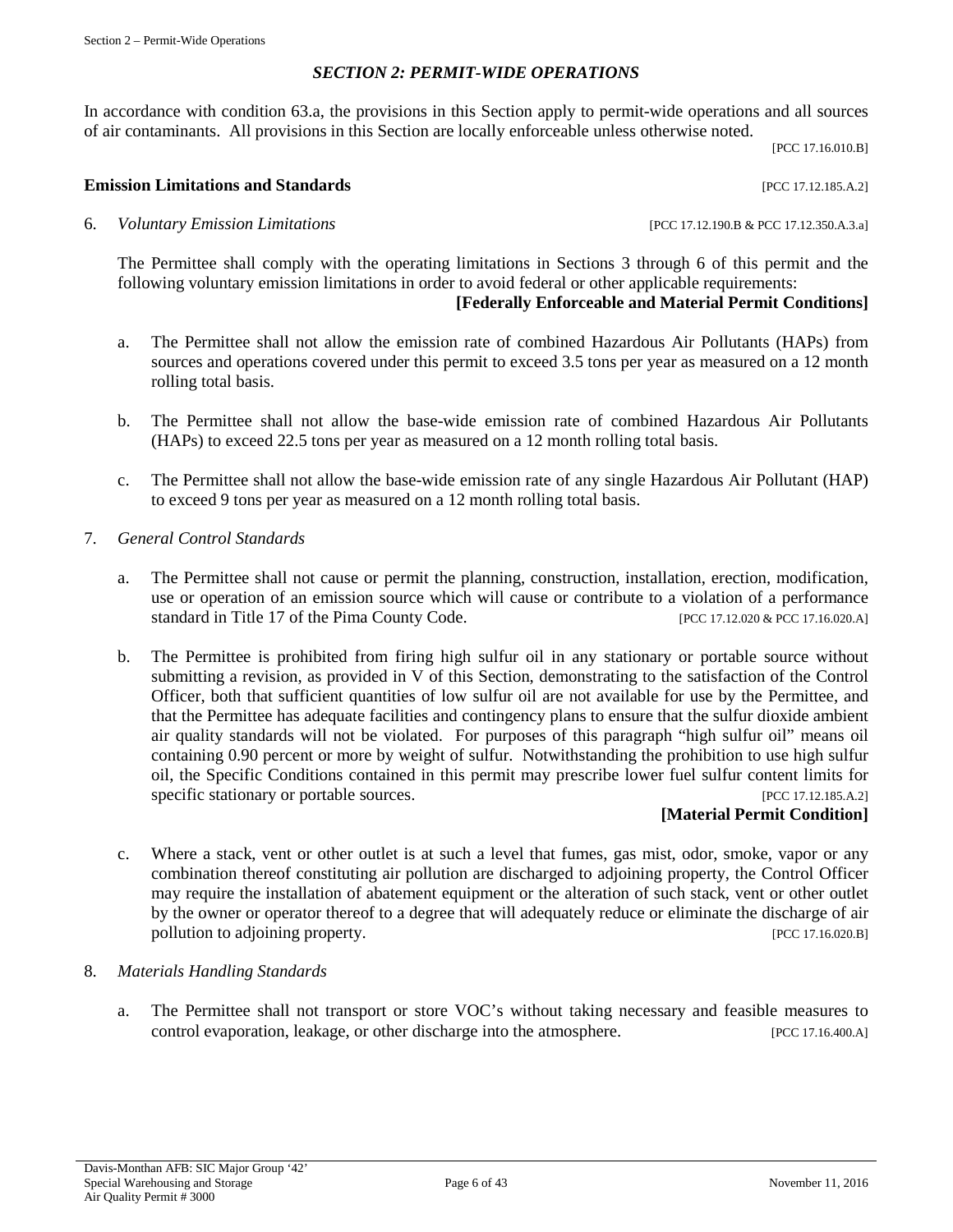b. Materials including solvents or other volatile compounds, paints, acids, alkalies, pesticides, fertilizers and manure shall be processed, stored, used and transported in such a manner and by such means that they will not evaporate, leak, escape or be otherwise discharged into the ambient air so as to cause or contribute to air pollution. Where means are available to reduce effectively the contribution to air pollution from evaporation, leakage or discharge, the installation and use of such control methods, devices, or equipment shall be mandatory. [PCC 17.16.430.F]

# *9. Odor Limiting Standard*

The Permittee shall not emit gaseous or odorous materials from equipment, operations or premises under his control in such quantities or concentrations as to cause air pollution. Emissions from malodorous matter shall not cross a property line without minimizing the emissions by applying modern practices. Malodorous matter shall include, but not be limited to, solvents, paints, acids, alkalies, pesticides, fertilizer and manure. [PCC 17.16.430.F & PCC 17.16.030]

10. *Opacity Limit* [PCC 17.16.040, PCC 17.16.050.B, & PCC 17.16.130.B.1]

Except as otherwise specified in the Specific Conditions of this permit and the Table in Attachment 4, the opacity of all plumes and effluents from all point, non-point, or fugitive emission sources shall not exceed 20% as determined by EPA Reference Method 9, Appendix A, 40 CFR Part 60.

#### **[Federally Enforceable When Opacity Is Above 40%]**

- a. Opacities (optical densities), as measured in accordance with Method 9, of an effluent shall be measured by a certified visible emissions evaluator with his natural eyes, approximately following the procedures which were used during his certification, or by an approved and precisely calibrated in-stack monitoring **instrument.** [PCC 17.16.040.A.1]
- b. A violation of an opacity standard shall be determined by measuring and recording a set of consecutive, instantaneous opacities, and calculating the arithmetic average of the measurements within the set unless otherwise noted in this permit. The measurements shall be made at approximately fifteen-second intervals for a period of at least six minutes, and the number of required measurements shall be as specified in Attachment 4. Sets need not be consecutive in time, and in no case shall two sets overlap. If the average opacity of the set of instantaneous measurements exceeds the maximum allowed by any rule, this shall constitute a violation. **Example 2018** [PCC 17.16.040.A.2]
- c. The use of air or other gaseous diluents solely for the purpose of achieving compliance with an opacity standard is prohibited. [PCC 17.16.040.A.3]
- d. When the presence of uncombined water is the only reason for failure of a source to otherwise meet the requirements as specified in conditions 10 and 11, conditions 10 and 11 shall not apply.

[PCC 17.16.040.B]

# 11. *Visibility Limiting Standard* [PCC 17.16.050]

- a. The Permittee shall not cause, suffer, allow or permit operations or activities likely to result in excessive amounts of airborne dust without taking reasonable precautions to prevent excessive amounts of particulate matter from becoming airborne in accordance with Section 7 of this permit.
- b. The Permittee shall not cause, suffer, allow, or permit diffusion of visible emissions, including fugitive dust, beyond the property boundary line within which the emissions become airborne, without taking reasonably necessary and feasible precautions to control generation of airborne particulate matter in accordance with Section 7 of this.

Permit. Sources may be required to cease temporarily the activity or operation which is causing or contributing to the emissions until reasonably necessary and feasible precautions are taken.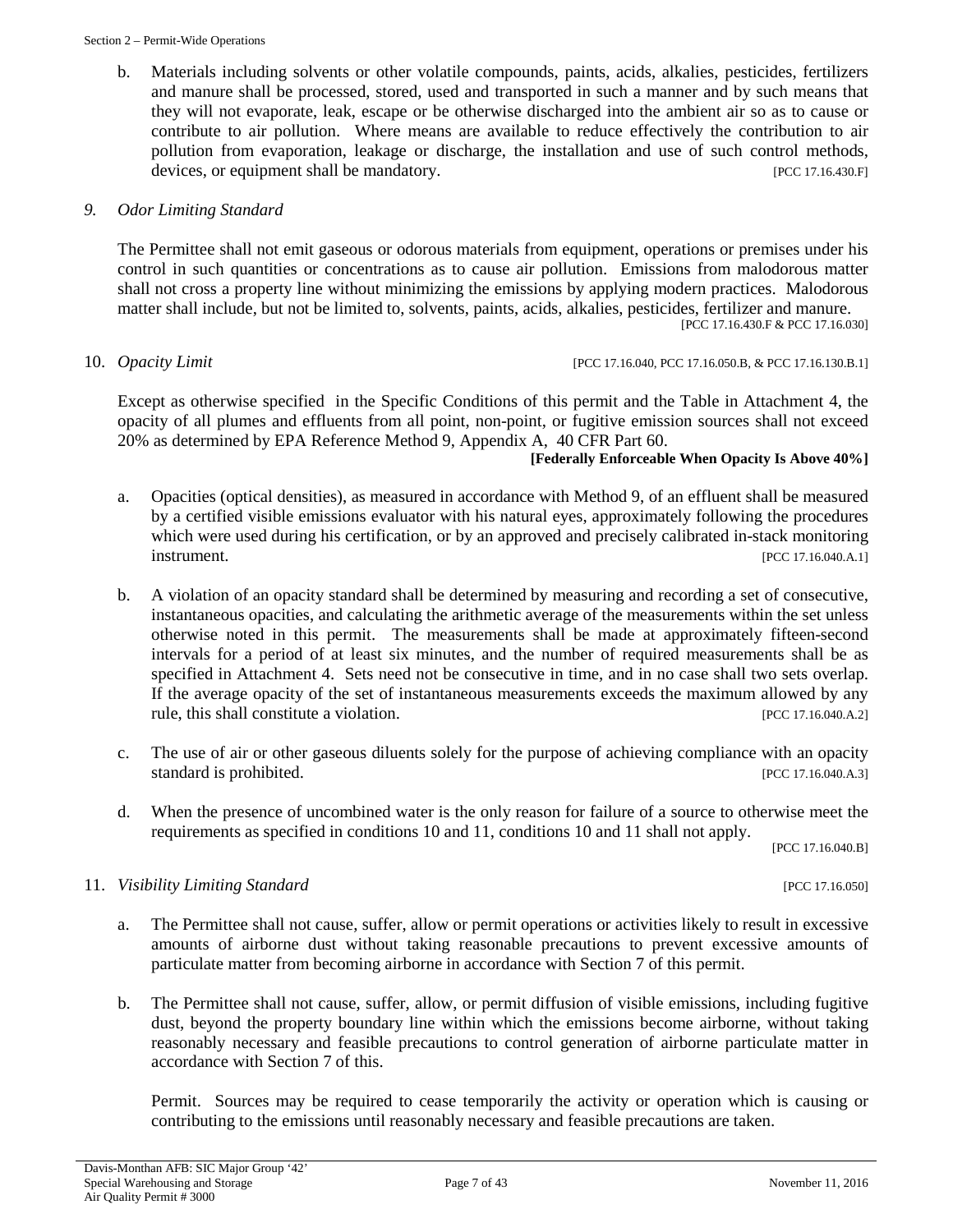- i. Condition 11.b shall not apply when wind speeds exceed twenty-five (25) miles per hour (using the Beaufort Scale of Wind-Speed Equivalents, or as recorded by the National Weather Service). This exception does not apply if control measures have not been taken or were not commensurate with the size or scope of the emission source.
- ii. Condition 11.b shall not apply to the generation of airborne particulate matter from undisturbed land.

#### 12. *Authorization to Conduct Fugitive Dust Producing Activities* [PCC 17.12.470.F & PCC 17.16.060]

- a. The Permittee is responsible for controlling windblown dust, dust from haul roads, and dust emitted from land clearing, earthmoving, demolition, trenching, blasting, road construction, mining, racing event, and other activities in accordance with Section 7 of this permit to ensure compliance with conditions 10 and 11.
	- i. Until the area becomes permanently stabilized by paving, landscaping or otherwise, dust emissions shall be controlled by applying adequate amounts of water, chemical stabilizer, or other effective dust suppressant.
	- ii. The Permittee shall not leave land in such a state that fugitive dust emissions (including windblown dust or dust caused by vehicular traffic on the area) would violate conditions 10 or 11.
- b. This subsection shall not relieve the Permittee, or subcontractors, from compliance with all local, county, state, and federal laws, statutes, and codes or from obtaining permits for other operations or activities when required. [PCC 17.12.010.D]
- 13. *Disposition of Portable Sources*

For the purpose of this subsection, "*portable source*" means any building, structure, facility, or installation that emits or may emit any air pollutant and is capable of being operated at more than one location. *"Major source threshold"* means the lowest applicable emission rate for a pollutant that would cause the source to be major at the particular time and location under PCC 17.04.340.128. [PCC 17.04.340.A. (127, 128, 129, 174)]

a. Portable sources, including transportable non-road engines, that do not require a permit pursuant to Title 17 of the PCC, that have a potential to emit (PTE) in excess of the levels deemed by the Control Officer to be insignificant activities due to their size or production rate, may be required to demonstrate when the portable equipment was moved or relocated from a storage area to a location on the property to establish that the source is not subject to regulation as a stationary source. For the purpose of this condition, portable sources that can be moved by hand or have a combined potential to emit, without controls, less than 10% of the major source threshold shall be deemed to be insignificant activities.

[PCC 17.04.340.A.(114.j & 129), PCC 17.12.140.B.3.a, & PCC 17.12.240.C.2]

b*.* The Permittee shall not allow the combined potential to emit (PTE) of the sources covered by this permit and co-located portable sources subject to condition 13.b.i as stated below, to exceed the major source threshold, without first applying for a permit revision as provided in condition 25.

[PCC 17.12.260.B.7]

i. The Permittee shall consider the emission rate of co-located portable sources that require a permit, pursuant to Title 17 of the PCC, in the emission limitations established by this permit, if the portable source is located onsite for more than 6-months and meets either of the following conditions: [PCC 17.04.340.A (41), PCC 17.12.100, PCC 17.12.300.C & E]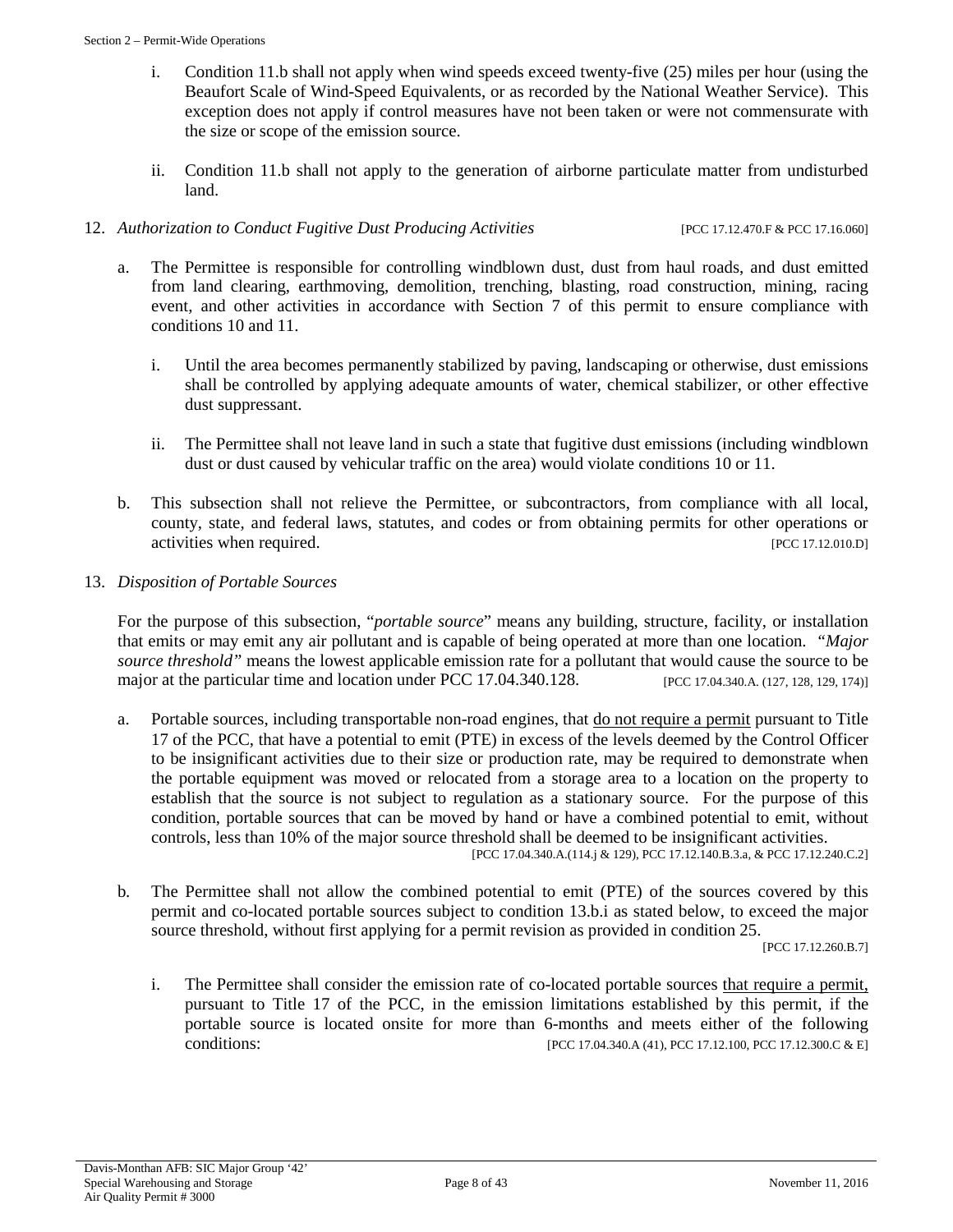- (a) The portable source is considered a pollutant emitting activity belonging to the same industrial grouping as sources covered by this permit, is located on one or more contiguous or adjacent properties, and is under the control of the same person, or under the common control of the same person. For the purpose of this provision, pollutant-emitting activities shall be considered as part of the same industrial grouping if they belong to the same major group which has the same two-digit code, as described in the Standard Industrial Classification (SIC) Manual, 1972, as amended by the 1987 supplement; or
- (b) The portable source is located on one or more contiguous or adjacent properties owned and operated by the Permittee, and while classified under a different major group which has a different two digit SIC code, may be considered an aggregated support facility belonging to the same industrial grouping and under common control through a support/dependency relationship, wherein the portable source supports, or is supported by the Permittee with more than 50% of the raw materials or product.

# 14. *Asbestos Requirements for Demolition and Renovation Activities*

The Permittee shall not allow or commence demolition or renovation of any NESHAP facility, as defined in 40 CFR Part 61, Subpart M, National Emission Standards for Hazardous Air Pollutants – Asbestos, without first obtaining an activity permit from the Control Officer. Should this stationary source, pursuant to 40 CFR Part 61, Subpart M, become subject to asbestos regulations when conducting any renovation or demolition at this premises, then the Permittee or operator shall submit proper notification as described in 40 CFR Part 61, Subpart M and shall comply with all other applicable requirements of Subpart M. The Permittee shall keep a record of all relevant paperwork on file. [PCC 17.12.475 & 40 CFR 61, Subpart M]

# **Monitoring Requirements and the sequence of the contract of the contract of the contract of the contract of the contract of the contract of the contract of the contract of the contract of the contract of the contract of**

15. *Visible Emissions (VE)*

If at any time, or while conducting an opacity check required by the Specific Conditions in this permit, the Permittee sees any plume or effluent from a facility source, that on an instantaneous basis, appears to exceed the opacity limit, or if visible emissions including fugitive dust, diffuse beyond the property boundary line, the Permittee shall investigate the source of the emissions and if required take corrective action. If the plume persists, or the activity or operation which is causing or contributing to the emissions cannot be corrected or halted, the Permittee shall make a visual determination of the opacity in accordance with condition 10 when practicable. If the VE determination exceeds the applicable opacity limit, or if visible emissions, including fugitive dust, diffuse beyond the property boundary line, the Permittee shall report this as an excess emission in accordance with condition 22. [PCC 17.16.040, PCC 17.16.50.B]

# 16. *Disposition of Portable Sources*

- a. The Permittee shall keep complete records of the materials used as fuel in any portable sources that are not fueled by natural gas or propane. [PCC 17.16.010.C]
- b. The Permittee shall keep complete records, as needed, to demonstrate that portable sources that do not require a permit, as provided in condition 13.a, are not subject to regulation as a stationary source. The Permittee may use the sample portable source relocation log in Attachment 5 of this permit to demonstrate the portable source's status.
- c. The Permittee shall keep complete records, as needed, demonstrating that the combined emissions rate of co-located portable sources that require a permit as provided in condition 13.b and sources covered by this permit do not exceed the major source threshold or the voluntary HAP emission limitations in condition 6.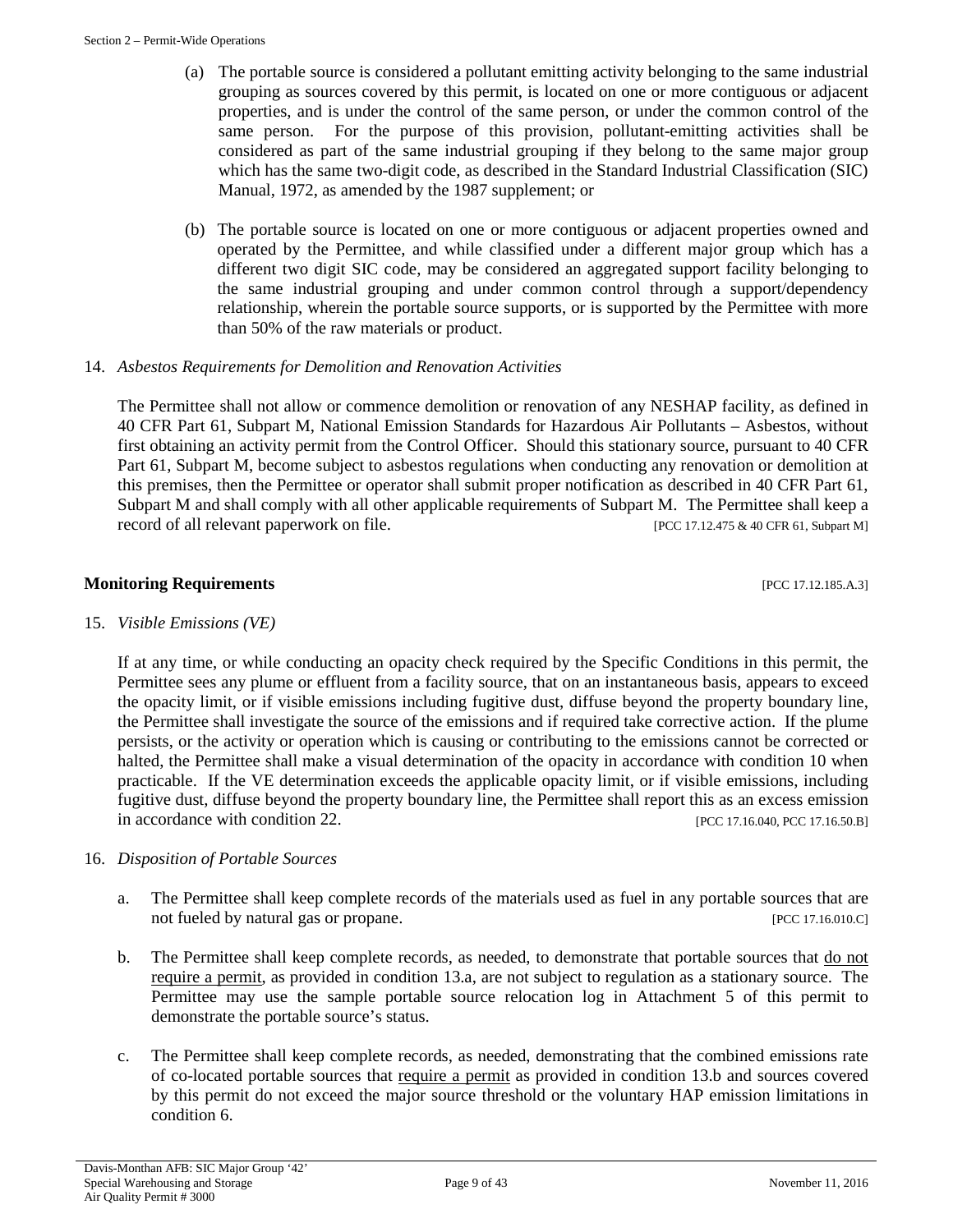#### 17. *Permit-Wide Standards*

Except as provided in conditions 15, 16, 21, and 27 of this Section or as otherwise required by the Specific Conditions in this permit, additional monitoring for compliance with the permit-wide standards in conditions 6 through 14 shall not be necessary. The Control Officer may ask the Permittee to conduct additional monitoring if the Control Officer has reasonable cause to believe a violation of the permit-wide standards has been committed.

# **Recordkeeping Requirements** [PCC 17.12.185.A.4]

#### 18. *Monitoring Records* [PCC 17.12.184.A.4.a]

The Permittee shall maintain records of required monitoring information. Records shall include at a minimum:

- a. The date, time, and the place defined in the permit requiring the measurement, sampling, inspection, or observation;
- b. The name of the person conducting the measurement, sampling, inspection or observation;
- c. The particular piece of equipment, process, or area being measured, sampled, inspected or observed including a description of the operating conditions and monitoring techniques or methods used as applicable; and,
- d. The results of the measurement, sampling, inspection or observation, including any discrepancy or excess emissions. If there are any monitoring discrepancies or excess emissions, the record shall include the corrective action taken.

#### 19. *Record Retention* [PCC 17.12.185.4.b]

The Permittee shall retain records of all required monitoring and support information for at least 5 years from the date of the monitoring sample, measurement, report, or application. Support information includes all calibration and maintenance records, and copies of all reports required by the permit.

20. *Recordkeeping for Compliance Determination* [A.R.S.§49-485, PCC 17.12.080, & PCC 17.24.020.A]

The Permittee shall retain a copy of the permit onsite including all required monitoring records and support information for review by the Control Officer. In addition, all equipment identified in the permit equipment list shall be marked with a unique, clearly visible, and accessible ID to identify the piece of equipment. The Permittee shall be considered in compliance by demonstrating that sufficient information on the equipment and facility operations is periodically collected, recorded, and maintained to assure that the compliance status of any Specific Condition of this permit can be readily ascertained at any time.

# **Reporting Requirements** [PCC 17.12.185.A.5]

# 21. *Special Annual Reporting* [PCC 17.24.050]

The Permittee shall submit an annual report to the Control Officer due on April  $30<sup>th</sup>$  of each year, covering the period April  $1<sup>st</sup>$  of the previous year through March  $31<sup>st</sup>$  of the current year, documenting compliance with the voluntary HAP limitations in condition 6. The report shall contain the following: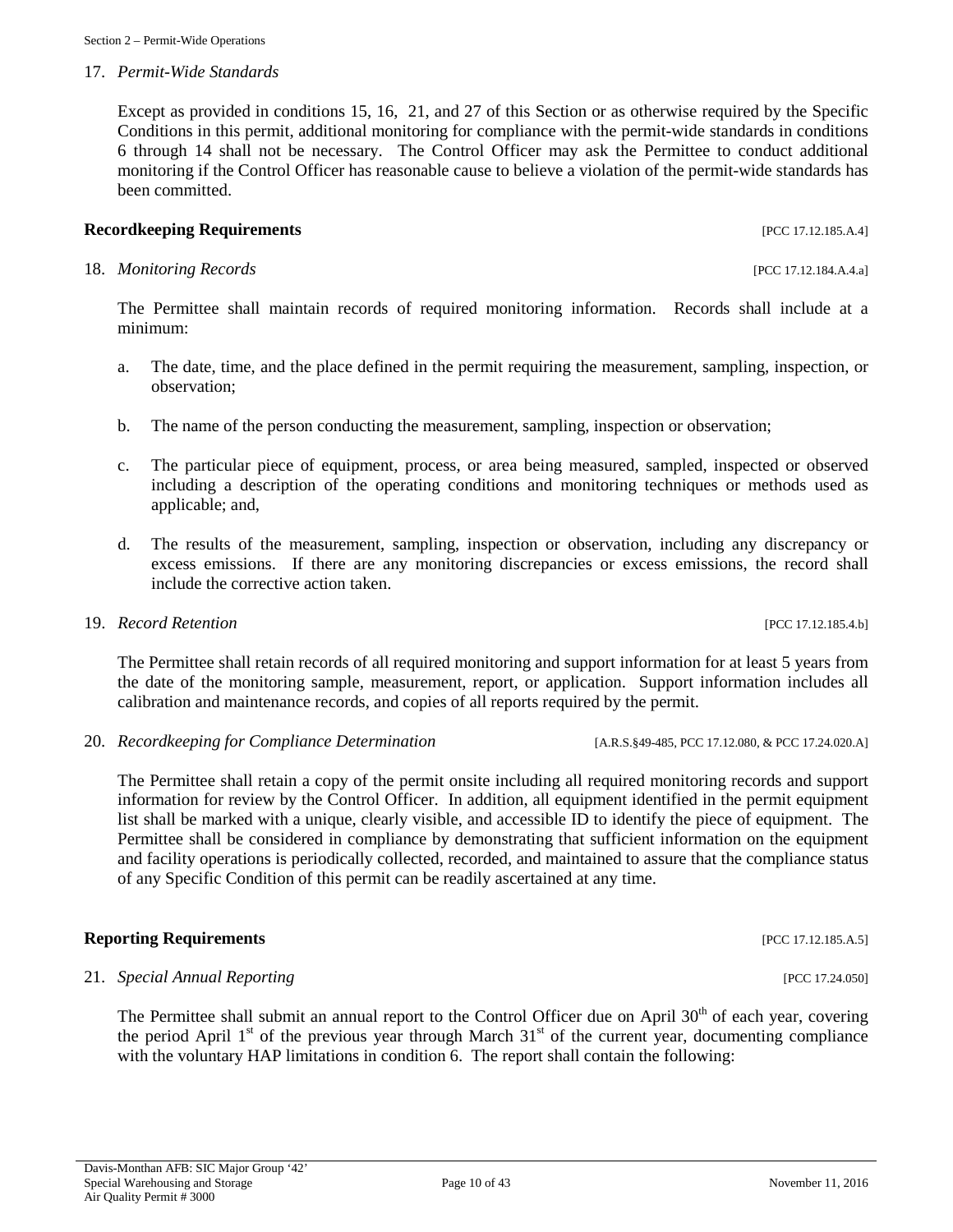Section 2 – Permit-Wide Operations

- a. For each month, the Permittee shall calculate and report the 12-consecutive month rolling total amount of the combined mass of HAPs emitted by sources and operations covered under this permit (SIC Code, Major Group 42) within 45 calendar days after the end of the month. The mass of combined HAPs emitted shall be calculated and summed using the monthly monitoring records in conditions 16.c, 34, 35, and 39 in this permit and the appropriate emission factors and methods in the approved potential to emit documents provided in the permit application.
- b. For each month, the Permittee shall report the 12-consecutive month rolling totals of the mass of combined HAPs emitted from emission sources and operations covered under all permits issued to the Permittee within 45 calendar days after the end of the month. The report shall also include emissions from any portable sources that require a permit and are planned to be located at a single site in excess of 12 months as provided in conditions 13.b and 16.c.
- c. For each month, the Permittee shall report the 12-consecutive month rolling totals of the mass of the 10 highest single HAP species emitted from emission sources and operations for all permits issued to the Permittee within 45 calendar days after the end of the month. The report shall also include emissions from any portable sources that require a permit and are planned to be located at a single site in excess of 12 months as provided in conditions 13.b and 16.c.

# 22. *Excess Emissions Reporting:* [PCC 17.12.040]

The Permittee shall report to the Control Officer any emissions in excess of the limits established by this permit in accordance with condition 2 of the General Conditions.

23. *Emissions Inventory Reporting* [PCC 17.12.320]

When requested by the Control Officer, the Permittee shall complete and submit an annual emissions inventory questionnaire. The questionnaire is due by March 31 or ninety days after the Control Officer makes request and inventory form available, whichever occurs later, and shall include emission information for the previous calendar year. The questionnaire shall be on a form provided by or approved by the Control Officer and shall include the information required by PCC 17.12.320.

24. *Certification of Truth Accuracy and Completeness* [PCC 17.12.165.H]

All reports required by this permit shall contain certification by a responsible official of truth, accuracy and completeness. The certification shall state that based on information and belief formed after reasonable inquiry, the statements and information in the document are true, accurate, and complete.

# **Facility Changes**

25. *Permit Revision Application* [PCC 17.12.235, PCC 17.12.240.C.3, PCC 17.12.255, PCC 17.12.260]

Before installing additional emission sources, modifying existing emission sources, switching fuels, or changing the method of operation at the facility such that the changes increase actual emissions more than 10% of the major source threshold, the Permittee shall, if applicable, apply for the appropriate revision in accordance with PCC 17.12.235, PCC 17.12.255, or PCC 17.12.260.

# *26. Notification* [PCC 17.12.240.C]

For facility changes that do not require revision, the Permittee may make the changes if written notice is provided to the Control Officer in advance of the changes in accordance with PCC 17.12.240.C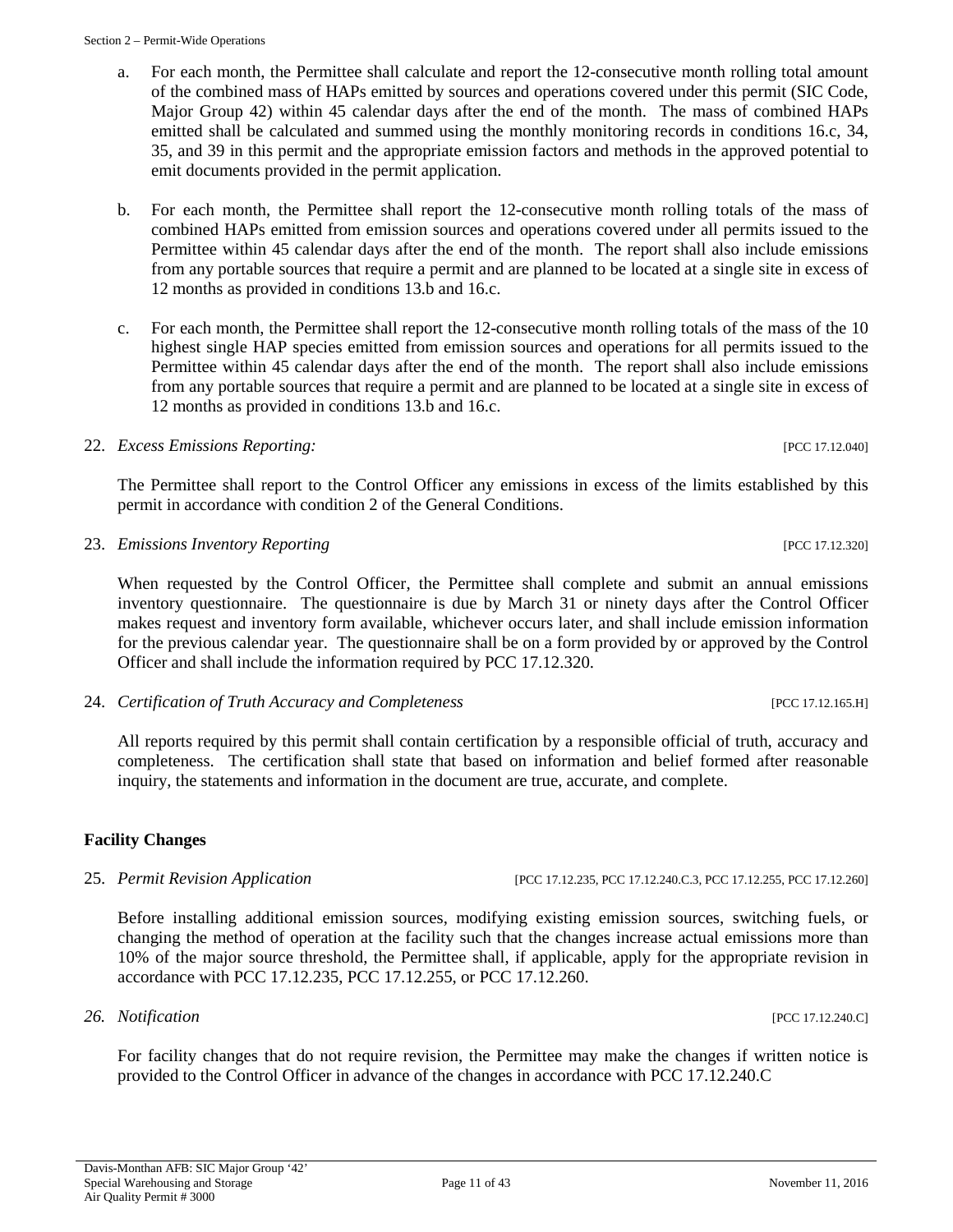#### 27. *Facility Change Log COMPONER (PCCITILE 240.B)* [PCCITILE 240.B]

**Testing Requirements [PCC 17.12.045, PCC 17.12.050 & PCC 17.20.010]** 

#### 28. *Test Methods for Demonstration of Compliance*

For purposes of demonstrating compliance with the Specific Conditions in this permit, the testing provisions in this subsection shall be used, provided that for the purpose of establishing whether or not the facility has violated or is in violation of any condition in this permit, nothing in this permit shall preclude the use, including the exclusive use, of any credible evidence or information relevant to whether a source would have been in compliance with applicable federal requirements if the appropriate performance or compliance procedures or methods had been performed. Unless otherwise noted, the following test methods and standards are from 40 CFR Part 60, Appendix A or incorporated by reference in 40 CFR §60.17.

a. *Opacity*

When required, EPA Test Method 9 shall be used to monitor compliance with the opacity standards identified in this Permit. [PCC 17.12.045.B]

b. *Alternative Test Plan*

When required, the Permittee may submit an alternate and equivalent test method(s) that is listed in 40 CFR Subpart 60, Appendix A, to the Control Officer in a test plan, for approval by the Control Officer.

c. *Fuel Limitations*

Documentation, such as invoices or statements from the fuel supplier, showing the fuels delivered and verifying the fuel sulfur content is below applicable standards shall be an acceptable means to demonstrate compliance with fuel limitations identified in this Permit. If otherwise required or when requested by the Control Officer, the fuel sulfur content of fuels shall be determined using ASTM D129, D1266, D1552, D2622, D4294, D5453 or an equivalent for liquid fuels, and ASTM D1072, D3246, D4084, D4468, D4810, D6228, D6667, Gas Processors Association Standard 2377, or an equivalent for gaseous fuels.

#### d. *Test Protocols and Guidelines*

Except as provided in the Specific Conditions in this permit, should the Permittee desire, or be required, to perform testing to demonstrate compliance with the standards contained in the Specific Conditions of this permit, the Permittee shall contact the Control Officer for test methods, protocols, and guidelines.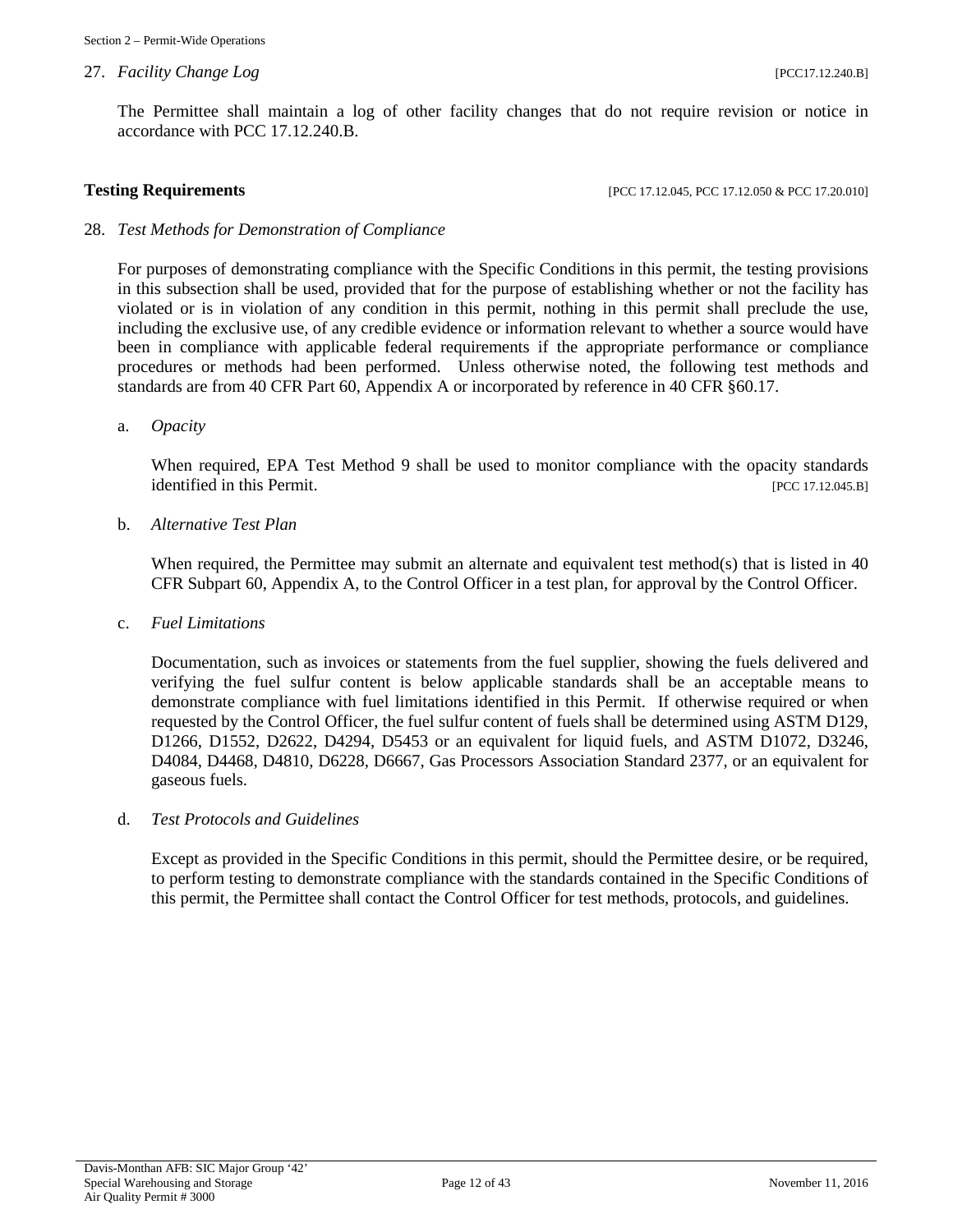# *SECTION 3: SPECIAL WAREHOUSING OPERATIONS*

<span id="page-12-0"></span>In accordance with condition 63.b, the provisions in this Section are applicable to the equipment and operations listed in Tables 1 through 5 of Attachment 2. All Provisions of this section are locally enforceable unless otherwise noted.

#### **Emission Limitations and Standards Emission Limitations and Standards Exercíal Exercíal Exercíal Exercíal Exercíal Exercíal Exercíal Exercíal Exercíal Exercíal Exercíal Exercíal Exercíal Exercíal Exercíal Exercíal Exe**

- 29. *Aircraft Engine Testing Operations (Test Cells)*
	- a. The Permittee shall conduct no more than 800 engine tests or shall not combust more than 150,000 gallons of fuel in jet test cell - JET7099-01 in any 12-consecutive month period.
	- b. The Permittee shall conduct no more than 800 engine tests or shall not combust more than 175,000 gallons of fuel in jet test cell – JET7099-02 in any 12-consecutive month period.
	- c.. The Permittee shall not combust any fuel other than JP-5, JP-8, or Jet A in the permitted jet engine test cells. [PCC 17.12.190.B & PCC 17.12.350.A.3.a]

# **[Federally Enforceable & Material Permit Conditions]**

30. *Abrasive Blasting Operations* [PCC 17.16.100.D]

a. The Permittee shall not use more than 13,200 lbs in any 12-consecutive month period of blasting media in the enclosed drive-in blasting booth. [PCC 17.12.190.B & PCC 17.12.350.A.3.a]

# **[Federally Enforceable & Material Permit Condition]**

- b. The Permittee (or contractor) shall not use more than 13,200 lbs in any 12-consecutive month period of blasting media in non-enclosed or field abrasive blasting operations. [PCC 17.12.190.B & PCC 17.12.350.A.3.a] **[Federally Enforceable & Material Permit Condition]**
- c. The Permittee shall not cause, suffer, allow or permit the use of any abrasive blasting agent other than sand, glass bead, plastic bead, coconut shells, or walnut shells without first following the applicable facility change provisions in conditions 25 through 27 of Section 2. [PCC 17.12.190.B & PCC 17.12.350.A.3.a] **[Federally Enforceable & Material Permit Condition]**
- d. Emissions from a sandblasting or other abrasive blasting operation shall be effectively controlled by applying water to suppress visible emissions (wet blasting), enclosing the operation, or use of other equivalently effective controls. [PCC 17.16.100.D]
- 31. *Enclosed Surface Coating Operations (includes Solvent Washing and/or Cleaning)* [PCC 17.16.400.C]

For the purpose of these provisions a VOC containing paint, surface coating, adhesive, or solvent shall be considered to contain VOC if it contains more than 2%, by weight VOC. The term "surface coatings" in this subsection shall include paints, adhesives, and wash and/or cleaning solvents. [PCC 17.04.340.A.219]

- a. The Permittee shall not emit more than 75 tons of VOC from the use of surface coatings in enclosed surface coating operations covered by this permit in any 12-month consecutive period without first submitting a permit revision in accordance with condition 25. [PCC 17.12.190.B & PCC 17.12.350.A.3.a] **[Federally Enforceable & Material Permit Condition]**
- b. The Permittee shall not conduct any spray coating or spray paint operations without minimizing organic solvent emissions. Such operations, other than architectural coating and spot painting, shall be conducted in an enclosed area equipped with controls containing no less than ninety-six percent of the overspray. [PCC 17.16.400.C.1]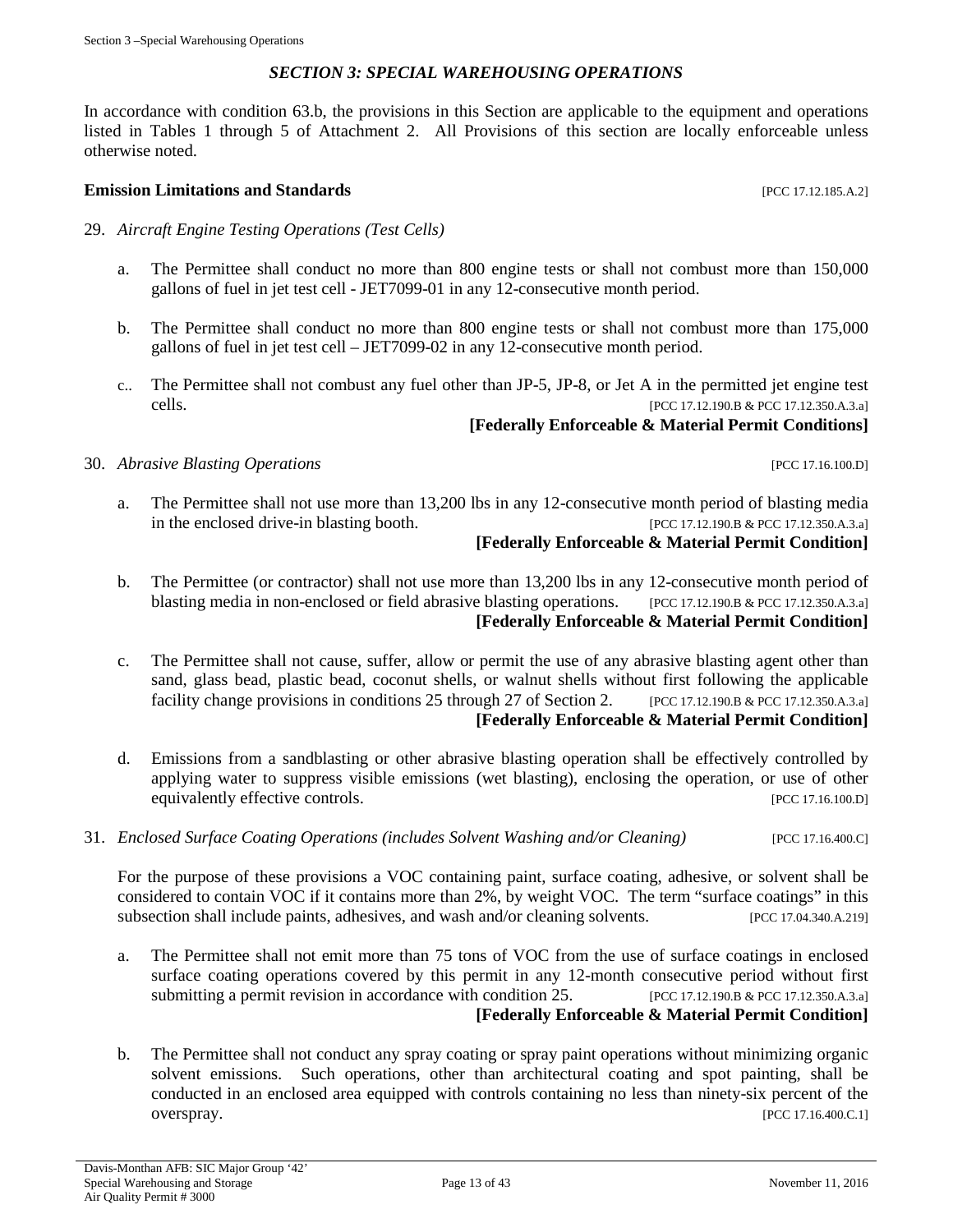- c. All VOC emissions from solvent washings of painting equipment shall be directed into containers that prevent evaporation into the atmosphere. [PCC 17.16.400.A, PCC 17.16.400.C.1 & 7]
- 32. *Architectural Coatings*

The Permittee (or contractor) shall not employ, evaporate or dry any architectural coating containing photochemically reactive solvents (PRS) for industrial or commercial purposes, or thin or dilute any architectural coating with a PRS. A PRS shall be any solvent with an aggregate of more than 20% of its total volume composed of the chemical compounds as classified below, or which exceeds any of the percentage composition limitations as stated below. Whenever any organic solvent or any constituent of an organic solvent may be classified from its chemical structure into more than one of the groups of organic compounds described below, it shall be considered to be a member of the group having the least allowable percent of the total volume of solvents: [PCC 17.16.400.C.2-4]

- i. A combination of the following types of compounds having an olefinic or cyclo-olefinic type of unsaturation-hydrocarbons, alcohols, aldehydes, esters, ethers, or ketones: *5%.*
- ii. A combination of aromatic compounds with eight or more carbon atoms to the molecule, except ethylbenzene: *8%*.
- iii. A combination of ethylbenzene, ketones having branched hydrocarbon structures, trichloroethylene or toluene: *20%*.
- 33. *Solvent Degreasing Operations*
	- a. Solvent Degreasing/Cleaning units shall be equipped with lids which shall be closed when not in use.
	- b. The Permittee is prohibited from using halogenated solvents in solvent degreasing/cleaning operations, in a total concentration that is greater than 5 percent by weight HAP, unless a permit revision is submitted as provided in conditions 25 through 27 of Section 2.

[PCC 17.12.190 & PCC 17.12.350.A.3.a, NESHAP Subpart T Applicability] **[Federally Enforceable & Material Permit Conditions]**

# **Compliance Determination** [PCC 17.12.185.A.3, 4 & 5]

34. *Aircraft Engine Testing Operations (Test Cells)*

The Permittee shall keep and maintain an operation log for each jet engine test cell and document the following information within 30 days of the end of each month:

- a. Type of fuel combusted;
- b. Quantity of fuel combusted (in gallons) in the previous month; and the previous 12-consecutive month period; and
- c. The number of engines tested by engine type in the previous month and the previous 12-consecutive month period.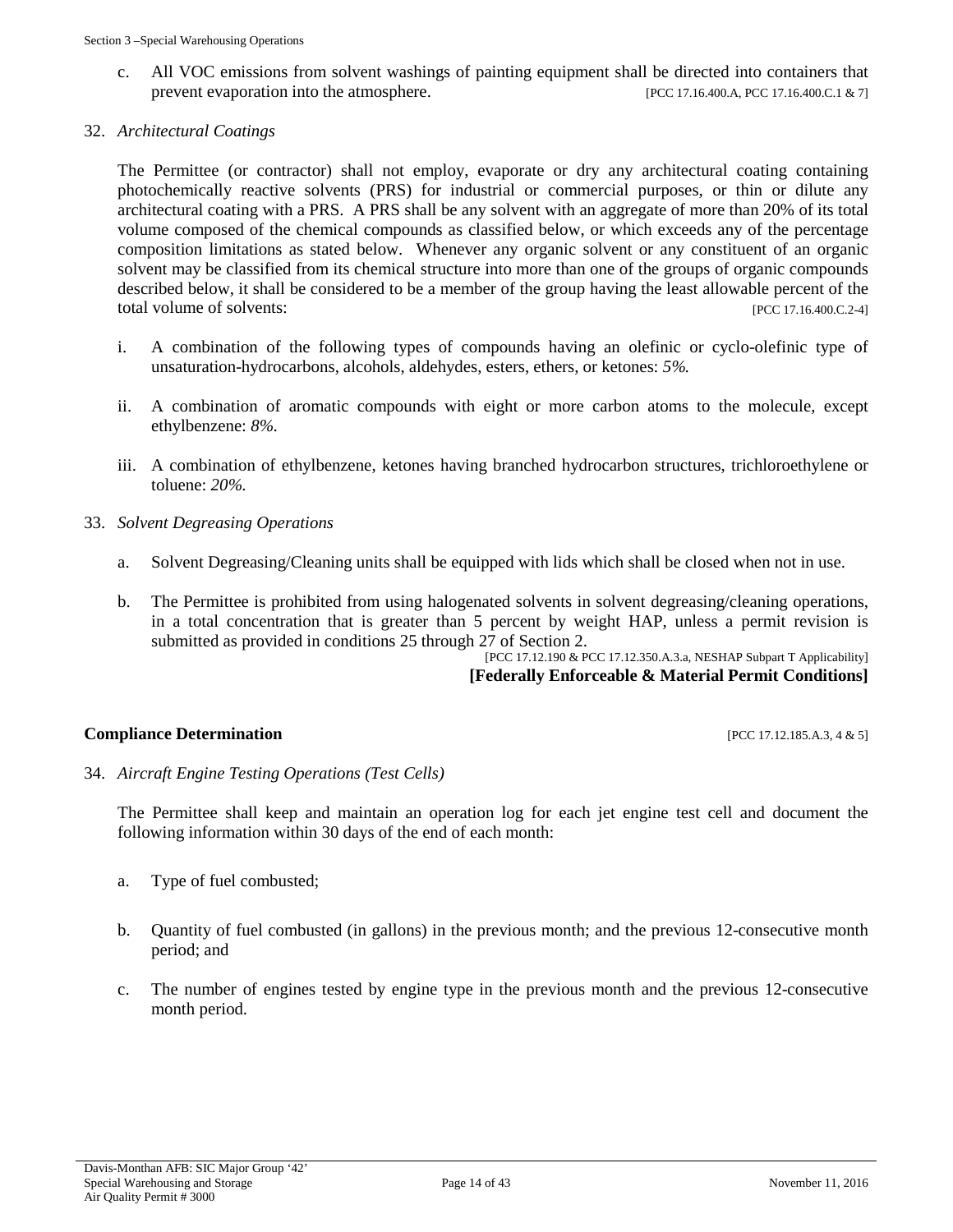# 35. *Abrasive Blasting Operations*

- a. The Permittee shall maintain a log of the quantity, in pounds, of blasting agent purchased for use in the enclosed drive-in blasting booth listed in Table 2 of Attachment 2.
- b. When conducting non-enclosed or field abrasive blasting operations, the Permittee (or contractor) shall maintain daily logs of the following information for each day of operation. If no operations occur, no recordkeeping shall be required:
	- i. The location of the activity and controls used (if any); and
	- ii. The abrasive blasting agent used; and
	- iii. The quantity (in pounds) of blasting-agent consumed.
- c. The Permittee shall total the amount, in pounds, of abrasive blasting agents used in the previous 12 consecutive month period for enclosed and non-enclosed abrasive blasting operations as provided in conditions 35.a and 35.b above and document the information within 30 days of the end of the month in a monthly operation log.

# 36. *Enclosed Surface Coating Operations (includes Solvent Cleaning)*

- a. The Permittee shall maintain a 12-consecutive month total of the amount of surface coatings and solvents (diluents, wash, and cleaning solvents) used, in gallons, for each surface coating operation listed in Attachment 2. In addition, for each enclosed surface coating operation that uses more than 1667 gallons of surface coatings (or 2500 gallons of surface coatings, and solvents (diluents, and wash/cleaning solvents combined), the Permittee shall maintain the following additional information:
	- i. An indexed list that identifies each specific coating, diluent, or wash/ cleaning solvent used, its VOC content (in lb/gal), and density (in lb/gal). Each component in the indexed list shall correspond to a separate file containing the following information:
		- (A) The indexed ID, the product name and identification number; and
		- (B) The applicable MSDS, technical data sheet, test result, or manufacturer's certification; and
		- (C) The VOC content (in weight percent) as required by condition 40.a, and density or specific gravity (in lbs/gal).
	- ii. A log for each enclosed surface coating operation of the following information recorded on a monthly basis to demonstrate compliance with condition 31.a. For the purpose of this condition, used coating components, diluents, and wash or cleaning solvents shall be considered to be emitted. The Permittee may use data as entered and maintained in the Air Program Management System (APIMS) to inventory and calculate the monthly and 12-consecutive month VOC emission rate. The Permittee may also identify in the log, any non-VOC containing coatings and solvents to be excluded from the totals in accordance with PCC 17.04.340.A.250.
		- (A) The indexed identification of the specific surface coating, diluent, and wash and/or cleaning solvent used as listed in the index required by condition 36.a.i; and
		- (B) The volume (less water and exempt solvents) of each coating component used (in gal);
		- (C) The volume (less water and exempt solvents) of each diluent component used (in gal);
		- (D) The volume (less water and exempt solvents) of each wash and cleaning solvent used (in gal);
		- (E) The calculated monthly VOC emission rate, (in tons of VOC emitted/month); [see Appendix 6 for formulas to calculate and determine the VOC emission rate];
		- (F) The 12-consecutive month VOC emission rate (in tons of VOC emitted/year);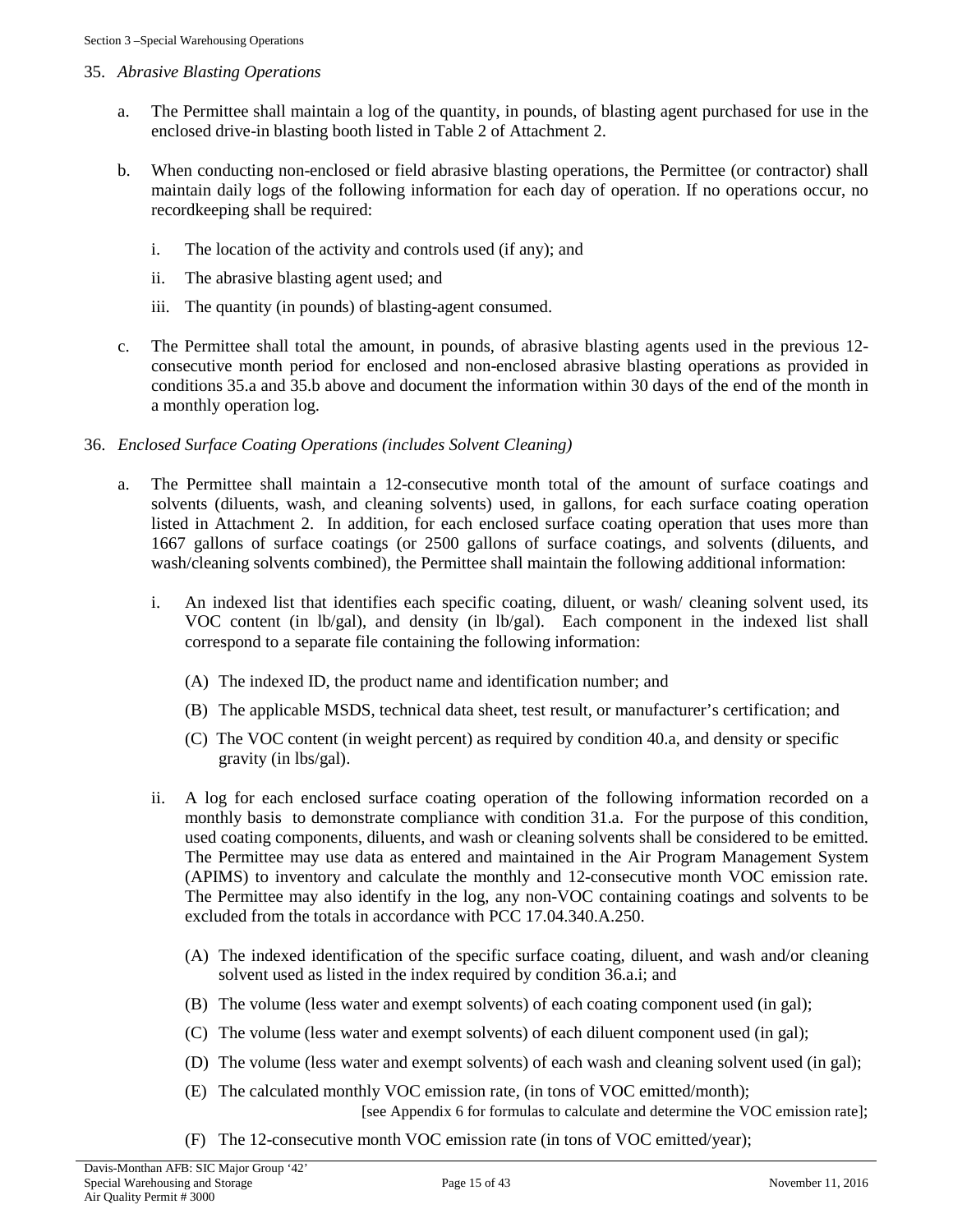- b. Enclosed surface coating operations that use less than 1667 gallons of surface coatings, or 2500 gallons of surface coatings, and solvents (diluents, and wash/cleaning solvents) combined, may use a default emission rate of 8.0 lbs of VOC emitted per total gallons of surface coatings and solvents used.
- c. The Permittee shall maintain documentation demonstrating that enclosed surface coating operations meet the overspray control requirements in condition 31.b by using filters that have a minimum arrestance rating to contain at least 96% of the overspray, or an equivalent system which can be shown to meet the over-spray control requirement, and that the enclosure and controls are operated and maintained consistent with manufacturer's guidelines or good engineering practice.

# 37. *Architectural Coatings*

For the purpose of this provision, architectural coating means coating used commercially or industrially for residential, commercial, or industrial buildings and their appurtenances; structural steel; and other fabrications such as storage tanks, bridges, beams, and girders.

a. The Permittee shall keep a monthly log of the total amount of architectural coatings used in gallons and calculate and record the 12-consecutive month total in gallons. The Permittee shall maintain MSDS sheets and manufacturers certifications, as necessary, to demonstrate compliance with the PRS limitations in condition 32.

# 38. *Solvent Degreasing Operations*

The Permittee shall maintain a list of solvents used in solvent degreasing operations and their MSDS sheets.

# 39. *Miscellaneous Chemical/Materials Use*

For the purpose of these conditions a HAP-containing chemical/material shall be any material that contains any individual HAP that is an Occupational Safety and Health Administration (OSHA)-defined carcinogen as specified in 29 CFR 1910.1200(d)(4) at a concentration greater than 0.1 percent by mass, or greater than 1.0 percent by mass for any other individual HAP compound. For the purpose of determining whether materials the Permittee uses contain HAP compounds, the Permittee may rely on formulation data provided by the manufacturer or supplier, such as the material safety data sheet (MSDS), as long as it represents each HAP compound in the material that is present at 0.1 percent by mass or more for OSHA defined carcinogens as specified in 29 CFR 1910.1200(d)(4) and at 1.0 percent by mass or more for other target HAP compounds. If the HAP content for a material is specified as a range of concentrations in the MSDS, the highest concentration specified in the range shall be used to determine the HAP content of that material.

- a. In accordance with condition 6, the Permittee shall maintain an Air Program Information Management System (APIMS) to ensure tracking and reporting of the types and quantities of HAP-containing materials issued or used in operations covered by this permit (SIC Code, Major Group 42). The HAP containing materials shall include but not be limited to surface coatings and diluents, wash solvents, degreasing agents, de-icing agents, light lubricants, adhesives, sealants, aircraft and other-non-janitorial soaps and cleaners.
- b. The Permittee shall use APIMS to prepare a monthly issues report (MIR) that inventories and totals the mass of HAP emitted from HAP-containing materials issued or used in operations covered by this permit. The following shall be assumed required in generating the MIR report:
	- i. The MIR shall contain the monthly use or issuance of each material including the unit basis used in determining the monthly summaries of the combined mass of HAPs emitted and the monthly summaries of individual HAP species emitted.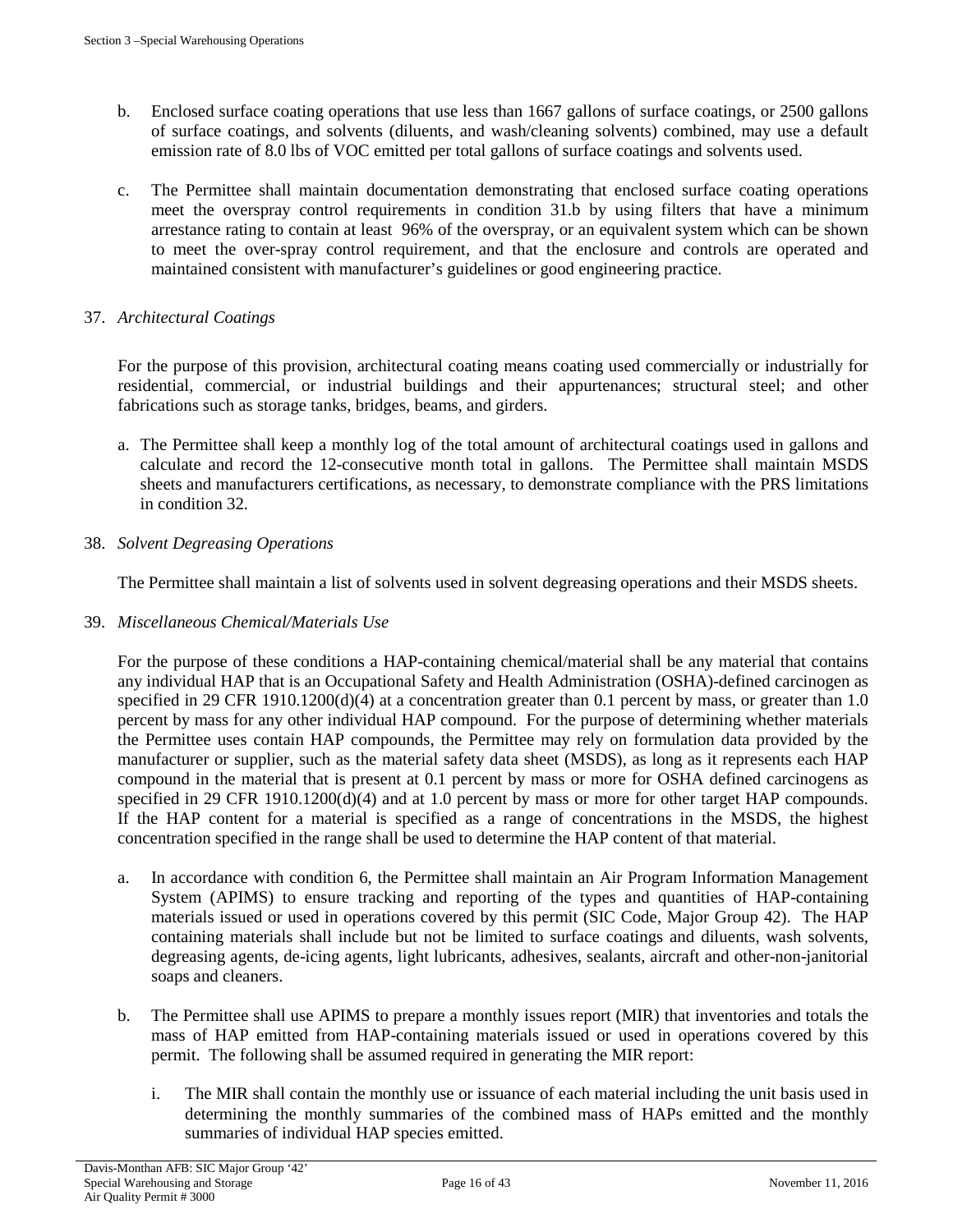- ii. The Permittee may choose to track HAP emissions on an "issues" basis or on an "as used" basis. The MIR shall clearly state if the log is an "as used" or an "issue" log, and identify the material with the associated operation, whenever possible, as either surface coating operations, solvent degreasing operations, or miscellaneous chemical/materials, as applicable. If the associated operation is otherwise unknown, the HAP emissions shall be included in the miscellaneous chemical/materials operation log.
- iii. In operations where the Permittee chooses to track HAP emissions on an "issues" basis rather than on an "as used" basis, an "issue" shall be deemed to have occurred when possession of a material which has been purchased for use at the facility is transferred to the requestor. The Permittee shall not be allowed to change the method of logging once established. That is, an "issue log" shall not be allowed to be changed to an "as used" type of log, or vice versa, once the log has been implemented for a particular operation.
- iv. All products shall be assumed to be used during the calendar month they are issued or used for enclosed surface coating operations, solvent degreasing operations, and miscellaneous chemical/materials issues (including architectural coatings).
- v. All products issued or used shall be assumed to emit all of its volatile HAP when used.
- vi. Spray applied architectural coatings issued or used shall be assumed to emit all of their non-volatile HAP.
- vii. Every material or product that is used or issued shall be analyzed for its HAP content and recorded in a file that is readily available for expeditious review by the Control Officer. Each record shall be indexed to the materials listed in the MIR and contain the following information:
	- (a) The HAP content (in weight percent) for each individual HAP specie; and
	- (b) The total combined HAPs content (in weight percent); and
	- (c) The unit basis, weight or volume, and density or specific gravity (as applicable).

**Testing Requirements** [PCC 17.12.045, PCC 17.12.050 & PCC 17.20.010]

- 40. In addition to the permit-wide testing requirements in condition 28, the Permittee shall use the following provisions to comply with the testing or analysis requirements in this Section:
	- a. *VOC Content*

The VOC content (percent by weight) of surface coatings in applicable enclosed surface coating operations shall be determined through one of the following methods:

- i. Use of Material Safety Data Sheets (MSDS) or Technical Data Sheet supplied by the manufacturer. If the VOC content is expressed as a range the highest amount shall be used;
- ii. A manufacturer's certification of the VOC content;
- iii. ASTM 2369 "Standard Test Method for Volatile Content of Coatings" or an equivalent;
- iv. The methods set forth in 40 CFR Part 60, Appendix A; and
- v. If otherwise unable to determine the VOC content for a coating that is not commonly used or in a list as required by condition 36.c, the Permittee shall use a "default" coating VOC content of 7 lbs.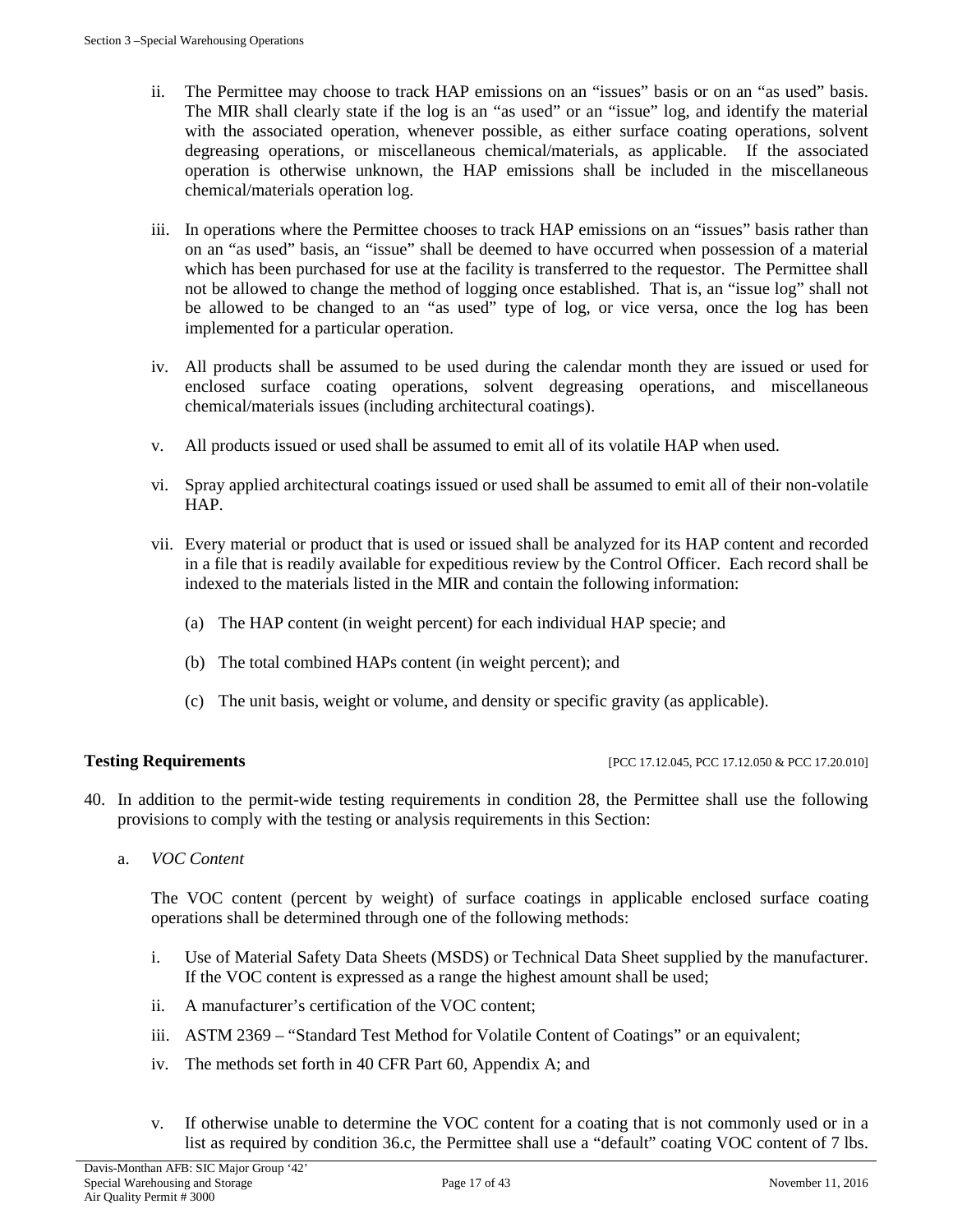of VOC/gallon, with a density of 10 lb/gallon (or 70% by weight); and a "default" solvent VOC content of 10 lbs. of VOC/gallon, with a density of 10 lb/gallon (or 100% by weight).

b. *HAP Content*

The HAP content (percent by weight) of all materials issued or used shall be determined through one of the following methods:

- i. Use of Material Safety Data Sheets (MSDS). If the HAP content for a material is specified as a range of concentrations in the MSDS, the highest concentration specified in the range shall be used to determine the HAP content of the material.
- ii. A manufacturer's certification of HAP content.
- iii. The methods set forth in 40 CFR Part 60, Appendix A.
- iv. A standard analytical methodology published by ASTM or EPA.
- v. If otherwise unknown or unable to determine the HAP content or coating density for surface coatings that are not commonly used, the Permittee may use a "default" surface coating HAP content of 7 lbs. of HAP/gallon or 70% HAP (by weight); and a solvent HAP content of 10 lbs. of HAP/gallon or 100% HAP (by weight) added to the highest single HAP specie emitted from emission sources and operations as provided in condition 21.c.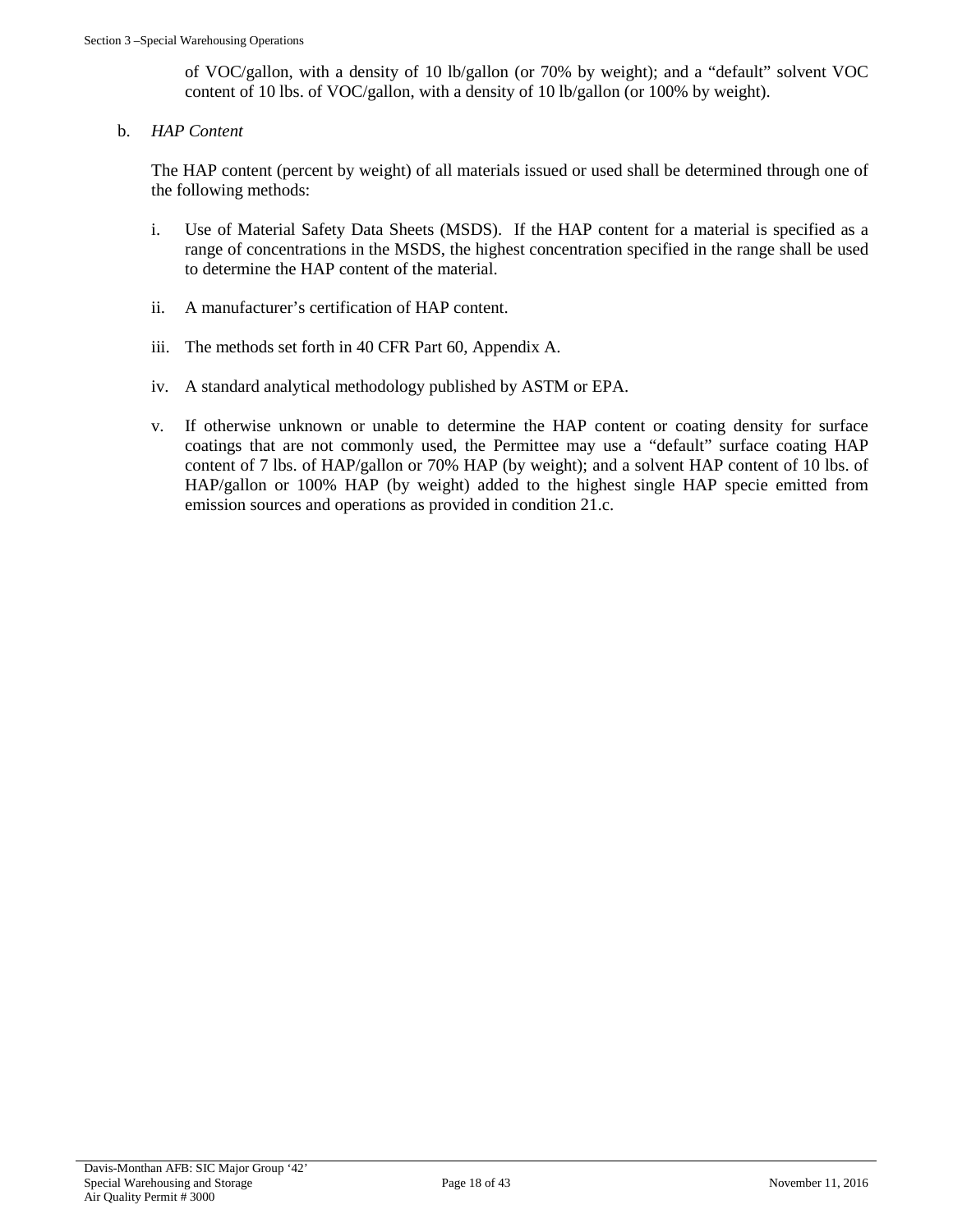# *SECTION 4: FOSSIL FUEL FIRED INDUSTRIAL AND COMMERCIAL EQUIPMENT*

<span id="page-18-0"></span>In accordance with condition 63.c, the provisions in this Section are applicable to boilers, heaters, and other fuel fired equipment identified on the equipment list in Table 6 of Attachment 2. In addition to the following provisions, the general provisions of 40 CFR Part 60 and 63, Subpart A apply to affected steam generating units (boilers) as applicable. All provisions of this section are locally enforceable unless otherwise noted.

#### **Emission Limitations and Standards Emission Limitations and Standards Executive Limitations and Standards Executive Limitations and Standards Executive Limitations and Standards**

#### 41. *Operating Limitation*

The Permittee shall burn only the following fuels in each boiler, heater, or other fuel fired equipment listed in Table 6 of Attachment 2, subject to the following limitations: [PCC 17.12.350.A.3.a]

# **[Material Permit Condition]**

a. *Natural Gas*

There are no operating hours or fuel limitations for equipment when burning natural gas. For the purpose of this provision, *Natural gas* means: A naturally occurring mixture of hydrocarbon and nonhydrocarbon gases found in geologic formations beneath the earth's surface, of which the principal constituent is methane; or liquefied petroleum gas, as defined by the American Society for Testing and Materials in ASTM D1835; or a mixture of hydrocarbons that maintains a gaseous state at ISO conditions (*i.e.,* a temperature of 288 Kelvin, a relative humidity of 60 percent, and a pressure of 101.3 kilopascals), additionally, natural gas must either be composed of at least 70 percent methane by volume or have a gross calorific value between 34 and 43 megajoules (MJ) per dry standard cubic meter (950 and 1,150 Btu per dry standard cubic foot); or propane or propane-derived synthetic natural gas. *Propane* means a colorless gas derived from petroleum and natural gas, with the molecular structure  $C_3H_8$ . [40 CFR 63.11237]

42. *Opacity Limit*

The opacity of all plumes and effluents from equipment listed in Table 6 of Attachment 2 shall not exceed 20% as determined by EPA Reference Method 9, Appendix A, 40 CFR Part 60.

[PCC 17.16.040, PCC 17.16.130.B]

# **Compliance Determination** [PCC 17.12.185.A.3, 4 & 5]

#### 43*. Operating Limitation*

When using natural gas fuel, the Permittee may demonstrate that only commercially available pipeline quality natural gas fuel was fired by making available to the Control Officer for inspection, documentation, such as invoices or statements from the fuel supplier, showing that commercial natural gas was purchased for use in the equipment. Alternatively, the demonstration may be made by actual inspection of the equipment showing that pipeline natural gas is plumbed to the equipment for firing.

#### 44. *Opacity Limit*

A demonstration to show compliance with the emission limitation for opacity in condition 42 shall not be required since the percent of opacity of visible emissions from the boilers while combusting natural gas fuel is inherently low. The Permittee shall operate and maintain the boilers at all times - including periods of startup, shutdown, and malfunction - in a manner consistent with good air pollution control practices and consistent with manufacturer's guidelines.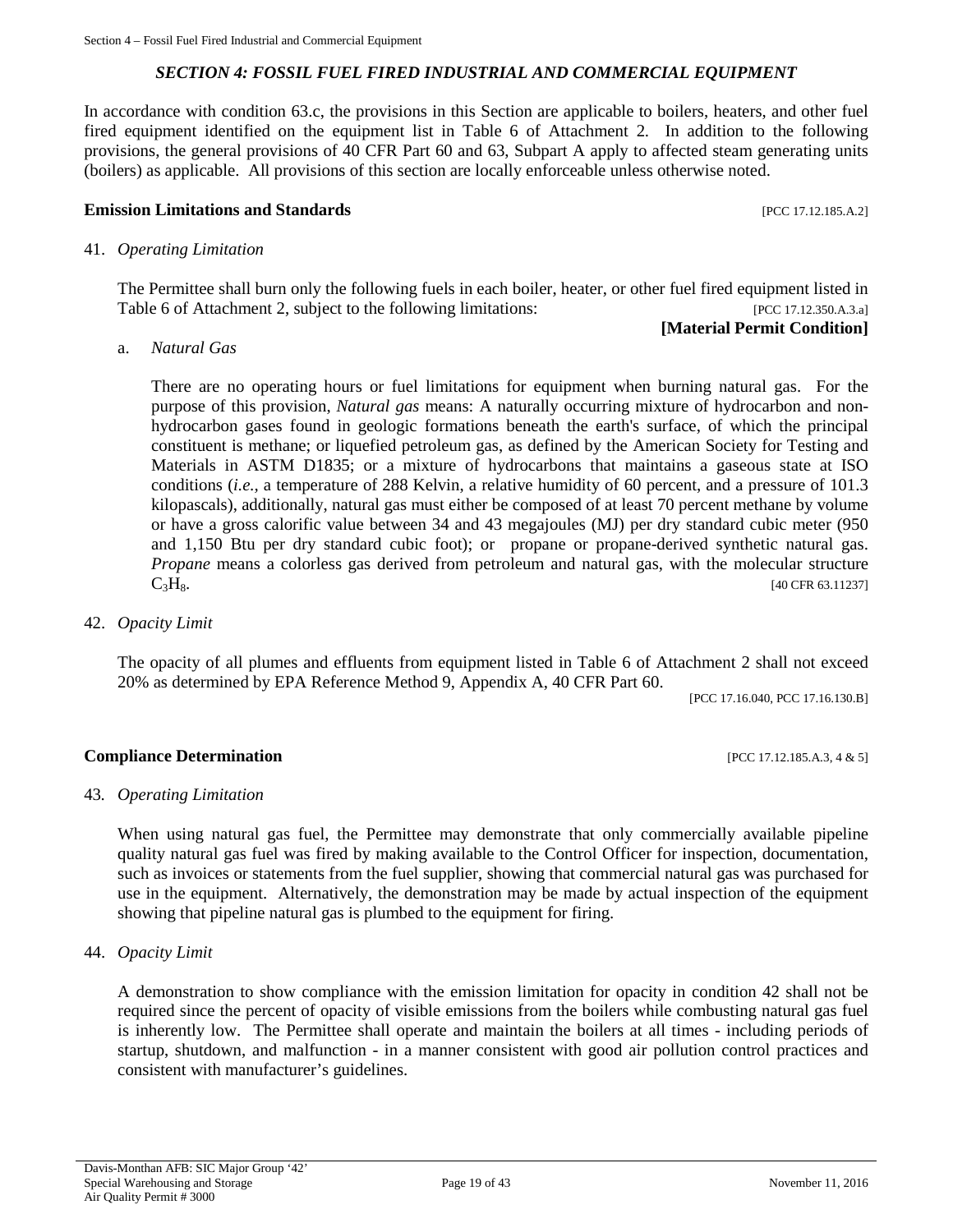# *SECTION 5: STATIONARY ROTATING MACHINERY*

<span id="page-19-0"></span>In accordance with condition 63.d, the provisions in this Section apply to the stationary rotating machinery listed in Table 7 of Attachment 2. All provisions of this Section are locally enforceable unless otherwise noted.

#### **Emission Limitations And Standards Emission Limitations And Standards Exercísion**

45. *Operational Limitations*

The Permittee shall not operate emergency RICE for more than the number of hours per year allowed in Table 7 of Attachment 2 in any 12-consecutive month period. There is no limit on hours of operation during true emergencies. [PCC 17.12.305.A.3.a]

# **[Federally Enforceable & Material Permit Condition]**

#### 46. *Fuel Limitations*

The Permittee shall burn only the specified fuel(s) allowed for each unit in Table 7 of Attachment 2. The Permittee shall only fire fuel with Sulfur content less than 0.90% Sulfur by weight. [PCC 17.16.340.F] **[Material Permit Condition]**

47. *Opacity Limit*

Stationary Rotating Machinery shall comply with the permit-wide opacity limit in condition 10. In addition, the Permittee shall not cause or permit to be emitted into the atmosphere from any rotating stationary rotating machinery (generators) smoke for any period greater than ten consecutive seconds which exceeds 40 percent opacity. Visible emissions when starting cold equipment shall be exempt from this requirement for the first ten minutes. [PCC 17.16.130.B & PCC 17.16.340.E]

#### **Compliance Determination** [PCC 17.12.185.A.3, 4, & 5]

#### 48. *Operational Limitation*

- a. For each generator identified as having an hour limitation in Table 7 of Attachment 2, the Permittee shall record the monthly operating hours and recalculate a rolling twelve (12) month total within 30 calendar days of the end of the month.
- 49*. Fuel Limitation*

In order to demonstrate compliance with the fuel limitations required in condition 46, the Permittee shall maintain records of fuel supplier specifications which verify the sulfur content of the fuels, piped and/or as delivered.

50. *Opacity Limit* 

The Permittee shall conduct a visible emissions check on the exhaust stack of stationary rotating machinery at least monthly if run during the month. For the purposes of this Section, a visible emission check is verification that abnormal emissions are not present at the generator stack. The Permittee shall record the date and time of the check, the name of the person conducting the check, the results of the check, and the type of corrective action taken (if required). No monthly visible emissions checks are required for stationary rotating machinery that only fire natural gas or LPG (Propane).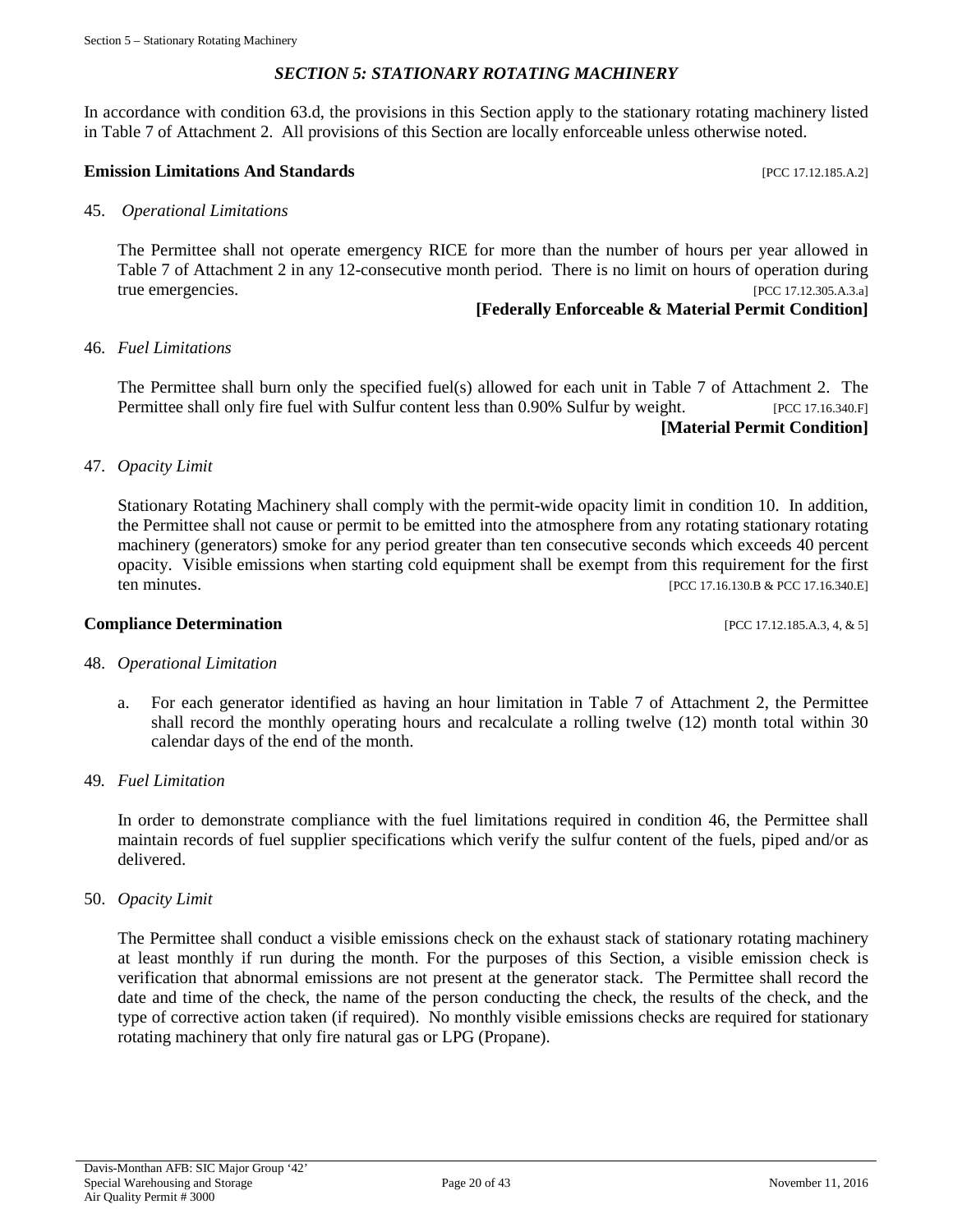# *SECTION 6: FUEL STORAGE AND DISPENSING FACILITIES*

<span id="page-20-0"></span>In accordance with condition 63.e, the provisions in this Section apply to storage tanks and fuel dispensing facilities listed in Table 8 of Attachment 2. All provisions of this Section are Federally Enforceable unless otherwise noted.

#### **Emission Limitations And Standards** [PCC 17.12.185.A.2]

- 51. *Operational Limitations*
	- a. The Permittee shall only store the following fuels in applicable storage tanks and their associated dispensing equipment: [PCC 17.12.190.B]

# **[Material Permit Conditions]**

- i. Motor vehicle gasoline; and
- ii. Gas turbine fuels numbers Jet-A, JP-5 and JP-8; and
- iii. Diesel/Bio-Diesel fuel oil numbers 2-D and 4-D.
- b. The Permittee shall not allow the combined throughput of all fuel products covered by this permit to exceed the following totals for each type of fuel in any 12-consecutive month period. [PCC 17.12.190.B] **[Material Permit Conditions]**
	- i. Gasoline fuel throughput shall not exceed 160,000 gallons; and
	- ii. Gas turbine fuels throughput shall not exceed 2,000,000 gallons combined.
	- iii. Diesel fuel throughput shall not exceed 200,000 gallons; and
- c. The Permittee must minimize emissions of hydrocarbons from a stationary tank, reservoir, or other container which has a capacity of at least 250 gallons but less than or equal to 40,000 gallons used for storing petroleum liquids by applying and maintaining the following controls: [PCC 17.16.230.B] **[Material Permit Condition]**

# i. Submerged fill pipe, or

- ii. Refrigeration-type vapor recovery system or an equivalently effective control system.
- d. The Permittee shall equip all pumps and compressors which handle volatile organic compounds with mechanical seals or the equivalent. [PCC 17.16.230.D]

# **[Locally Enforceable Condition]**

e. The Permittee shall equip and operate a Stage I vapor collection system consisting of a vapor-tight return line from the storage tank(s) or its vent(s) to the gasoline transport vehicle, or a properly installed on-site vapor control system connected to a vapor collection system for all tanks associated with a gasoline dispensing site which has a monthly throughput greater than 10,000 gallons. The Permittee shall ensure that all system hardware and components conform to those systems and components certified by the State of California Air Resources Board (CARB) as of March 31, 2001 or after that date and has not been rejected by the Arizona Department of Environmental Quality, and through verification by inspection of the Control Officer, that the Stage I collection system or on-site vapor control system is in place and operating at each affected tank. [A.R.S. §41-2132.A and B]

# **[Material Permit Condition]**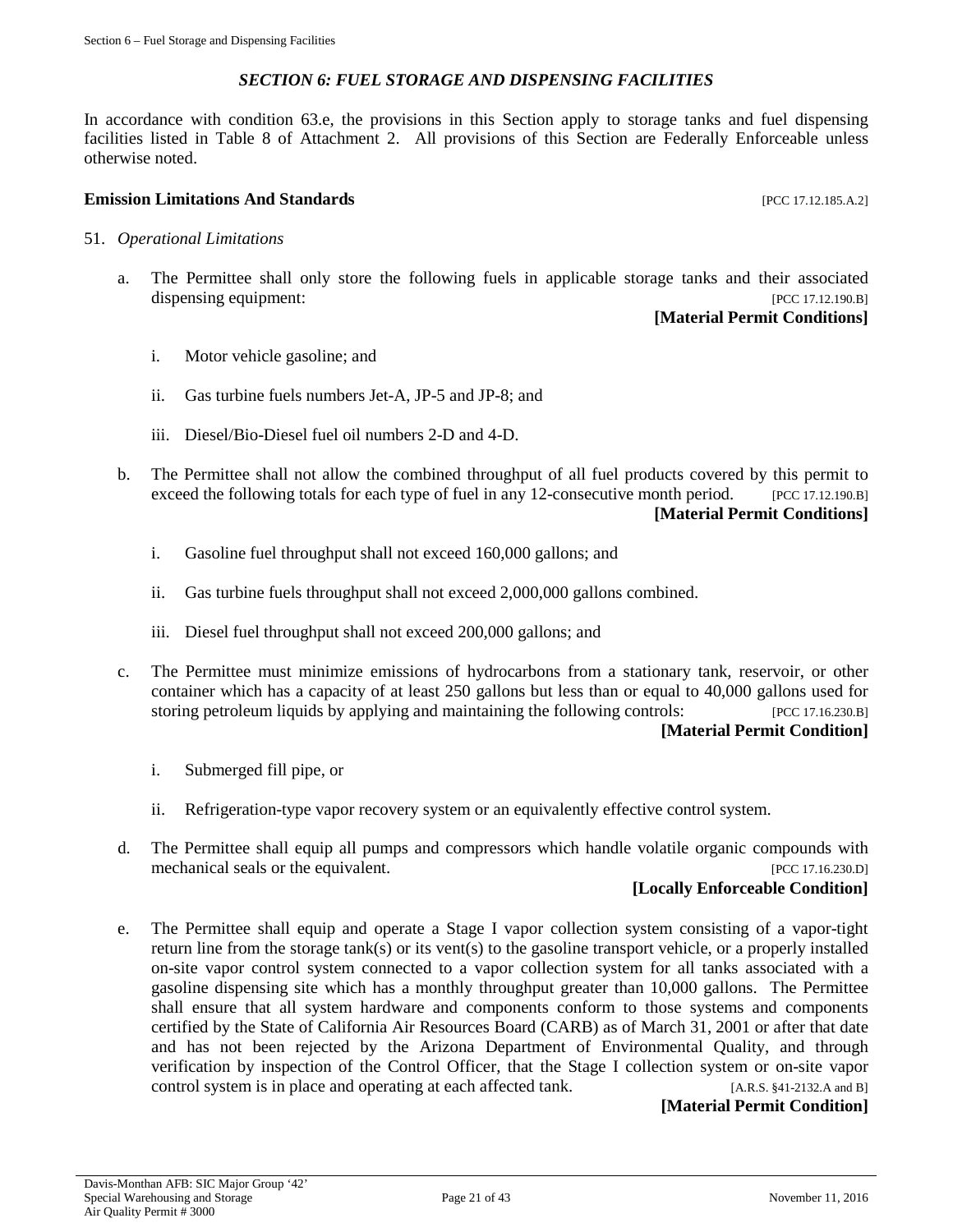# *52. NESHAP for Gasoline Dispensing Facilities 'GDF'*

In accordance with condition 63.e.ii, the provisions in this subsection apply to each GDF listed in Table 8 of Attachment 2. The General Provisions of 40 CFR Part 63, Subpart A apply to applicable GDF sources as indicated in Table 8 of 40 CFR Part 63, Subpart CCCCCC.

a. The Permittee shall not cause, allow or permit the combined **yearly** throughput of gasoline for affected GDF facilities listed in Table 8 to exceed 160,000 gallons. [PCC 17.12.190.B]

# **[Material Permit Condition]**

- b. For each permitted GDF: If a GDF ever exceeds an applicable throughput threshold, as listed below, the GDF remains subject to all requirements for sources above the threshold even if the affected source throughput later falls below the applicable throughput thresholds. [40 CFR 63.11111(i)]
- c. Requirements for GDF with monthly throughput less than 10,000 gallons of gasoline:
	- i. The Permittee shall not allow gasoline to be handled in a manner that would result in vapor releases to the atmosphere for extended periods of time. Measures to be taken include, but are not limited to, the following:  $[40 \text{ CFR } 63.11116(a)]$

# **[Material Permit Conditions]**

- (a) Minimize gasoline spills;
- (b) Clean up spills as expeditiously as practicable;
- (c) Cover all open gasoline containers and all gasoline storage tank fill-pipes with a gasketed seal when not in use.
- (d) Minimize gasoline sent to open waste collection systems that collect and transport gasoline to reclamation and recycling devices, such as oil/water separators.
- ii. The Permittee is not required to submit notifications or reports as specified in 40 CFR 63.11125, 63.11126, or subpart A but you must have records available within 24 hours of a request by the Control Officer to document your gasoline throughput. [40 CFR 63.11116(b)]
- iii. Portable gasoline tanks, filled from a fixed storage tank at a GDF and used to dispense into on-site motor vehicles or other gasoline-fueled engines within the area source, are subject to 52.c.i.(c) of this Section. [40 CFR 63.11111(j)]

# **[Material Permit Condition]**

- d. *Requirements for facilities with monthly throughput of 10,000 gallons of gasoline or more:*
	- i. The Permittee must comply with the requirements in condition 48.c. [40 CFR 11117(a)]
	- ii. The Permittee shall use submerged filling when loading gasoline into storage tanks with greater than 249 gallon capacity.  $[40 \text{ CFR } 63.11117(b) \& (c)]$

# **[Material Permit Conditions]**

- (a) Submerged fill pipes installed on or before November 9, 2006, must be no more than 12 inches from the bottom of the tank.
- (b) Submerged fill pipes installed after November 9, 2006, must be no more than 6 inches from the bottom of the tank;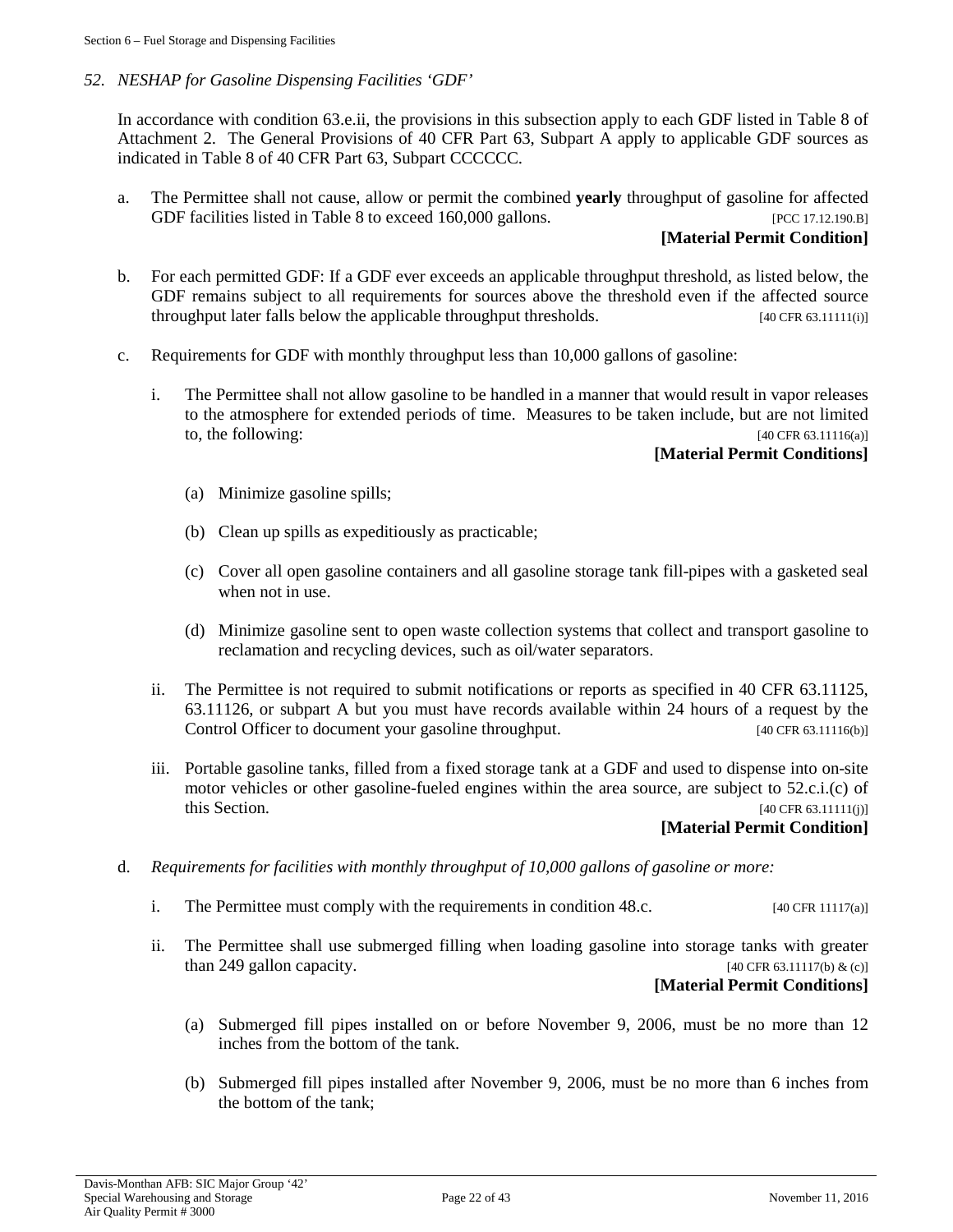- (c). Submerged fill pipes not meeting these specifications are allowed if the Permittee can demonstrate that the liquid level in the tank is always above the entire opening of the fill pipe.
- iii. The Permittee must have records available within 24 hours of a request by the Control Officer to document the gasoline throughput.
- e. *[Reserved for GDF facilities with monthly throughput of 100,000 gallons of gasoline or more]*
- f. *[Reserved for Cargo tanks unloading at a GDF /w monthly throughput of 100,000 gallons or more]*

#### **Compliance Determination** [PCC 17.12.185.A.3, 4, & 5]

#### 53. *Operational Limitations*

- a. The Permittee shall keep and maintain an operation log for each fuel storage tank and associated dispensing facilities listed in Table 8 of Attachment 2. If no fuel was loaded into a particular tank during a given month, the log shall note that no fuel was received. The Permittee shall record the following information for each storage tank within 30 days of the end of the previous month:
	- i. The quantity of fuel loaded, in gallons, with each addition (load) and the date of each addition.
	- ii. The monthly total of fuel loaded, in gallons.
	- iii. The 12-consecutive month totals of fuel loaded, in gallons.
- b. The Permittee shall keep and maintain an operation log for each fuel type listed in condition 51.a.i through iii loaded into all storage tanks and associated dispensing facilities listed in Table 8 of Attachment 2. The Permittee shall record the following information for each fuel type within 30 days of the end of the previous month:
	- i. Tank or Dispensing Facility ID and monthly total, in gallons, of fuels loaded as required in condition 51.
	- ii. The monthly total, in gallons, of fuel loaded into all tanks during the previous month.
	- iii. The 12-consecutive month total, in gallons, loaded into all tanks.

#### 54. *GDF Requirements*

a. The Permittee must, at all times, including periods of startup, shutdown, and malfunction, operate and maintain the GDF, including associated air pollution control equipment and monitoring equipment, in a manner consistent with safety and good air pollution control practices for minimizing emissions.

[40 CFR 63.6(e)(1)(i), & 40 CFR 63, Subpart CCCCCC, Table 3]

b. An affected source shall provide proof of throughput upon request by the Control Officer.

[40 CFR 63.11111(e)]

c. **Yearly** throughput shall be a **365-day** rolling total, calculated by summing the volume of gasoline loaded into, or dispensed from, all gasoline storage tanks at each GDF during the current day, plus the total volume of gasoline loaded into, or dispensed from, all gasoline storage tanks at each GDF during the previous 364 days. **Monthly** throughput shall be calculated using the **yearly** throughput and dividing that sum by 12.  $[40 \text{ CFR } 63.11132]$ 

# **[Material Permit Condition]**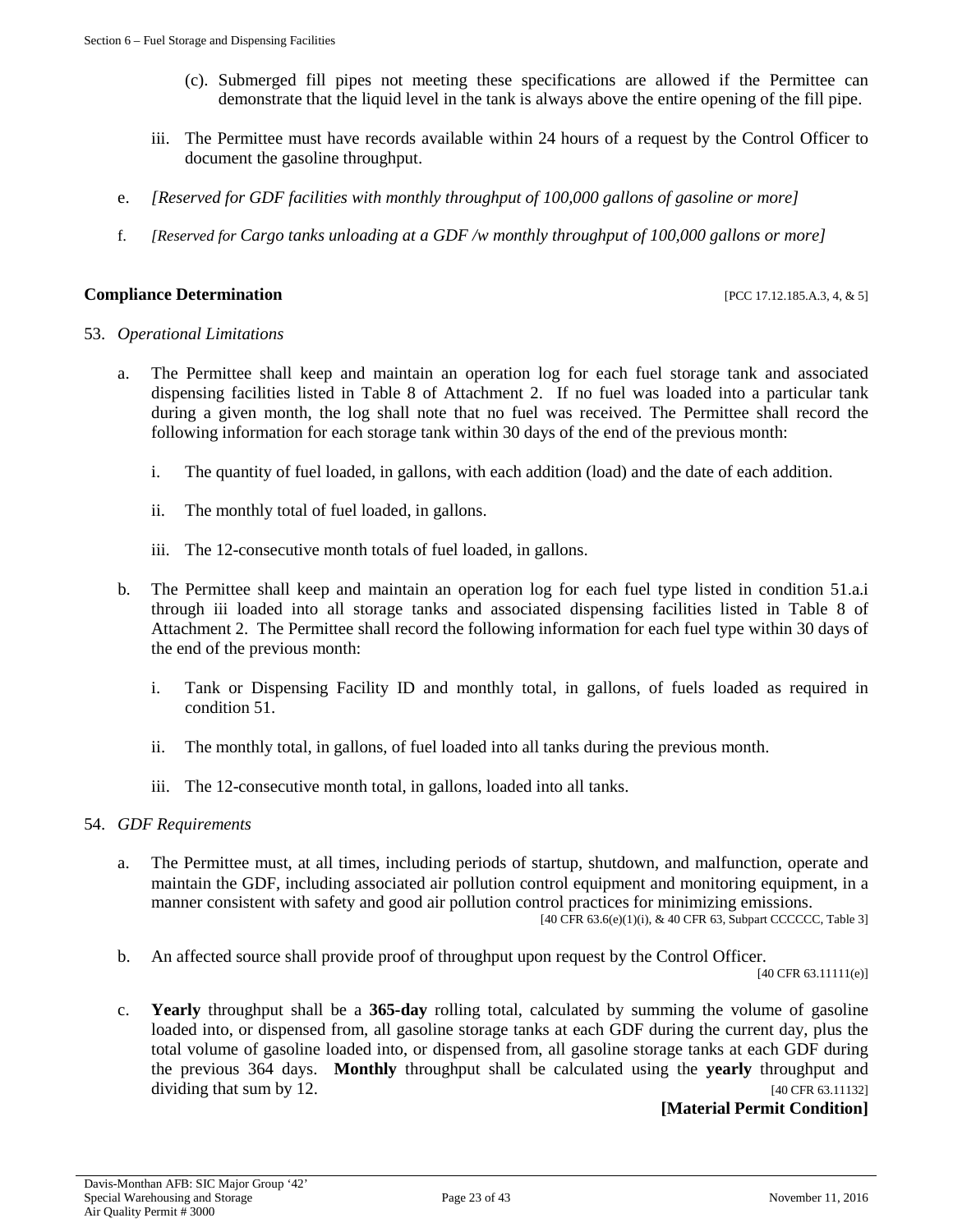d. Recordkeeping to document throughput must begin upon startup for a new or reconstructed source and shall be kept for a period of five  $(5)$  years. [40 CFR 63.11111(e)]

# 55. *Air Pollution Control*

a. The Permittee shall annually inspect the gasoline storage tanks' submerged fill devices. The inspections shall be used to determine whether all of the submerged fill devices are in good working order, according to good modern practices and any available industry practices or recommendations.

[PCC 17.12.185.A.3.c]

# **[Material Permit Condition]**

b. The Permittee shall inspect the vapor control recovery system(s), all pumps compressors, pipes, hoses mechanical seals or other equipment storing, handling, conveying or controlling VOCs and HAPs according to the inspection schedule: [PCC 17.12.185.A.3.c]

# **[Material Permit Condition]**

- i. On a weekly basis check for leaks on suction and discharge piping, seals, packing glands, and any other joint; and Tighten or replace loose, missing damaged nuts, bolts, or screws as identified by visual inspection.
- ii. On a monthly basis, the Permittee shall check pump operation for vibration, noise, overheating, and any other irregularity.
- iii. On a quarterly basis, the Permittee shall Pressure test system for leaks; clean dispensing system equipment; and check hoses and nozzles for condition.
- iv. On a semi-annual basis, the Permittee shall clean and repair tank vents; and Check drop tube seal, spring, and operability.
- v. On an annual basis, the Permittee shall check leak detector pressure relief setting; and check leak detector operation.
- c. The records of the inspections required in conditions 55.a and 55.b above shall contain at least the following information:
	- i. Associated Tank(s), Facility ID, and identification of the device or equipment;
	- ii. The date of the inspection;
	- iii. The results of the inspection; and
	- iv. Any corrective action taken.
- d. The Permittee shall repair defective air pollution control equipment promptly and keep complete records of the maintenance and repairs performed.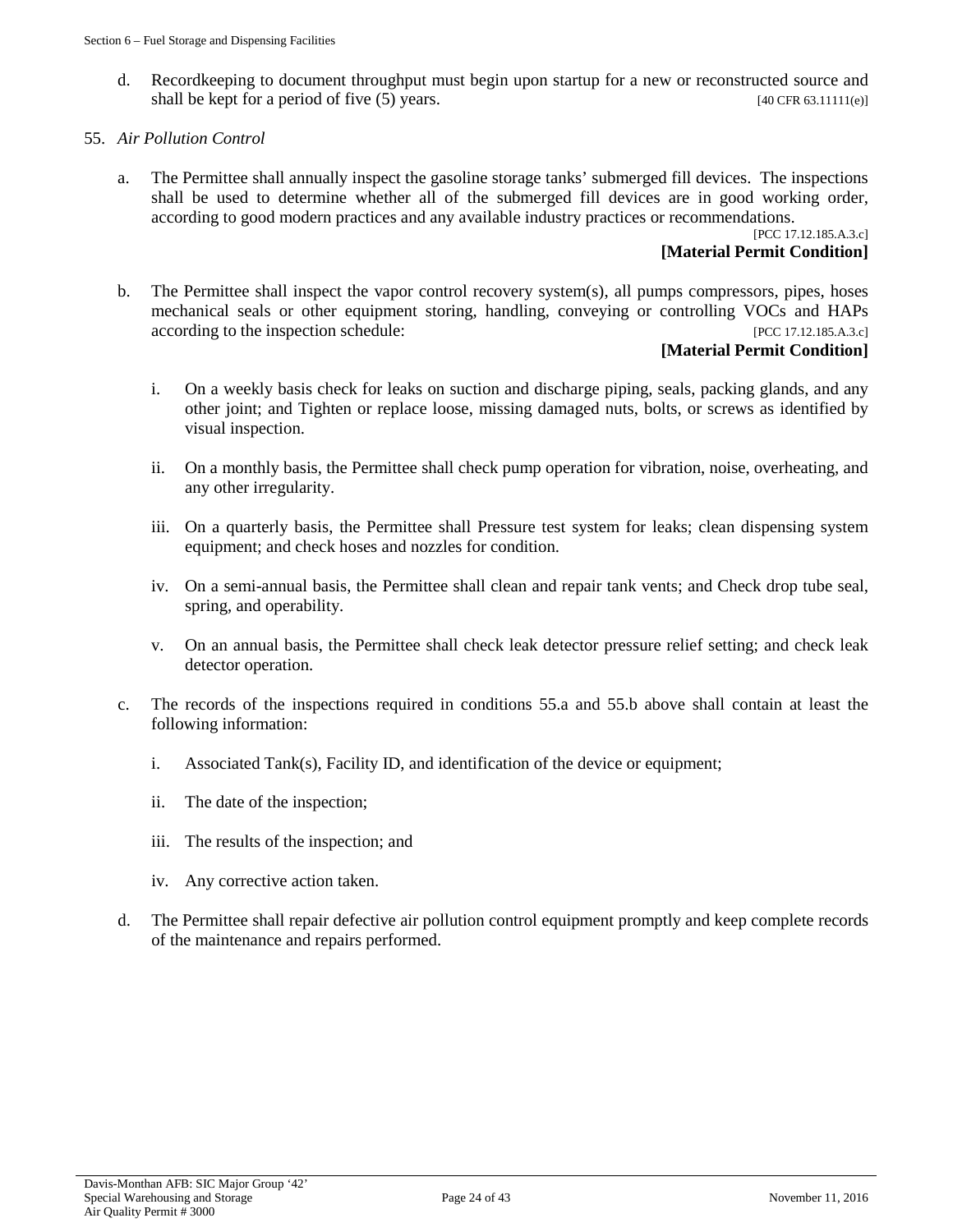# *SECTION 7: EMISSIONS FROM EXISTING AND NEW NONPOINT SOURCES*

<span id="page-24-0"></span>In accordance with condition 63.f, the provisions in this Section apply to apply to all nonpoint sources of particulate matter and fugitive dust, including equipment and activities employed during land clearing, leveling, grading or trenching conducted at the AMARG facility.

# **Emission Limitations and Standards Example 2018 Example 2018 [PCC 17.12.185.A.2]**

# 56. *Motor Vehicle Operations* [PCC 17.16.070]

The Permittee shall not cause, suffer, allow, or permit a vacant lot, or an urban or suburban open area, to be driven over or used by motor vehicles, trucks, cars, cycles, bikes, or buggies, or by animals such as horses, without taking reasonable precautions to limit excessive amounts of particulates from becoming airborne. Dust shall be kept to a minimum by using an approved dust suppressant, or adhesive soil stabilizer, or by paving, or by barring access to the property, or by other acceptable means.

# 57. *Vacant Lots and Open Spaces* [PCC 17.16.080]

- a. The Permittee shall not use or leave a vacant lot, housing plot, building site, parking area, sales lot, playground, livestock feedlot, or other open area - other than those used solely for soil-cultivation or vegetative crop-producing and harvesting agricultural purposes in such a state, after construction, alteration, clearing, leveling, or excavation that naturally induced wind blowing over the area causes a violation of conditions 10 and 11 of this permit. Dust emissions must be permanently suppressed by landscaping, covering with gravel or vegetation, paving, or applying equivalently effective controls.
- b. The Permittee shall not allow a vacant lot, parking area, sales lot, or other open urban area to be used by motor vehicles in such a manner that visible dust emissions induced by vehicular traffic on the area cause a violation of conditions 10 and 11 of this permit.

# 58. *Roads and Streets* [PCC 17.16.090]

- a. The Permittee shall not cause, suffer, allow or permit the use, repair, construction or reconstruction of a roadway or alley without taking reasonable precautions to prevent excessive amounts of particulate matter from becoming airborne. Dust and other particulates shall be kept to a minimum by employing temporary paving, dust suppressants, wetting down, detouring or by other reasonable means.
- b. The Permittee shall not construct a new unpaved service road or unpaved haul road unless dust will be suppressed after construction by intermittently watering, limiting access, or applying chemical dust suppressants to the road, in such a way that visible dust emissions caused by vehicular traffic on the road do not violate conditions 10 and 11 of this permit.
- c. The Permittee shall not cause, suffer, allow or permit transportation of materials likely to give rise to airborne dust without taking reasonable precautions, such as wetting, applying dust suppressants, or covering the load, to prevent particulate matter from becoming airborne. Earth or other material that is deposited by trucking or earth moving equipment shall be removed from paved streets by the person responsible for such deposits.
- d. The surfacing of roadways with asbestos tailings is prohibited.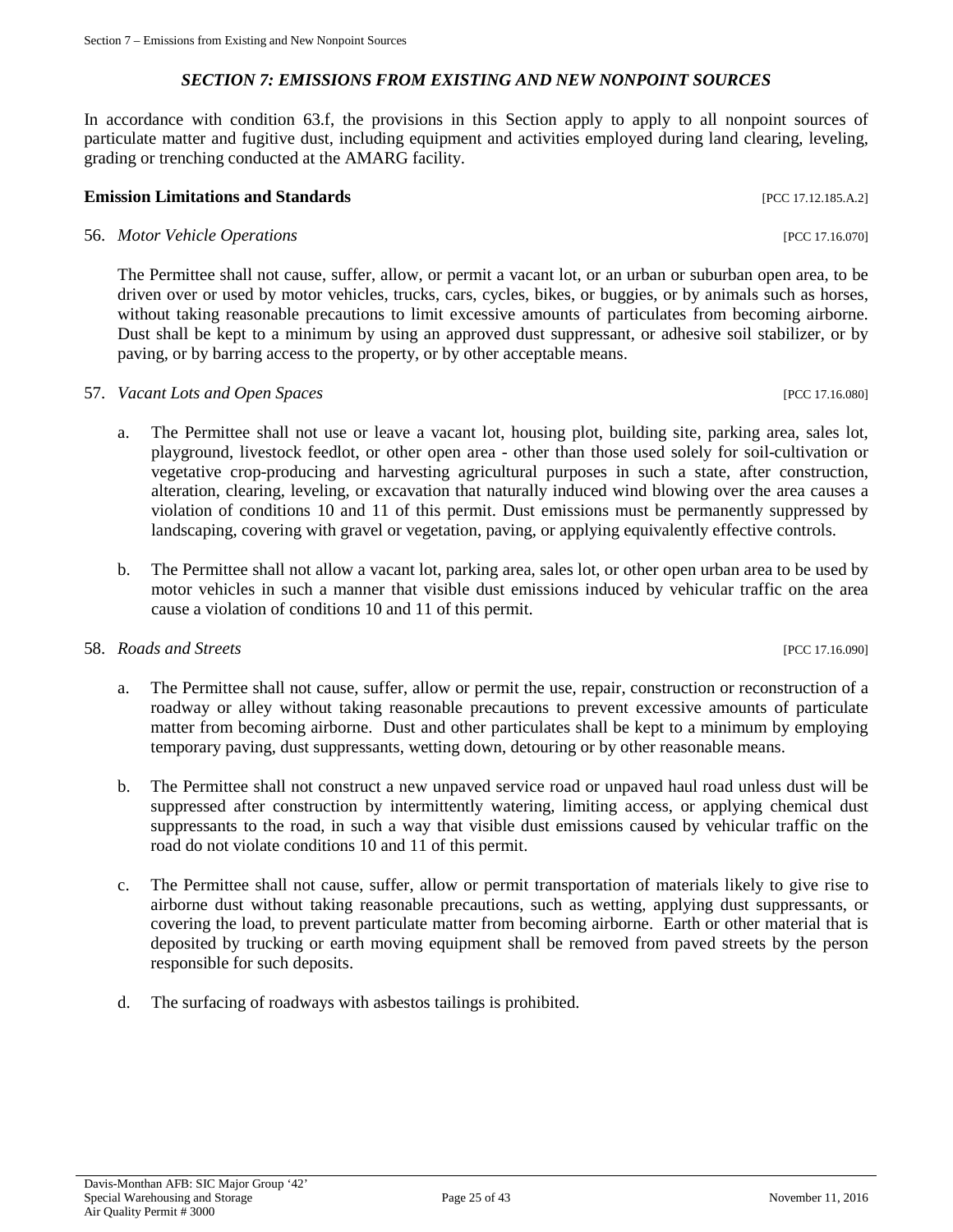#### 59. *Particulate Materials* [PCC 17.16.100]

- a. The Permittee shall not cause, suffer, allow or permit crushing, screening, handling, transporting or conveying of materials or other operations likely to result in significant amounts of airborne dust without taking reasonable precautions, such as the use of spray bars, wetting agents, dust suppressants, covering the load, and hoods to prevent excessive amounts of particulate matter from becoming airborne.
- b. Dust emissions from the transportation of materials shall be effectively controlled by covering stock loads in open-bodied trucks, limiting vehicular speeds, or other equivalently effective controls.

#### 60. *Storage Piles* [PCC 17.16.110]

- a. The Permittee shall not cause, suffer, allow, or permit organic or inorganic dust producing material to be stacked, piled or otherwise stored without taking reasonable precautions such as chemical stabilization, wetting, or covering to prevent excessive amounts of particulate matter from becoming airborne.
- b. Stacking and reclaiming machinery utilized at storage piles shall be operated at all times with a minimum fall of material and in such manner, or with the use of spray bars and wetting agents, as to minimize and control to ensure compliance with conditions 10 and 11 of this permit.

# 61. *Roadway and Site Cleaning Machinery* [PCC 17.16.470]

- a. The Permittee shall not cause, allow or permit to be emitted into the atmosphere from any roadway and site cleaning machinery smoke or dust for any period greater than 10 consecutive seconds, the opacity of which exceeds forty percent. Visible emissions when starting cold equipment shall be exempt from this requirement for the first 10 minutes.
- b. In addition to complying with condition 61.a above, the Permittee shall not cause, allow or permit the cleaning of any site, roadway, or alley without taking reasonable precautions to prevent particulate matter from becoming airborne. Reasonable precautions may include applying dust suppressants. Earth or other material shall be removed from paved streets onto which earth or other material has been transported by trucking, earthmoving equipment, erosion by water, or by other means.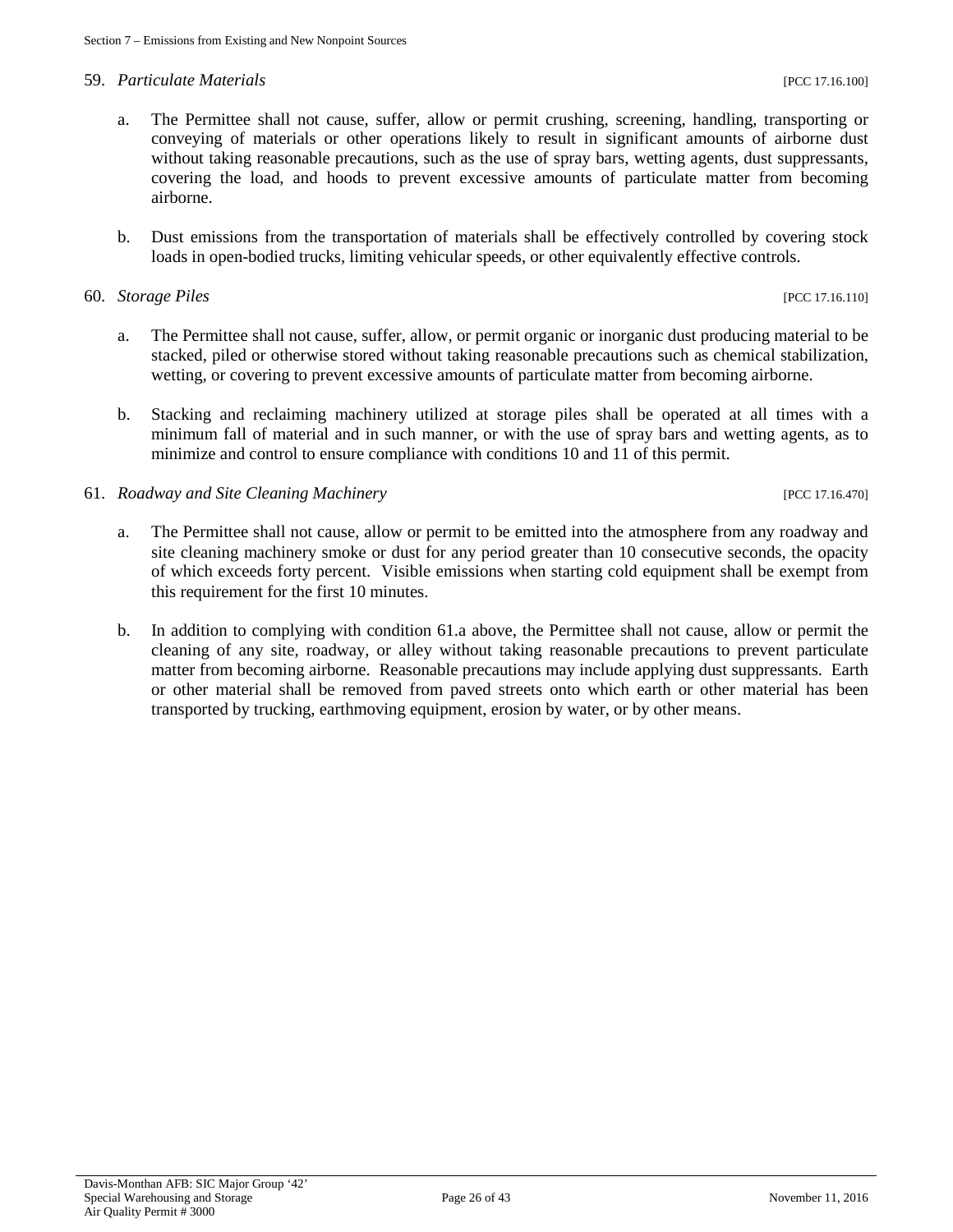# **Compliance Determination**

# 62. *Nonpoint Source Emissions*

- a. The Permittee shall maintain a monthly fugitive dust activity log and record the following:
	- i. Dates on which land clearing, leveling, grading, trenching, or earthmoving take place and the type of control measure(s) employed.
	- ii. Dates on which dirt is transported, the control measure(s) employed and the name of person making the record.
	- iii. During land clearing, leveling, grading, trenching, or earthmoving activities, the Permittee shall inspect the projects to ensure that there is no excessive dust produced. If excessive dust is observed, the Permittee shall record the date, the name of the person conducting the inspection and the corrective action taken to reduce the dust to below the 20% opacity levels.
- b. In accordance with condition 15, Permittee shall document any investigation or corrective action taken to comply with the reasonable precautions and standards in this Section.
- c. The Permittee shall maintain records of any discussions with PDEQ regarding the need for additional reasonably necessary and feasible precautions for dust control, and a list summarizing any agreed upon additional dust control requirements.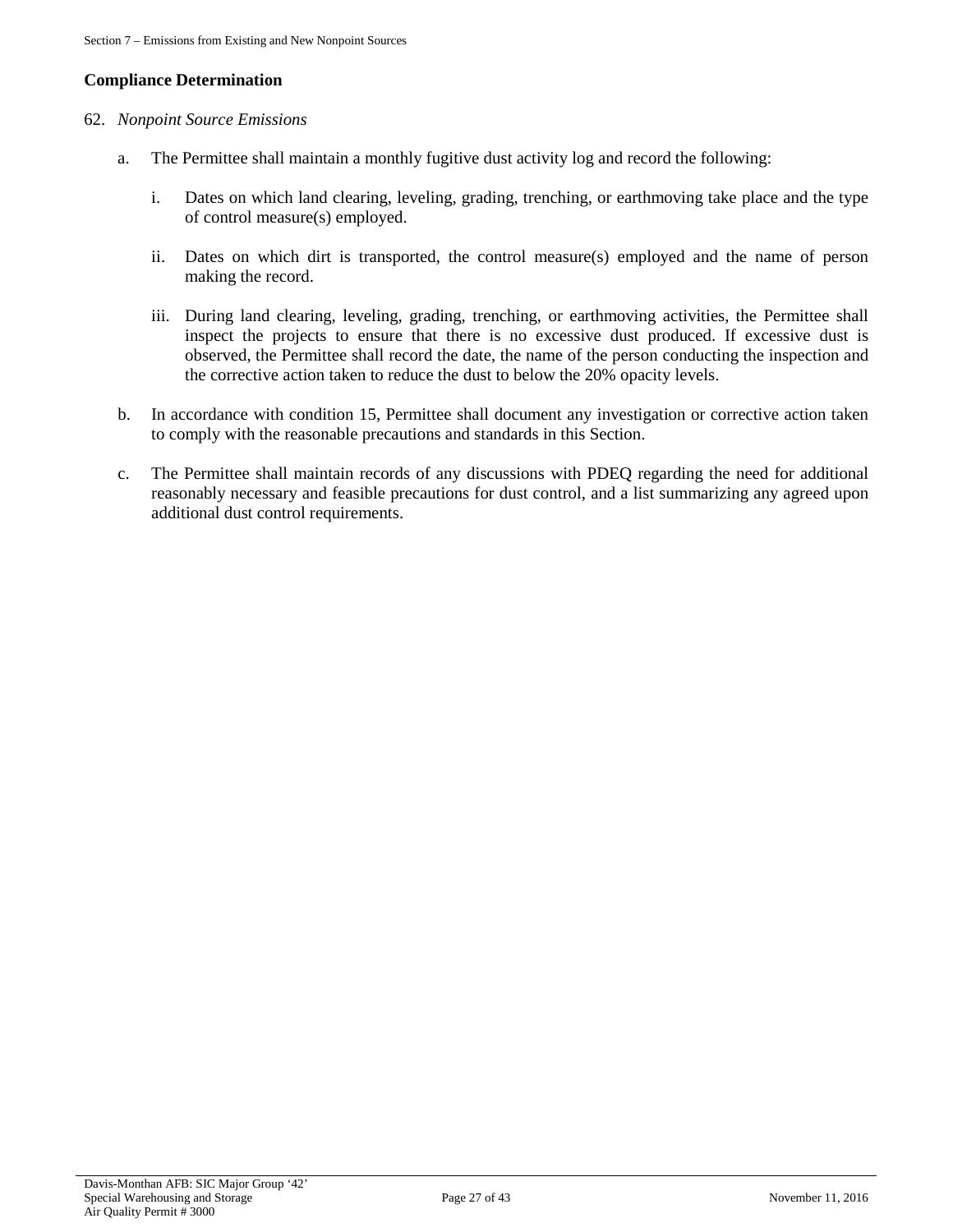# *SECTION 8: SPECIFIC APPLICABILITY PROVISIONS*

#### <span id="page-27-0"></span>63. *Permitted Facility Sources*

The Specific Conditions in this permit apply to the following source categories, affected facilities, equipment, emission sources, installations, activities and operations at the facility.

#### a. *Permit-Wide Operations*

Except as provided in condition 65, the provisions in Section 2 of this permit apply to permit-wide operations and to all sources of air contaminants at the facility, to include the following: Voluntary emission limitations, general control standards, materials handling standards, odor limiting standard, opacity limit, visibility limiting standard, authorization to conduct fugitive dust producing activities, disposition of portable sources, and asbestos requirements for renovation and demolition activities. In addition to the General Conditions contained in this permit, Section 2 contains specific monitoring, recordkeeping, reporting, facility change, and testing requirements that apply permit-wide and to all emission sources and operations covered by this permit

[PCC 17.12.190.B, PCC 17.16.010., PCC 17.16.020 thru 050, PCC 17.16.400.A & C, & PCC 17.16.430.F]

#### **[Federally and Locally Enforceable Conditions]**

#### b. *Special Warehousing Operations*

Section 3 of this permit applies to the following activities and operations at the facility: aircraft engine testing operations, abrasive blasting operations, enclosed surface coating operations, solvent degreasing operations, and HAP containing miscellaneous chemical/materials issues.

[PCC 17.16.400.C, and PCC 17.16.430.F] **[Federally and Locally Enforceable Conditions]**

i. Operating limitations [PCC 17.12.350.A.3.a] **[Material Permit Conditions]**

- (a) Equipment and operations identified in Table's 1, through 5 of Attachment 2 are synthetic minor sources of HAP based on the throughput criteria in Section 3 and the emission factors and estimates in the approved potential to emit documents.
- (b) Applicable enclosed surface coating operations identified in Table 3 of Attachment 2 are synthetic minor sources of VOC based on voluntary emission limitations in condition 31.a and the emission factors and estimates in the approved potential to emit documents.
- c. *Fossil-Fuel Fired Industrial and Commercial Equipment (Boilers and Heaters)*

Section 4 of this permit applies to fossil-fuel fired industrial and commercial installations which are less than seventy-three megawatts capacity (two hundred fifty million British thermal units per hour); but in the aggregate on any premises are rated at greater than five hundred thousand British thermal units per hour (0.146 megawatts); and in which fuel is burned for the primary purpose of producing steam, hot water, hot air or other liquids, gases or solids and in the course of doing so the products of combustion do not come into direct contact with process materials. [PCC 17.16.165]

i. Operating limitations [PCC 17.12.350.A.3.a] **[Material Permit Conditions]**

(a) Applicable boilers, heaters, or other fuel fired equipment covered by this permit and identified in Table 6 of Attachment 2 that comply with Section 3 of this permit shall be considered to be compliant with the applicable requirements in PCC 17.16.165.

[40 CFR 60.42c(d), 60.43c(e)(4), & 40 CFR 60.48(g) & PCC 17.16.165]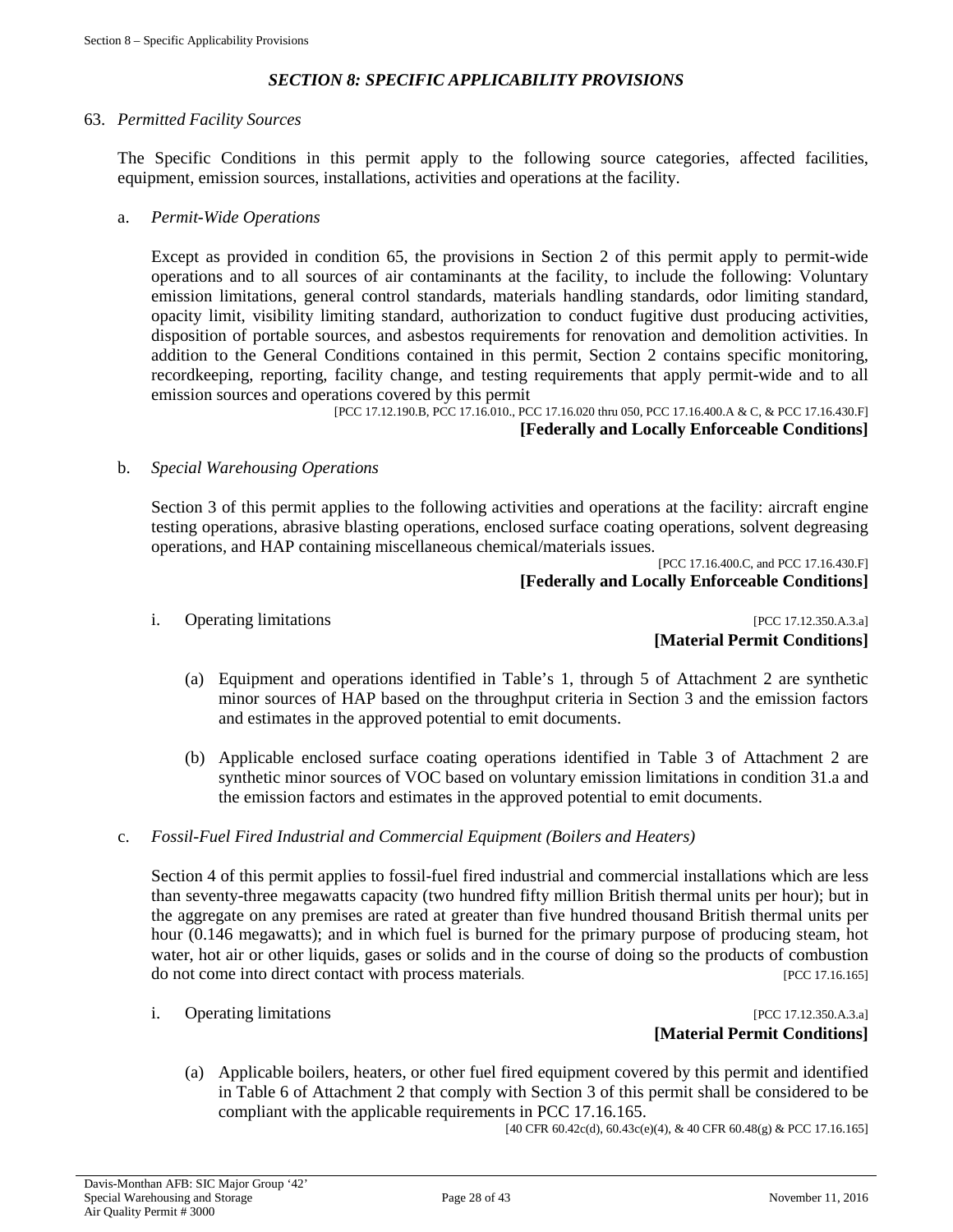(b) Should the Permittee desire to fire fuels in a boiler or hot water heater covered by this permit that do not meet the fuel limitations in Section 3 of this permit, the Permittee shall submit a significant revision in accordance with condition 25.

[40 CFR 60.43c(e)(1), 40 CFR 63.1194(d), 40 CFR 63.11201(a), & Table 2, to NESHAP Subpart JJJJJJ]

#### d. *Stationary Rotating Machinery*

Section 5 of this permit applies to stationary rotating machinery that are not subject to the NSPS standards in 40 CFR Part 60, Subpart IIII or NESHAP standards in 40 CFR Part 63, Subpart ZZZZ [PCC 17.16.340] [PCC 17.12.350.A.3.a]

#### **[Locally Enforceable & Material Permit Conditions]**

i. Operating limitations [PCC 17.12.350.A.3.a]

# **[Material Permit Conditions]**

(a) Applicable emergency RICE in Table 7 are exempt from NESHAP Subpart ZZZZ provided they are operated only for maintenance and readiness testing and nonemergency use in accordance with 40 CFR  $63.6640(f)$ . [40 CFR 63.6640(f)]

#### e. *Fuel Storage and Fuel Dispensing*

Section 6 of the permit applies to fuel storage, loading, and dispensing facilities listed in Table 8. The provisions in this section apply to fuel loading into the applicable storage tanks, fuel dispensing into government owned vehicles, all stationary gasoline storage tanks with a capacity of at least 250 gallons and less than 40,000 gallons capacity, and pumps and compressors which handle volatile organic compounds. [PCC 17.16.230.B & D]

#### i. Operating limitations [PCC 17.12.350.A.3.a] **[Material Permit Condition]**

Equipment and operations identified in Table 8 of Attachment 2 are synthetic minor sources of HAP based on the throughput criteria in Section 5 and the emission factors and estimates in the approved potential to emit documents provided with the permit application.

ii. NESHAP for Gasoline Dispensing Facilities 'GDF' 40 CFR 63, Subpart CCCCCC – National Emission Standards for Hazardous Air Pollutants for Gasoline Dispensing Facilities (GDF).

[PCC 17.16.530.B.106]

# **[Federally Enforceable Conditions]**

(a) The emission sources to which this subsection applies are gasoline storage tanks and associated equipment components in vapor or liquid gasoline service at new, reconstructed, or existing GDF that meet the criteria as stated below. Pressure/Vacuum vents on gasoline storage tanks and the equipment necessary to unload product from cargo tanks into the storage tanks at GDF are covered emission sources. The equipment used for the refueling of motor vehicles is not covered by this subsection. An affected source is a new affected source if you commenced construction on the affected source after November 9, 2006, and you meet the applicability criteria stated below at the time you commenced operation. An affected source is reconstructed if you meet the criteria for reconstruction as defined in 40 CFR 63.2. An affected source is an existing affected source if it is not new or reconstructed. GDF must comply with the provisions of this subsection by the dates specified in in 40 CFR 60.11113.

[40 CFR 63.11112 & 40 CFR 63.11113]

**(**b) Applicable to each GDF that is located at an area source. The affected source includes each gasoline cargo tank during the delivery of product to a GDF and includes each storage tank. [40 CFR 63.11111(a)]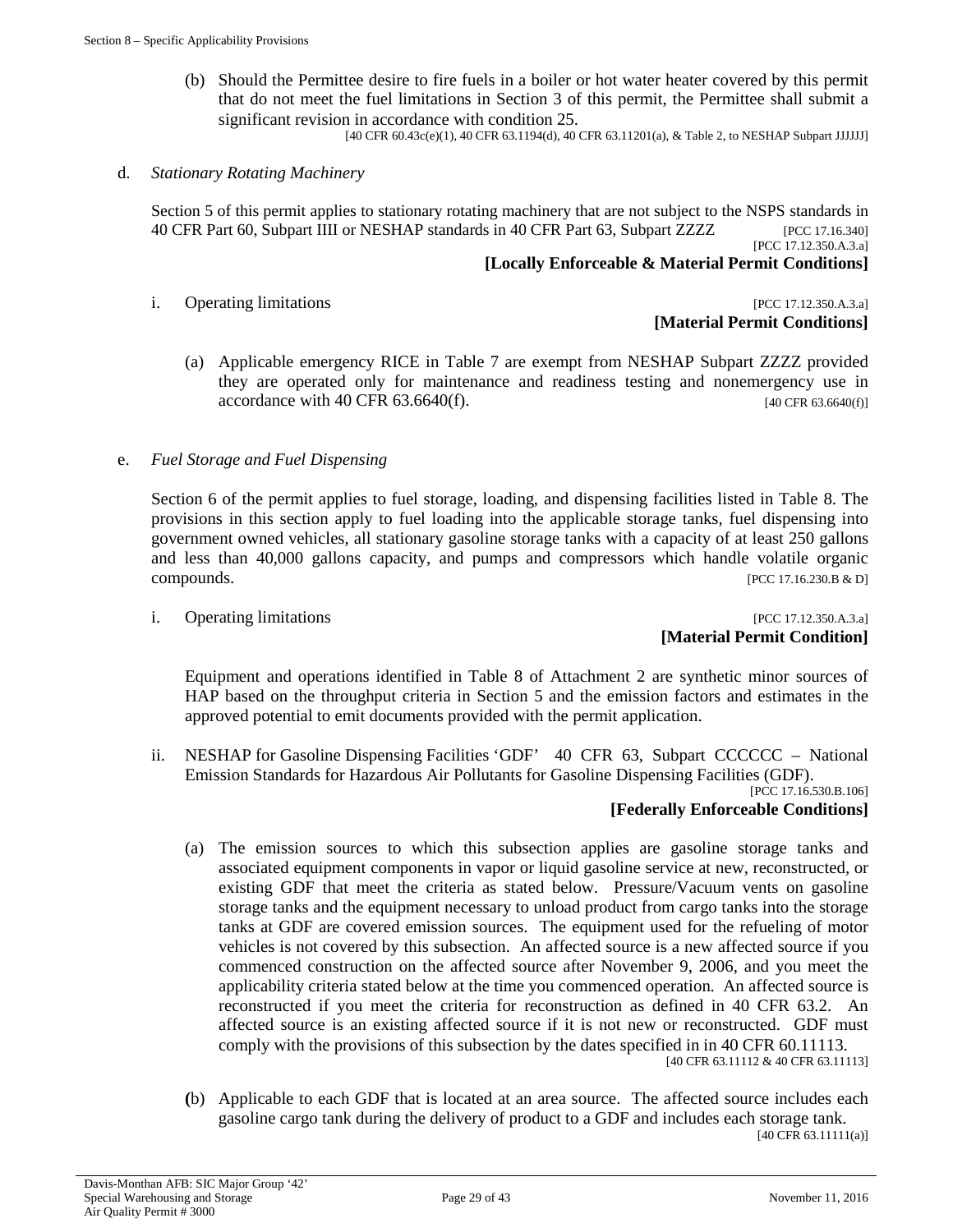- (c) If your GDF has a monthly throughput of less than 10,000 gallons of gasoline, you must comply with the requirements in condition 52.c of this permit. [40 CFR 63.11111(b)]
- (d) If your GDF has a monthly throughput of 10,000 gallons of gasoline or more, you must comply with the requirements in condition 52.d of this permit.  $[40 \text{ CFR } 63.1111(c)]$
- (e) An affected source shall, upon request by the Control Officer, demonstrate that their monthly throughput is less than the 10,000-gallon or the 100,000-gallon threshold level, as applicable. For new or reconstructed affected sources, as specified in condition 63.e.ii.(a) of this subsection, recordkeeping to document monthly throughput must begin upon startup of the affected source. For existing sources, as specified in condition 63.e.ii(a) recordkeeping to document monthly throughput must begin on January 10, 2008. For existing sources that are subject to this subpart only because they load gasoline into fuel tanks other than those in motor vehicles, as defined in 40 CFR 63.11132, recordkeeping to document monthly throughput must begin on January 24, 2011. Records required under this paragraph shall be kept for a period of 5 years. [40 CFR 63.11111(e)]
- (f) The loading of aviation gasoline into storage tanks at airports, and the subsequent transfer of aviation gasoline within the airport, is not subject to this subpart.  $[40 \text{ CFR } 63.11111(g)]$
- (g) Monthly throughput is the total volume of gasoline loaded into, or dispensed from, all the gasoline storage tanks located at a single affected GDF. If an area source has two or more GDF at separate locations within the area source, each GDF is treated as a separate affected source. [40 CFR 63.11111(h)]
- (i) If the Permittee's affected source's throughput ever exceeds an applicable throughput threshold, the affected source will remain subject to the requirements for sources above the threshold, even if the affected source throughput later falls below the applicable throughput threshold. [40 CFR 63.11111(i)]
- (j) The dispensing of gasoline from a fixed gasoline storage tank at a GDF into a portable gasoline tank for the on-site delivery and subsequent dispensing of the gasoline into the fuel tank of a motor vehicle or other gasoline-fueled engine or equipment used within the area source is only subject to condition 52.d. [40 CFR 63.11111(j)]

# f. *Emissions from New and Existing Nonpoint Sources*

Section 7 of this permit contains standards including reasonable precautions that apply to sources of fugitive dust or particulate matter which due to a lack of an identifiable emission point or plume are classified as nonpoint sources. These sources include but are not limited to equipment and activities employed during land clearing leveling, grading or trenching; motor vehicle operation on vacant lots and open areas; roads and streets; particulate material handling operations; and dust producing material storage piles.

# 64. *Local (New and Existing) Stationary Source Performance Standards*

Local performance standards apply to the following facilities or operations: surface coating operations, solvent degreasing/cleaning operations, and other operations engaged in the employment of organic solvents; fossil fuel fired industrial and commercial equipment; each stationary internal combustion engine; petroleum liquid storage tanks of at least 250 gallons and each pump or compressor which handles VOC; and each unclassified source.

# [PCC 17.12.185.A.2, PCC 17.16.165, PCC 17.16.230.B & D, PCC 17.16.340, PCC 17.16.400.C, & PCC 17.16.430] **[Locally Enforceable Conditions]**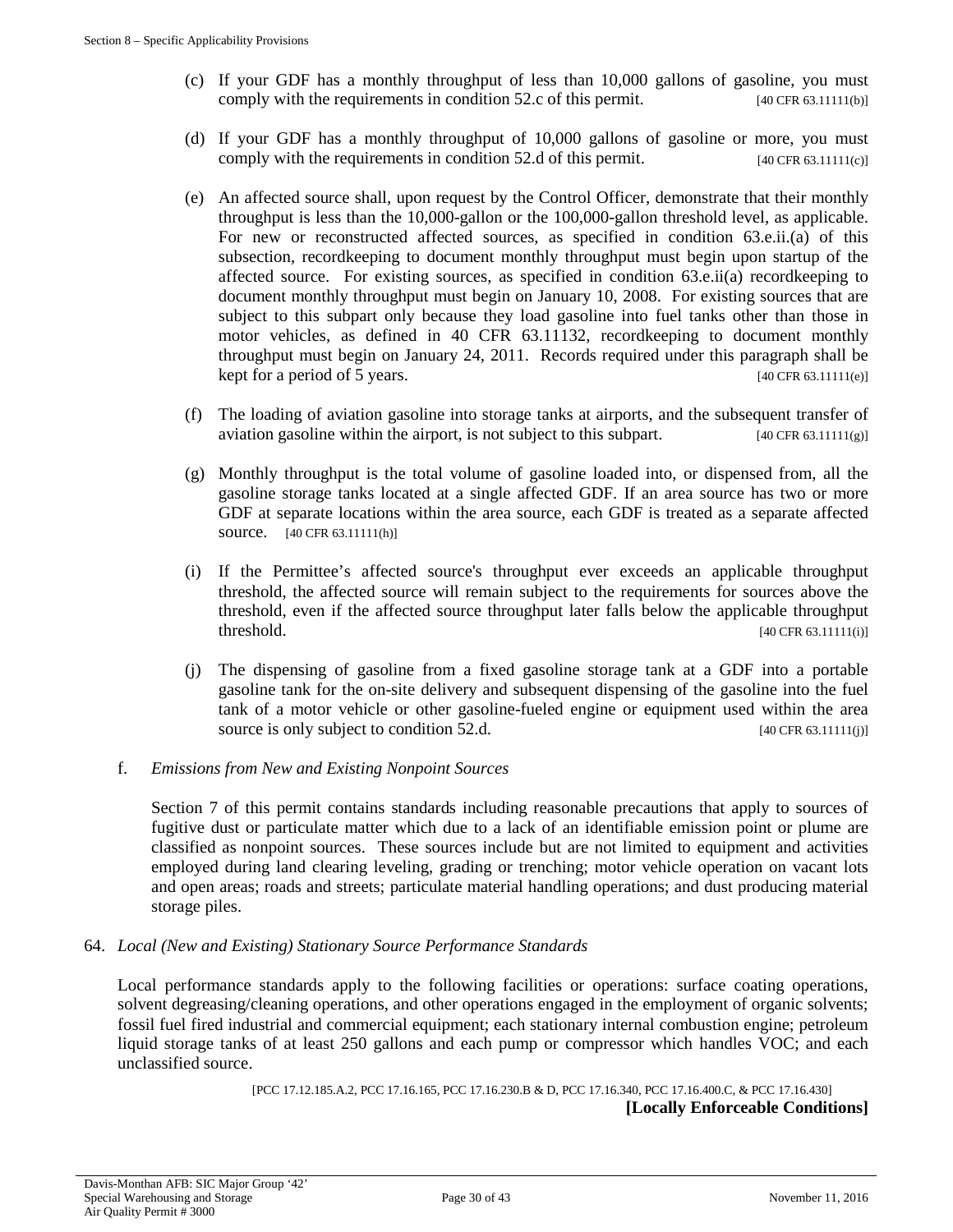# 65. *Exempt Sources*

# a. Agricultural Equipment

The Specific Conditions contained in this air quality permit shall not apply to agricultural equipment used in normal farm operations, unless their operation without a permit would result in a violation of the Act. [PCC 17.12.140.C.3]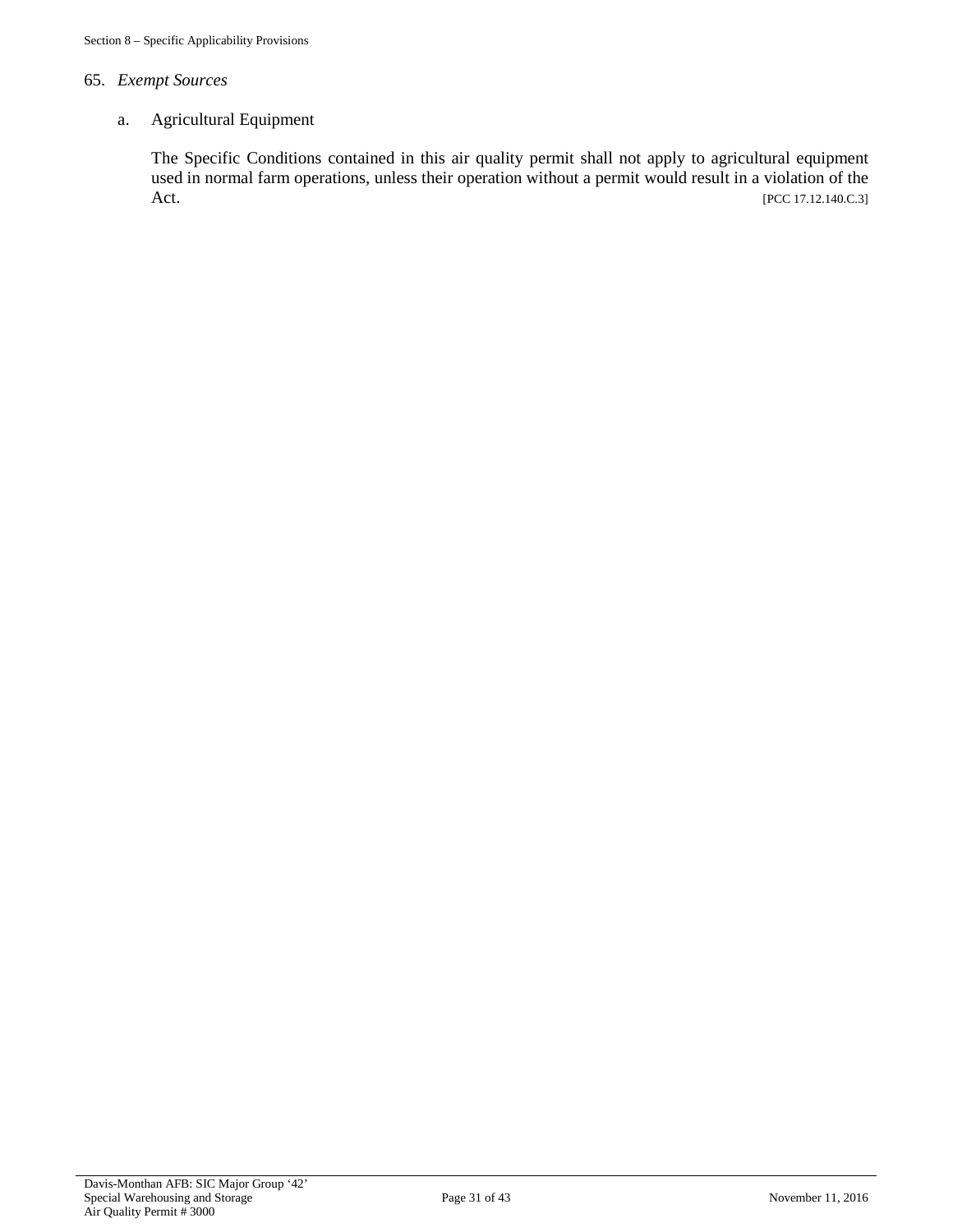# **GENERAL CONDITIONS**

[References are to Title 17 of the Pima County Code [PCC] unless otherwise noted]

#### **1.** *Compliance with Permit Conditions pcc 17.12.185.A.7.a & b]*

- a. The Permittee shall comply with all conditions of this permit including all applicable requirements of Arizona air quality statutes and the air quality rules. Any permit noncompliance constitutes a violation of the Arizona Revised Statutes and is grounds for enforcement action; for permit termination, revocation and reissuance, or revision; or for denial of a permit renewal application. In addition, noncompliance with any federally enforceable requirement constitutes a violation of the Clean Air Act.
- b. It shall not be a defense for a Permittee in an enforcement action that it would have been necessary to halt or reduce the permitted activity in order to maintain compliance with the conditions of this permit.

#### **2.** *Excess Emissions, Emergency Reporting* [PCC 17.12.185.A.5 & PCC 17.12.040]

The Permittee shall report to the Control Officer any emissions in excess of the limits established by this permit. The report shall be in 2 parts as specified below:

- a. Notification by telephone or facsimile within 24 hours of the time the Permittee first learned of the occurrence of excess emission that includes all available information from 17.12.040.B. The number to report excess emissions is **520-724-7400.** The facsimile number is **520-838-7432.**
- b. Detailed written notification by submission of an excess emissions report within 72 hours of the notification under 2.a above. **Send to PDEQ 33 N. Stone Avenue, Suite 700, Tucson, Arizona 85701.**

#### **3.** *Property Rights* [PCC 17.12.185.A.7.d]

The permit does not convey any property rights of any sort, or any exclusive privilege to the permit holder.

#### **4.** *Fee Payment* [PCC 17.12.185.A.9 & PCC 17.12.520]

The Permittee shall pay fees to the Control Officer pursuant to PCC 17.12.520.

#### **5.** *Permit Revision, Reopening, Revocation and Reissuance, or Termination for Cause* [PCC 17.12.185.A.7.c]

The permit may be revised, reopened, revoked and reissued, or terminated for cause pursuant to PCC 17.12.270. The filing of a request by the Permittee for a permit revision, revocation and reissuance, or termination; or of a notification of planned changes or anticipated noncompliance does not stay any permit condition.

#### **6.** *Duty to Provide Information* [PCC 17.12.165.G & PCC 17.12.185.A.7.e]

- a. The Permittee shall furnish to the Control Officer, within a reasonable time, any information that the Control Officer may request in writing to determine whether cause exists for revising, revoking and reissuing, or terminating the permit or to determine compliance with the permit. Upon request, the Permittee shall also furnish to the Control Officer copies of records required to be kept by the permit. For information claimed to be confidential, the Permittee shall furnish a copy of such records to the Control Officer along with a claim of confidentiality.
- b. If the Permittee has failed to submit any relevant facts or if the Permittee has submitted incorrect information in the permit application, the Permittee shall, upon becoming aware of such failure or incorrect submittal, promptly submit such supplementary facts or corrected information.

#### **7.** *Severability Clause Severability Clause PCC 17.12.185.A.6]* **<b>***PCC 17.12.185.A.6]*

The provisions of this permit are severable. If any provision of this permit is held invalid, the remainder of this permit shall not be affected thereby.

#### Page 32 of 43 November 11, 2016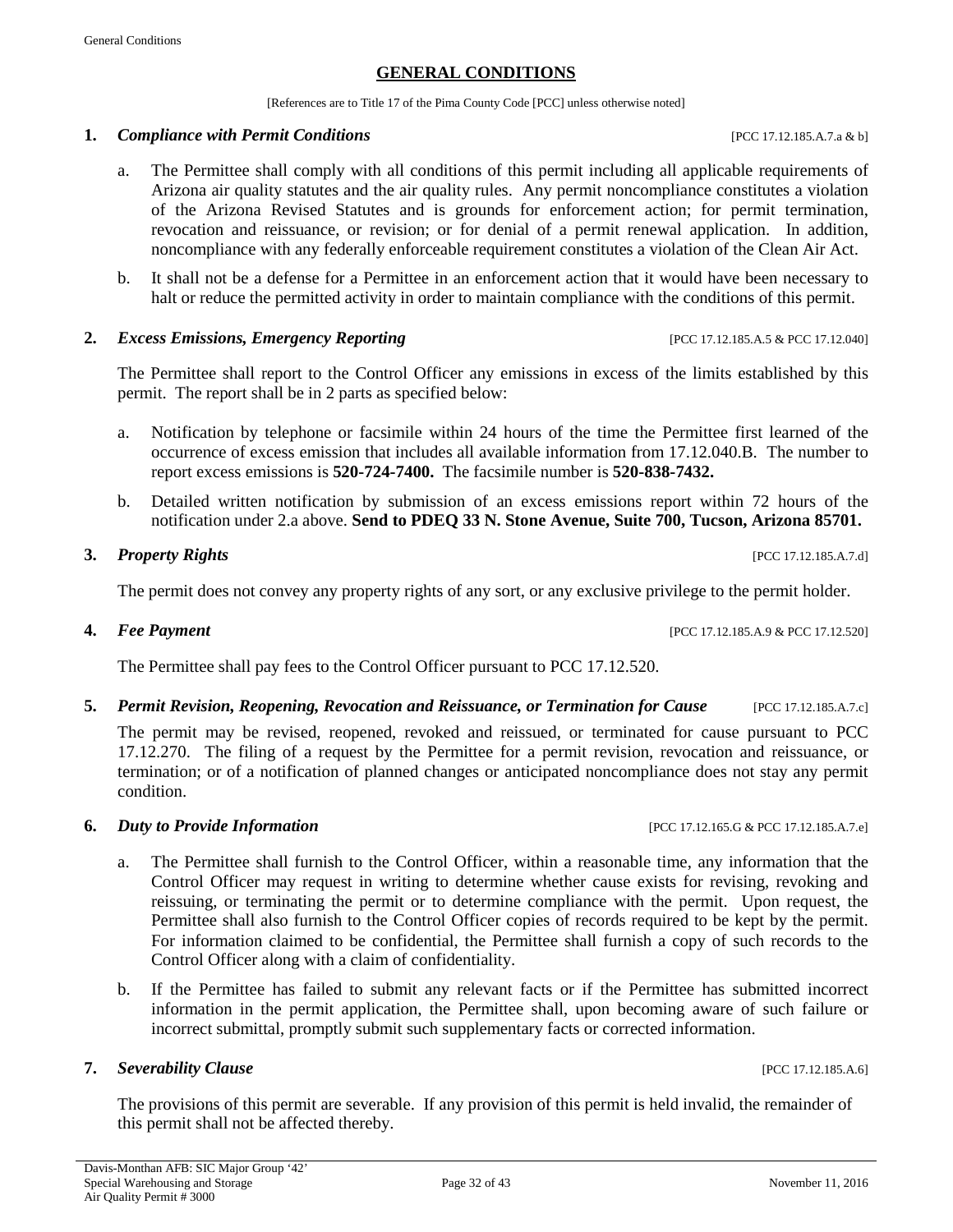# *ATTACHMENT 1 – APPLICABLE REGULATIONS*

# <span id="page-32-0"></span>**40 CFR, Part 60 Standards of Performance for New Stationary Sources**

| Subpart A  | <b>General Provisions</b> |
|------------|---------------------------|
| Appendix A | <b>Test Methods</b>       |

#### **40 CFR, Part 63 National E missions Standards for Hazardous Air Pollutants for Source Categories**

| Subpart A | <b>General Provisions</b>                                |
|-----------|----------------------------------------------------------|
|           | Subpart CCCCCC NESHAP for Gasoline Dispensing Facilities |

#### **Pima County Code Title 17, Chapter 17.12 – Permits and Permit Revisions**

#### **Article I – General Provisions**

| 17.12.010 | <b>Statutory Authority</b>                            |
|-----------|-------------------------------------------------------|
| 17.12.020 | Planning, Constructing, or Operating Without a Permit |
| 17.12.040 | Reporting requirements                                |
| 17.12.045 | Test methods and procedures                           |
| 17.12.050 | Performance tests                                     |
| 17.12.080 | Permit Display or Posting                             |

# **Article II – Individual Source Permits**

| 17.12.165 | Permit application processing procedures for Class II and Class III permits                |
|-----------|--------------------------------------------------------------------------------------------|
| 17.12.185 | Permit contents for Class II and Class III permits                                         |
| 17.12.190 | Permits containing synthetic emission limitations and standards                            |
| 17.12.235 | Facility Changes that require a permit revision                                            |
| 17.12.240 | Procedures for certain changes that do not require a permit revision Class II or Class III |
| 17.12.255 | <b>Minor Permit Revision</b>                                                               |
| 17.12.260 | <b>Significant Permit Revision</b>                                                         |
| 17.12.270 | Permit Reopenings – Revocation and reissuance – Termination                                |
| 17.12.350 | Material permit condition                                                                  |

# **Article VI – Individual Source Permits**

17.12.520 Fees related to Class II and Class III permits

#### **Pima County Code Title 17, Chapter 17.16 – Emission Limiting Standards**

#### **Article I – General Provisions**

| 17.16.010 |  |  |  | Local rules and standards; Applicability of more than one standard |
|-----------|--|--|--|--------------------------------------------------------------------|
|           |  |  |  |                                                                    |

- 17.16.020 Noncompliance with applicable standards
- 17.16.030 Odor limiting standards

# **Article II – Visible Emission Standards**

| 17.16.040 | Standards and applicability (includes NESHAP) |
|-----------|-----------------------------------------------|
| 17.16.050 | Visibility limiting standard                  |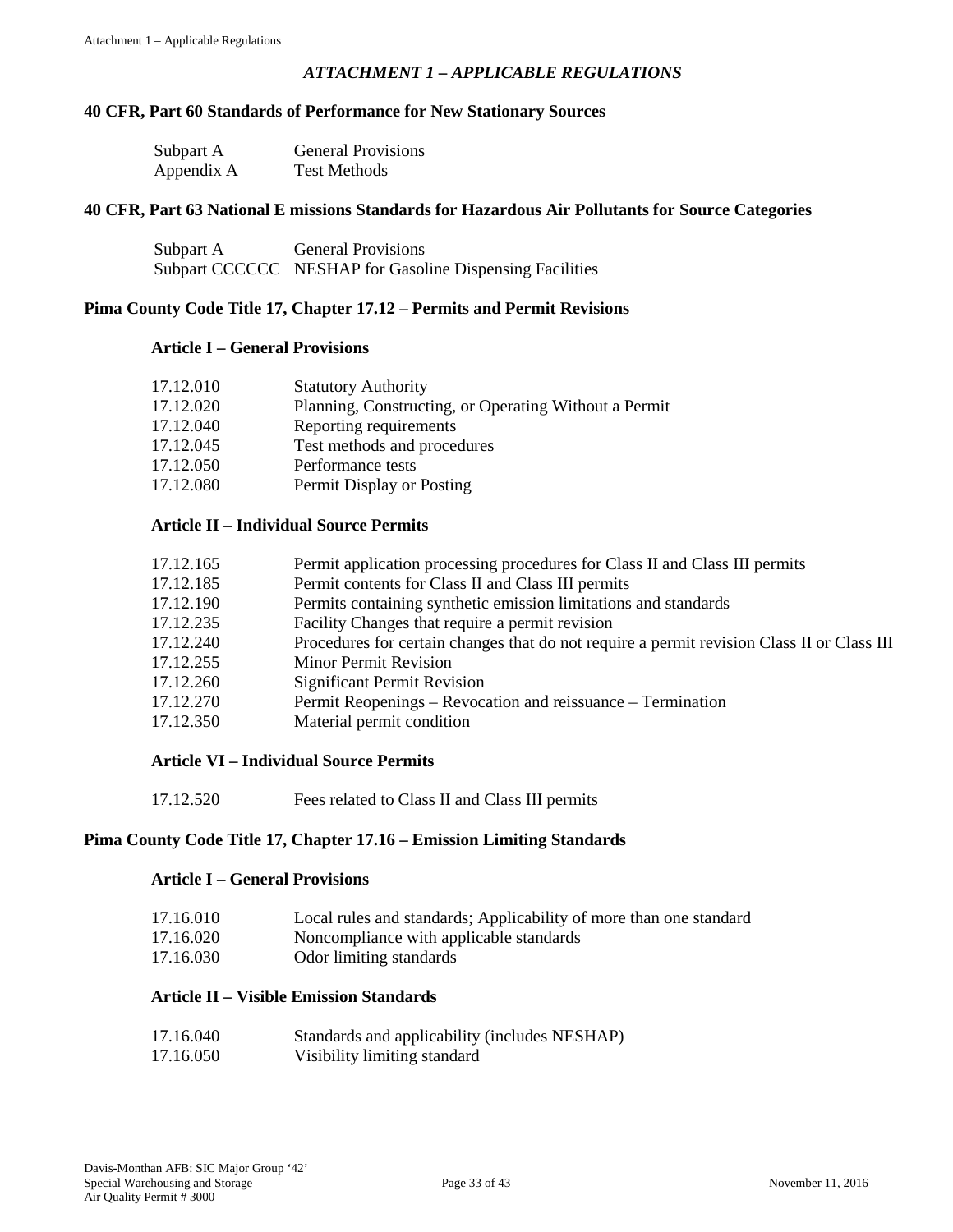# **Article III – Emissions from Existing and New Nonpoint Sources**

| 17.16.055 | General                                                       |
|-----------|---------------------------------------------------------------|
| 17.16.060 | <b>Fugitive Dust producing activities</b>                     |
| 17.16.070 | Fugitive dust emissions standards for motor vehicle operation |
| 17.16.080 | Vacant lots and open spaces                                   |
| 17.16.090 | Roads and Streets                                             |
| 17.16.100 | Particulate materials                                         |
| 17.16.110 | <b>Storage Piles</b>                                          |
|           |                                                               |

# **Article IV – New and Existing Stationary Source Performance Standards**

| 17.16.130 | Applicability                                                                  |
|-----------|--------------------------------------------------------------------------------|
| 17.16.165 | Standards of performance for fossil-fuel fired industrial commercial equipment |
| 17.16.230 | Standards of performance for storage vessels of petroleum liquids              |
| 17.16.340 | Standards of performance for stationary rotating machinery                     |
| 17.16.400 | Organic solvents and other organic materials                                   |
| 17.16.430 | Standards of performance for unclassified sources                              |

# **Article V – Emissions from New and Existing Portable Sources**

# **Pima County Code Title 17, Chapter 17.20 – Emissions Source Testing and Monitoring**

| 17.20.010 | Source sampling, monitoring and testing |
|-----------|-----------------------------------------|
| 17.20.040 | Concealment of emissions                |

# **Pima County Code Title 17, Chapter 17.24 – Emission Source Recordkeeping and Reporting**

| 17.24.020 | Record keeping for compliance determination |
|-----------|---------------------------------------------|
| 17.24.050 | Reporting as permit requirement             |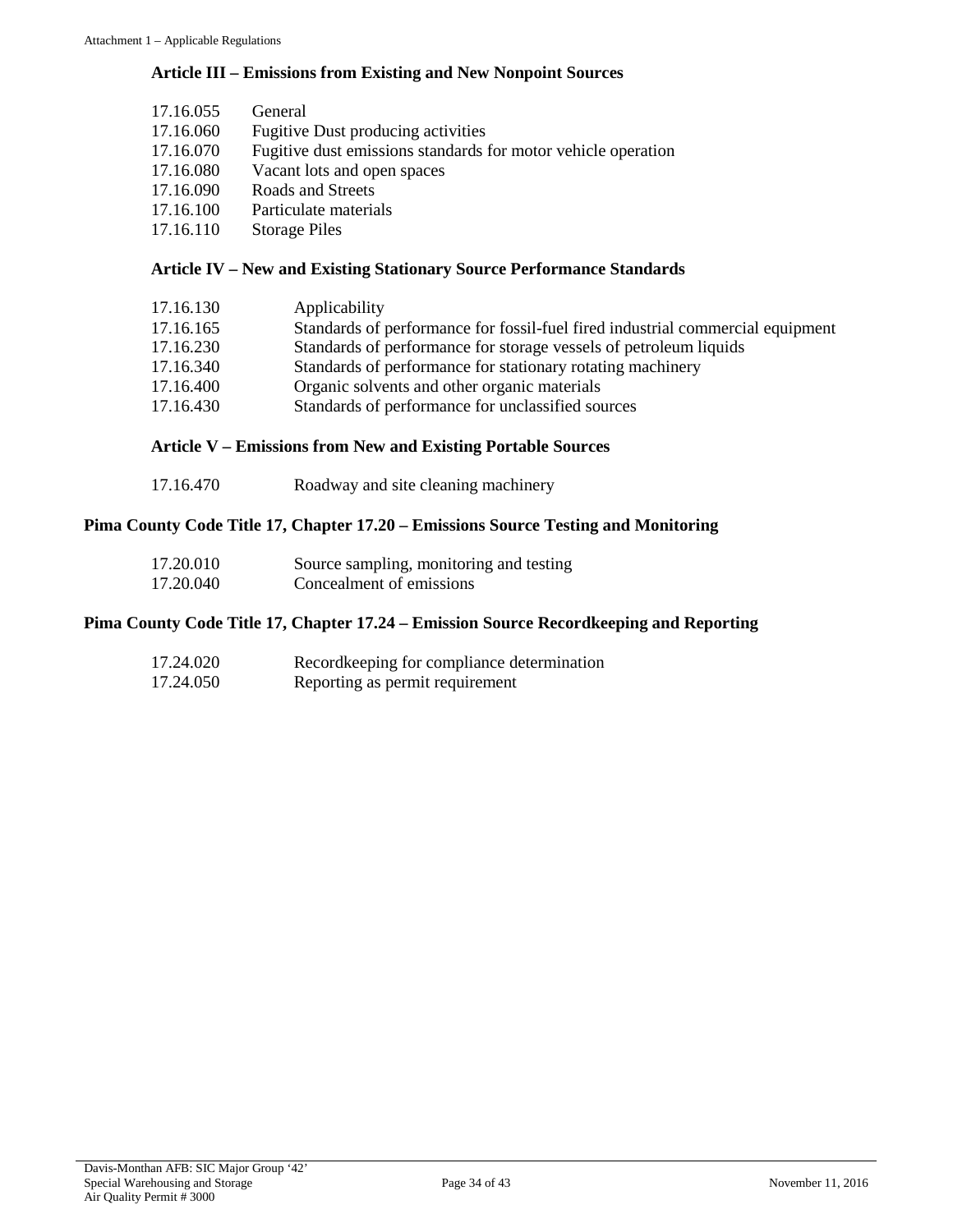# *ATTACHMENT 2 – EQUIPMENT LIST*

Equipment for which emissions are allowed by this permit are as follows:

# **Table 1 – Aircraft Engine Testing Operations (Test Cells) (Ref. Permit Section 3)**

<span id="page-34-0"></span>

| <b>Equipment/Source ID Number</b> | EPN <sup>1</sup> /<br><b>Description</b> | <b>Aircraft Engine Type</b> | <b>Allowable Models</b><br><b>Tested</b> | <b>Maximum Allowable</b><br>Tests/<br><b>Fuel Combusted</b> <sup>1</sup> | <b>Fuels Allowed</b>    | Date of<br><b>MFR</b> | <b>Date Installed</b> |
|-----------------------------------|------------------------------------------|-----------------------------|------------------------------------------|--------------------------------------------------------------------------|-------------------------|-----------------------|-----------------------|
| 01                                | JET7099-01<br><b>AMARG Test Cell</b>     | F-4E, $-4G &$<br>F-16       | $J79-GE-17$ &<br>F110-GE-100             | 800 tests or<br>150,000 Gallons                                          | Jet A, JP-5,<br>or JP-8 |                       | Pre 2004              |
| 02                                | JET7099-02<br><b>AMARG Test Cell</b>     | $F-16$<br>only              | F110-GE-100                              | 800 tests or<br>175,000 Gallons                                          | Jet A, JP-5,<br>or JP-8 |                       | Pre 2004              |

<sup>1</sup> Fuel limit estimated at 1.5 times estimated usage.

# **Table 2 – Abrasive Blasting Operations (Ref Permit Section 3)**

| <b>Equipment/Source ID</b><br><b>Number</b> | <b>EPN/Description</b>                                                     | <b>Make</b>      | <b>Model</b>    | <b>Media Usage</b><br>Limit | <b>Allowable Media</b><br><b>Type</b>                  | Date<br>-of<br><b>MFR</b> | <b>Date</b><br><b>Installed</b> |
|---------------------------------------------|----------------------------------------------------------------------------|------------------|-----------------|-----------------------------|--------------------------------------------------------|---------------------------|---------------------------------|
| 03                                          | ABCL 7428-01<br>Enclosed Drive-In<br><b>Blasting Booth</b>                 | Pauli<br>Systems | CT Series<br>DC | $13,200$ lb./year           | Sand;<br>Glass Bead; Plastic<br>Bead; or<br>Nut Shells | -                         | 2010                            |
| 04                                          | Permit-Wide<br>Non-enclosed / Field Abrasive Blasting<br><b>Operations</b> | N/A              |                 | $13,200$ lb./year           | Sand:<br>Glass Bead; Plastic<br>Bead; or<br>Nut Shells |                           |                                 |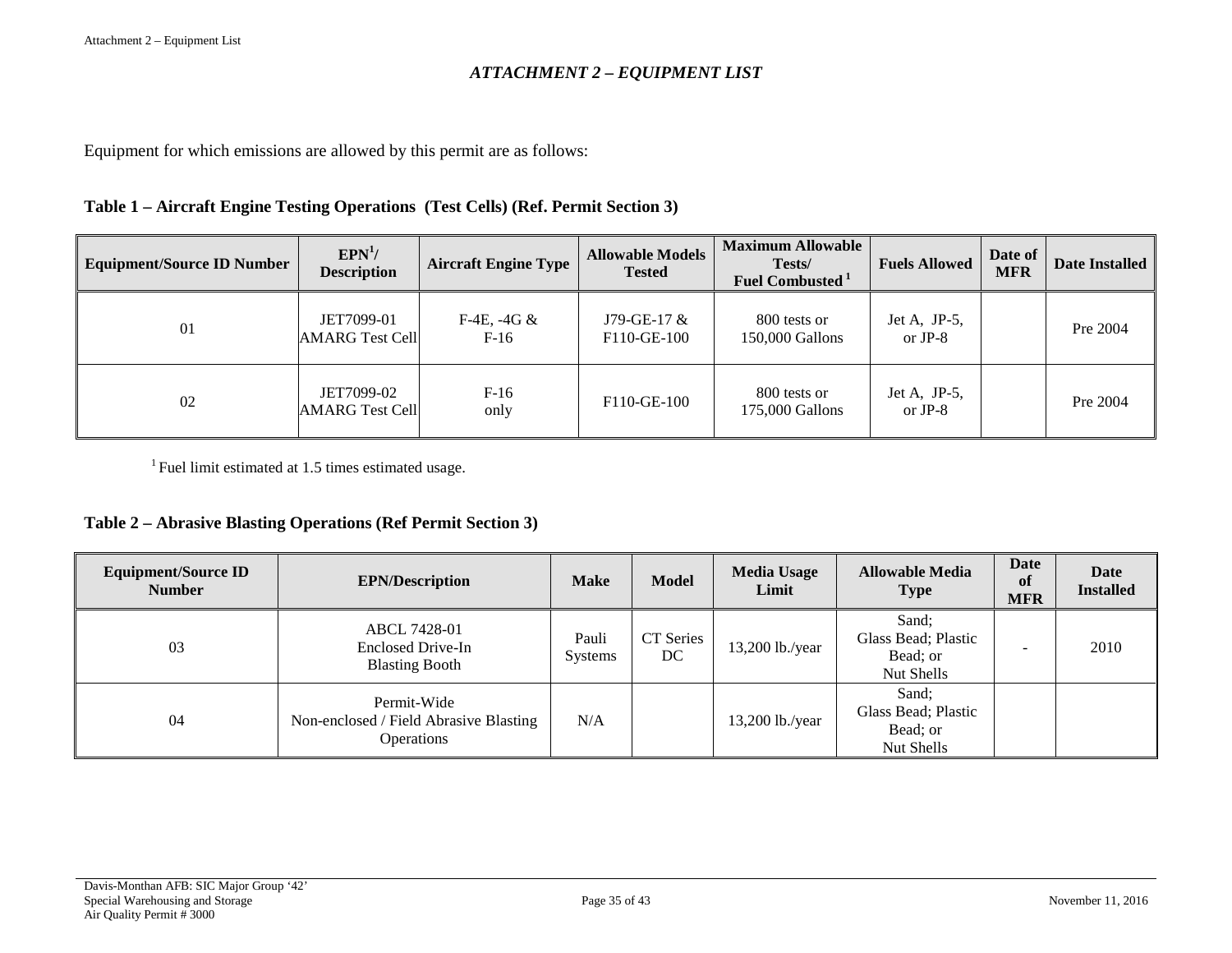#### **Table 3 – Enclosed Surface Coating Operations (Ref. Permit Section 3)**

| <b>Equipment/Source ID</b><br><b>Number</b> | <b>EPN/Description</b>                                              | <b>Make</b> | <b>Model</b>          | Usage Limit $1$ | <b>Allowable</b><br>Emissions <sup>1</sup> | <b>Allowable Media</b>         | Date of<br><b>MFR</b> | <b>Date</b><br><b>Installed</b> |
|---------------------------------------------|---------------------------------------------------------------------|-------------|-----------------------|-----------------|--------------------------------------------|--------------------------------|-----------------------|---------------------------------|
| 05                                          | SURF7213-01<br><b>Enclosed Surface Coating</b><br><b>Operations</b> | JBI<br>Inc. | <b>IDB-7322-</b><br>د | N/A             | 75 tons/year<br><b>VOC</b><br>$< 90$ tpy)  | Surface Coatings &<br>Solvents |                       | 2010                            |

<sup>1</sup> Voluntary VOC emissions limited to 75 tons of VOC/year (See conditions 31.a and 36.a, b). If otherwise unknown or not required to document VOC content of each component used, assume a maximum VOC content of 70% (by weight) with a maximum density of 10 lb/gal for surface coatings (or 7 lb/gal); and a maximum VOC content of 100% (by weight), with a maximum density of 10 lb/gal for solvents (or 10 lb/gal); with solvent use estimated at 50% of the coating volume on a per gallon basis; or an emission rate of 8.0 lbs of VOC emitted per combined gallon used (surface coating + solvents).

# **Table 4 – Architectural Coating Operations (Ref. Permit Section 3)**

| Equipment/Source<br><b>ID</b> Number | <b>EPN/Description</b>                                    | <b>Make</b> | Model | Usage Limit $1$ | <b>Allowable</b><br>Emissions <sup>1</sup> | <b>Allowable Media</b>            | Date of<br><b>MFR</b> | Date<br><b>Installed</b> |
|--------------------------------------|-----------------------------------------------------------|-------------|-------|-----------------|--------------------------------------------|-----------------------------------|-----------------------|--------------------------|
| 06                                   | Permit-Wide<br>Architectural Coating<br><b>Operations</b> | $N/A$ .     | N/A   | N/A             | N/A                                        | Surface Coatings $\&$<br>Solvents |                       |                          |

**<sup>1</sup>** Architectural Coating Operations are considered fugitive emission sources and not counted towards VOC for Title V purposes.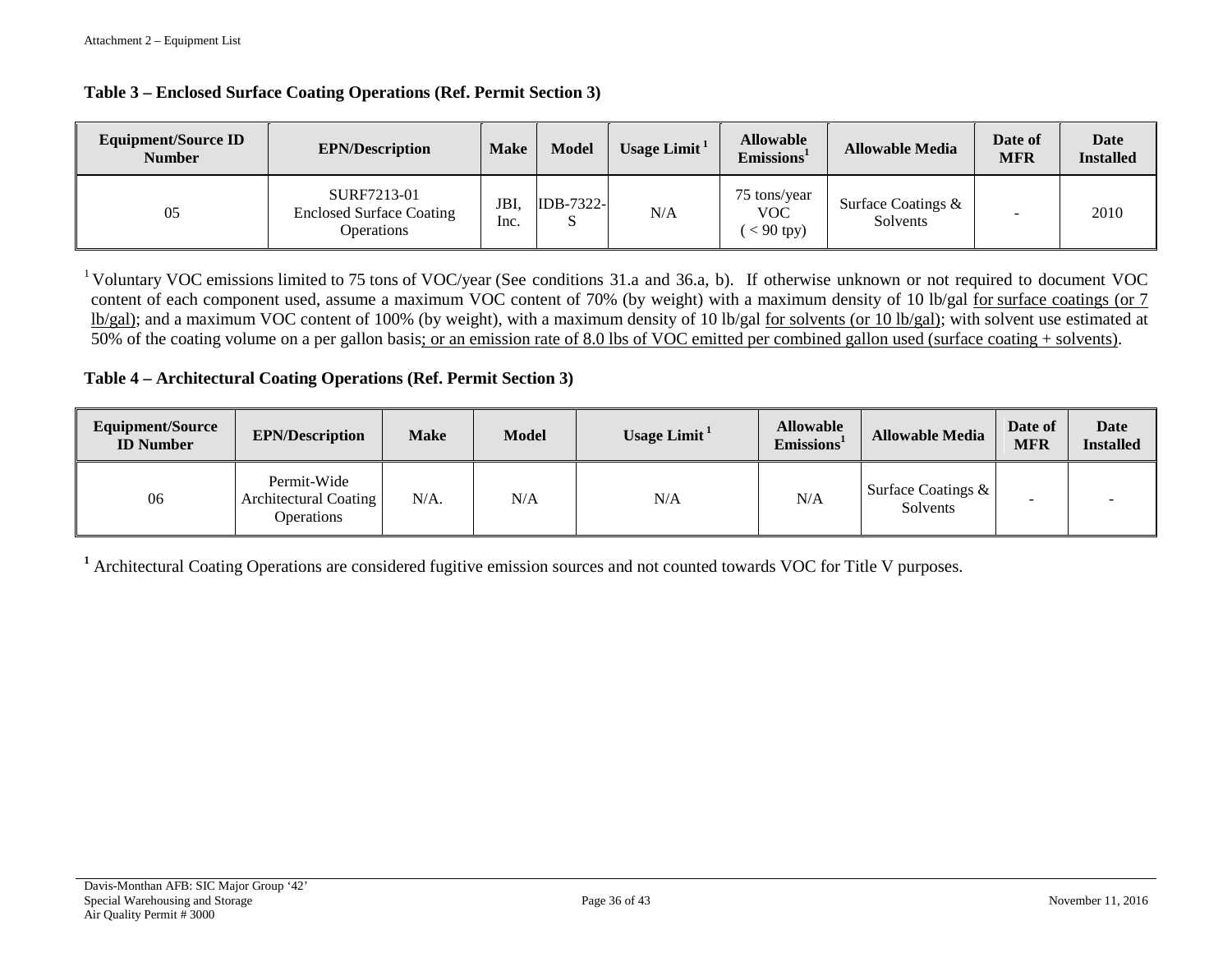# **Table 5 – Solvent Degreasing/Cleaning Operations (Ref. Permit Section 3)**

| <b>Equipment/Source</b><br><b>ID</b> Number | <b>EPN/Description</b>                                         | <b>Make</b>  | <b>Model</b> | <b>Solvent Media</b>           | Date of<br><b>MFR</b>    | <b>Date Installed</b> |
|---------------------------------------------|----------------------------------------------------------------|--------------|--------------|--------------------------------|--------------------------|-----------------------|
| 07                                          | DEGR7222-01<br>Degreasing Unit<br>309 SPTS (AGE)               | Safety Kleen | System One   | SafetyKleen-<br>PRF680 Type II |                          | 2015                  |
| 08                                          | DEGR7391-01<br>Degreasing Unit<br>577 CMRS/MXDPB (NDI)         | Safety Kleen | System One   | SafetyKleen-<br>PRF680 Type II | $\overline{\phantom{a}}$ | Oct-2002              |
| 09                                          | DEGR7436-01<br>Degreasing Unit<br>576 AMRS/MXDPBB (Hydraulics) | Safety Kleen | System One   | SafetyKleen-<br>PRF680 Type II | $\blacksquare$           | Oct-2002              |
| 10                                          | DEGR7442-01<br>576 AMRS/MXDPBB (Engine Shop)                   | Safety Kleen | System One   | SafetyKleen-<br>PRF680 Type II |                          | Oct-2002              |
| 11                                          | DEGR7448-01<br>578 SDS/MXDPB Process-In                        | Safety Kleen | System One   | SafetyKleen-<br>PRF680 Type II |                          | Oct-2002              |

# **Table 6 – Miscellaneous Chemical/Materials Usage (Ref. Permit Section 3)**

| Equipment/Source<br><b>ID</b> Number | <b>EPN/Description</b>                                                   | <b>Make</b> | <b>Model</b> | Capacity | Allowable <sup>1</sup><br><b>Emissions</b> | Media                                          | Date<br>of<br><b>MFR</b> | <b>Date</b><br><b>Installed</b> |
|--------------------------------------|--------------------------------------------------------------------------|-------------|--------------|----------|--------------------------------------------|------------------------------------------------|--------------------------|---------------------------------|
| 12                                   | MISCAMARG-01<br>Miscellaneous<br>Chemical/Materials<br>Permit-Wide Total |             | -            |          | 1.95 tpy HAPs                              | Paints,<br>Adhesives,<br>Coatings,<br>Solvents |                          |                                 |

**<sup>1</sup>** Includes fugitive and point source HAP emissions from chemical/materials use (includes enclosed surface coating operations).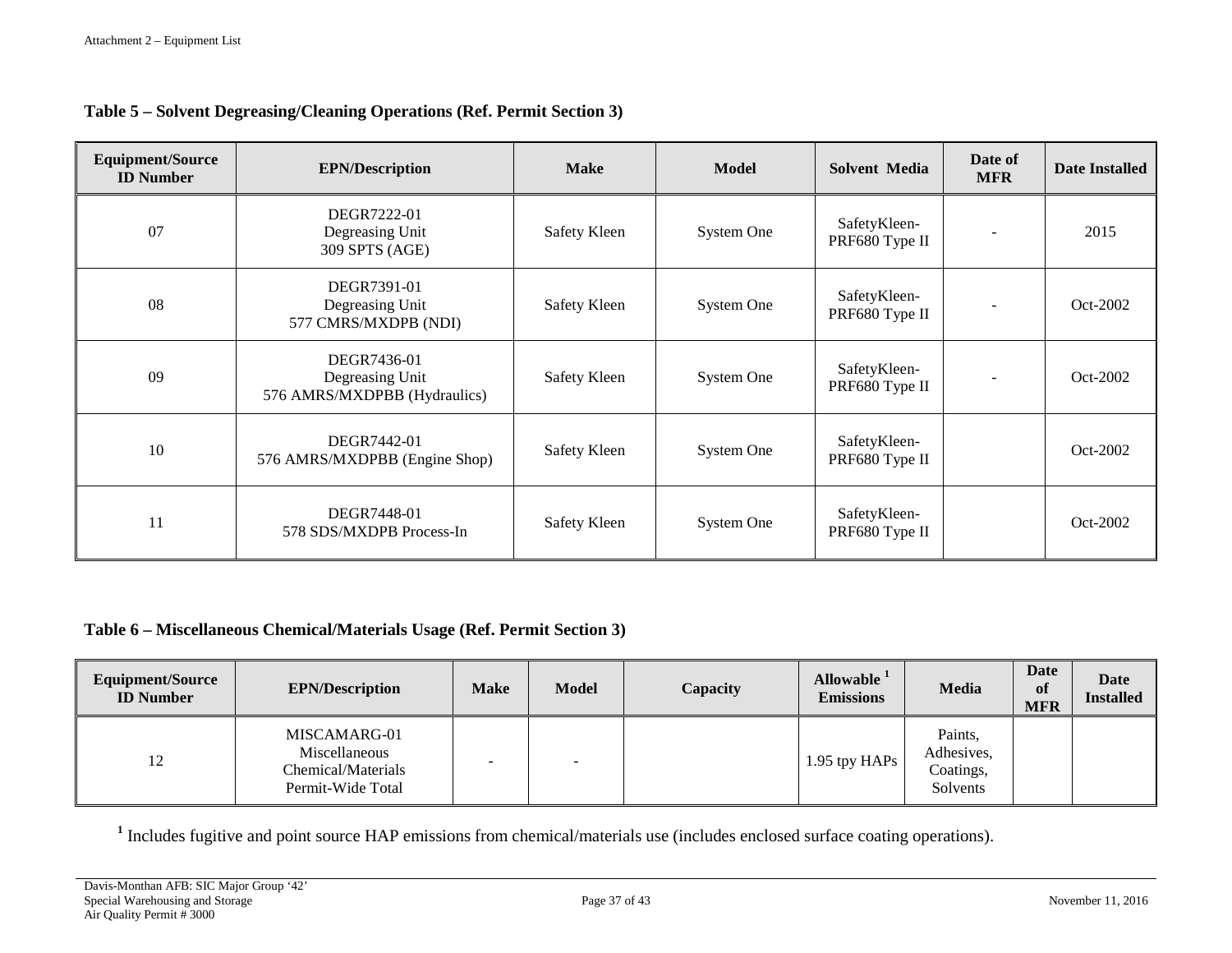# **Table 6 – Boilers & Heaters (Ref Permit Section 4)**

| <b>Equipment/Source</b> | EPN/                         | <b>MFR/Model</b>     | <b>Serial</b>               | <b>Maximum</b>           | <b>Date</b>              | Date                     | <b>Allowable Fuels</b><br>and Annual Limits |                     |                               | <b>Applicability</b>            |
|-------------------------|------------------------------|----------------------|-----------------------------|--------------------------|--------------------------|--------------------------|---------------------------------------------|---------------------|-------------------------------|---------------------------------|
| <b>ID</b> Number        | <b>Description</b>           | <b>Model</b>         | Number/<br><b>Unique ID</b> | <b>Rated</b><br>Capacity | of<br><b>MFR</b>         | <b>Installed</b>         | <b>Natural</b><br><b>Gas</b>                | <b>Fuel Oil</b>     | <b>NSPS</b><br><b>Subpart</b> | <b>NESHAP</b><br><b>Subpart</b> |
|                         |                              |                      |                             |                          |                          |                          | (hrs)                                       | (Gal, hrs, CF, % S) | Dc                            | <b>JJJJJJ</b>                   |
| 20                      | ECOM7213-01<br>Heater        | <b>RUPP</b><br>RAM30 | <b>TBD</b>                  | 1.925<br>MMBtu/hr        | $\overline{\phantom{0}}$ | $\overline{\phantom{a}}$ | 8.760                                       | N/A                 | N <sub>0</sub>                | N/A                             |
| 31                      | ECOM7328-01<br><b>Boiler</b> | Patterson Kelly      | <b>TBD</b>                  | 1.5<br>MMBtu/hr          |                          | $\overline{\phantom{0}}$ | 8.760                                       | N/A                 | N <sub>o</sub>                | N/A                             |
| 32                      | ECOM7505-01<br>Boiler        | Patterson Kelly      | <b>TBD</b>                  | 1.5<br>MMBtu/hr          |                          | ۰                        | 8.760                                       | N/A                 | N <sub>0</sub>                | N/A                             |

# **Table 7 – Stationary Rotating Machinery (Ref. Permit Section 5)**

| Equipment<br><b>Number</b> | <b>Description</b>                           | <b>MFR</b>     | <b>Model</b>       | <b>Serial Number/</b><br><b>Unique ID</b> | <b>Maximum Rated</b><br>Capacity | <b>Run Hour</b><br>Limitations | <b>Fuels Used /</b><br>Limitations | Date of<br><b>MFR</b> | Date<br><b>Installed</b> |
|----------------------------|----------------------------------------------|----------------|--------------------|-------------------------------------------|----------------------------------|--------------------------------|------------------------------------|-----------------------|--------------------------|
| 33                         | Micro-Turbine<br>Generator<br>ICOM7428-01    | Capstone       | C <sub>200</sub>   | <b>TBD</b>                                | 2.28<br>MMBtu/hr                 | Unlimited<br>8760              | Natural Gas /<br>19.581 MMcf       | Unknown               | April 2012               |
| 34                         | Micro-Turbine<br>Generator<br>ICOM7830-01    | Capstone       | C65-ICHP           | <b>TBD</b>                                | 0.842<br>MMBtu/hr                | Unlimited<br>8760              | LPG/Propane /<br>80,173 gal        | Unknown               | <b>July 2011</b>         |
| 35                         | Emergency<br>Generator<br>ICOM7328-01        | John Deere     | 6081AF001          | <b>TBD</b>                                | 241 Hp                           | 100 hours                      | Diesel                             | 2003                  | 2004                     |
| 36                         | Emergency<br>Generator<br>ICOM7610-01        | Kohler         | 30ROZ281           | TBD                                       | 66 Hp                            | 100 hours                      | Diesel                             | 2000                  | 2000                     |
| 37                         | Emergency<br>Generator<br>ICOM83106-01       | Kohler         | 50ROZK             | <b>TBD</b>                                | 66 Hp                            | 100 hours                      | Diesel                             | 2000                  | 2000                     |
| 38                         | <b>Emergency Fire</b><br>Pump<br>ICOM7505-01 | Detroit Diesel | DDFB-T6AT-<br>7005 | <b>TBD</b>                                | 315 Hp                           | 100 hours                      | Diesel                             | 1993                  | 1993                     |
| 39                         | Emergency<br>Fire Pump<br>ICOM7505-02        | Detroit Diesel | DDFB-T6AT-<br>7005 | <b>TBD</b>                                | 315 Hp                           | 100 hours                      | Diesel                             | 1993                  | 1993                     |

<sup>1</sup> Allowable hours of operation for emergency generators are limited to maintenance testing and readiness checks. There is no limit on hours of operations during true emergencies.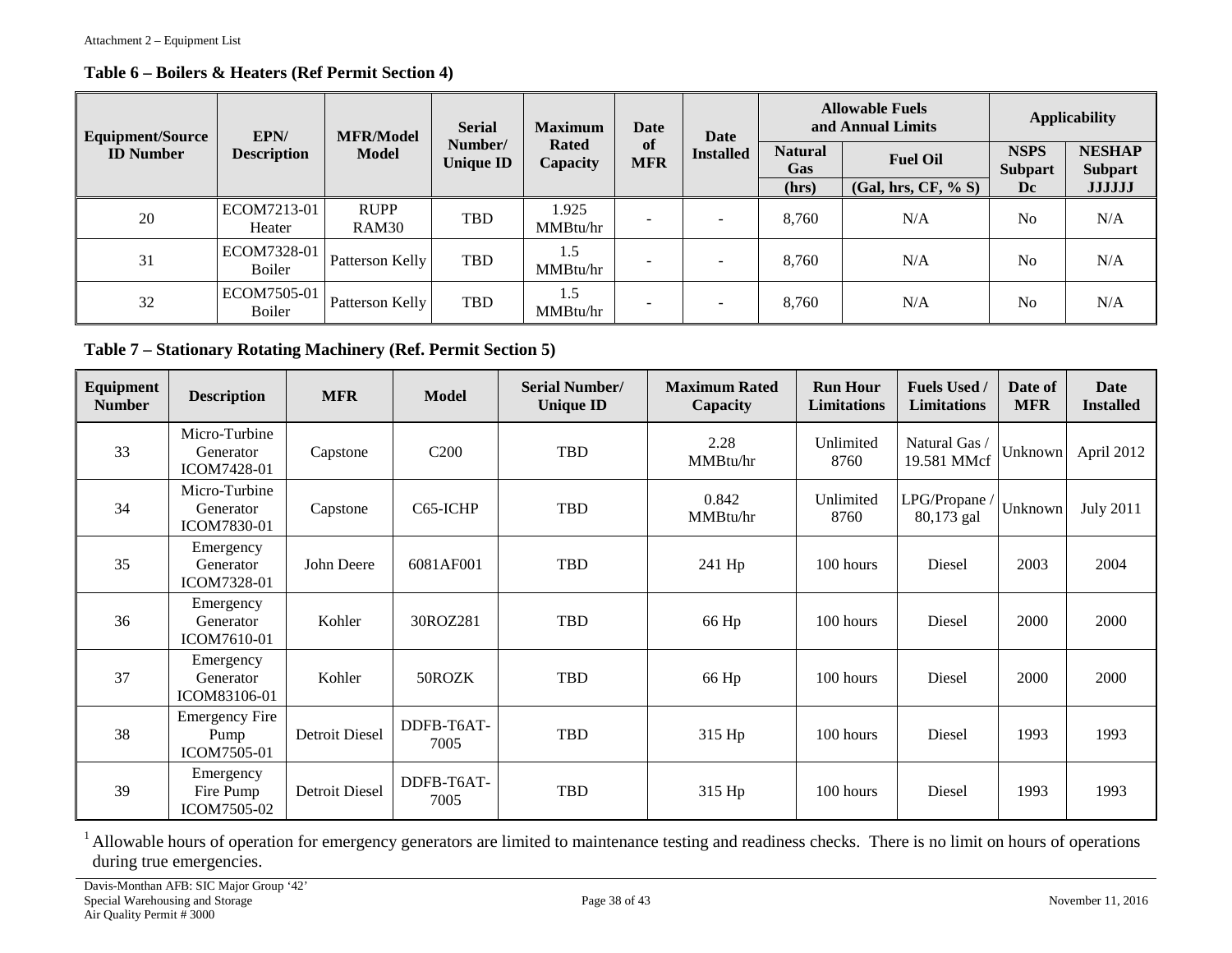| <b>Equipment Number</b> | Description $1$                                                               | <b>MFR</b> | <b>Model</b> | <b>Serial Number/</b><br><b>Unique ID</b> | <b>Maximum Rated</b><br>Capacity | <b>Fuel Type</b>      | <b>Fuel</b><br><b>Throughput</b><br><b>Limitations</b> | <b>Date</b><br>of<br><b>MFR</b> | Date<br><b>Installed</b> |
|-------------------------|-------------------------------------------------------------------------------|------------|--------------|-------------------------------------------|----------------------------------|-----------------------|--------------------------------------------------------|---------------------------------|--------------------------|
| 40                      | $GDF-1$<br>FLDS7337-01<br><b>AMARG Military</b><br><b>Service Station</b>     | Unknown    | Unknown      | UST7337-01                                | 3,000 gallons                    | Gasoline              | 160,000 Gal.<br>Combined<br>7337-01 & 02               | Unknown                         | 1970                     |
| 41                      | $GDF-1$<br>FLDS/UST7337-02<br><b>AMARG Military</b><br><b>Service Station</b> | Unknown    | Unknown      | UST7337-01                                | 3,000 gallons                    | Gasoline              | 160,000 Gal.<br>Combined<br>7337-01 & 02               | Unknown                         | 1970                     |
| 43                      | FLDS7337-03<br><b>AMARG Military</b><br><b>Service Station</b>                | Unknown    | Unknown      | UST7337-03                                | 3000 gallons                     | Diesel/Bio-<br>Diesel | 200,000 Gal.<br>7337-03                                |                                 |                          |
| 43                      | FLDSP7222-01                                                                  | Unknown    | Unknown      | UST7222-01                                | 5000 gallons                     | Jet-A                 | 2,000,000 Gal<br>Combined<br>7222-01                   |                                 |                          |
| 44                      | FLDSP722-02                                                                   | Unknown    | Unknown      | UST7222-02                                | 5000 gallons                     | Jet-A                 | 7222-02                                                |                                 |                          |

# **Table 8 – Affected Fuel Storage and Dispensing Facilities (Ref. Permit Section 6)**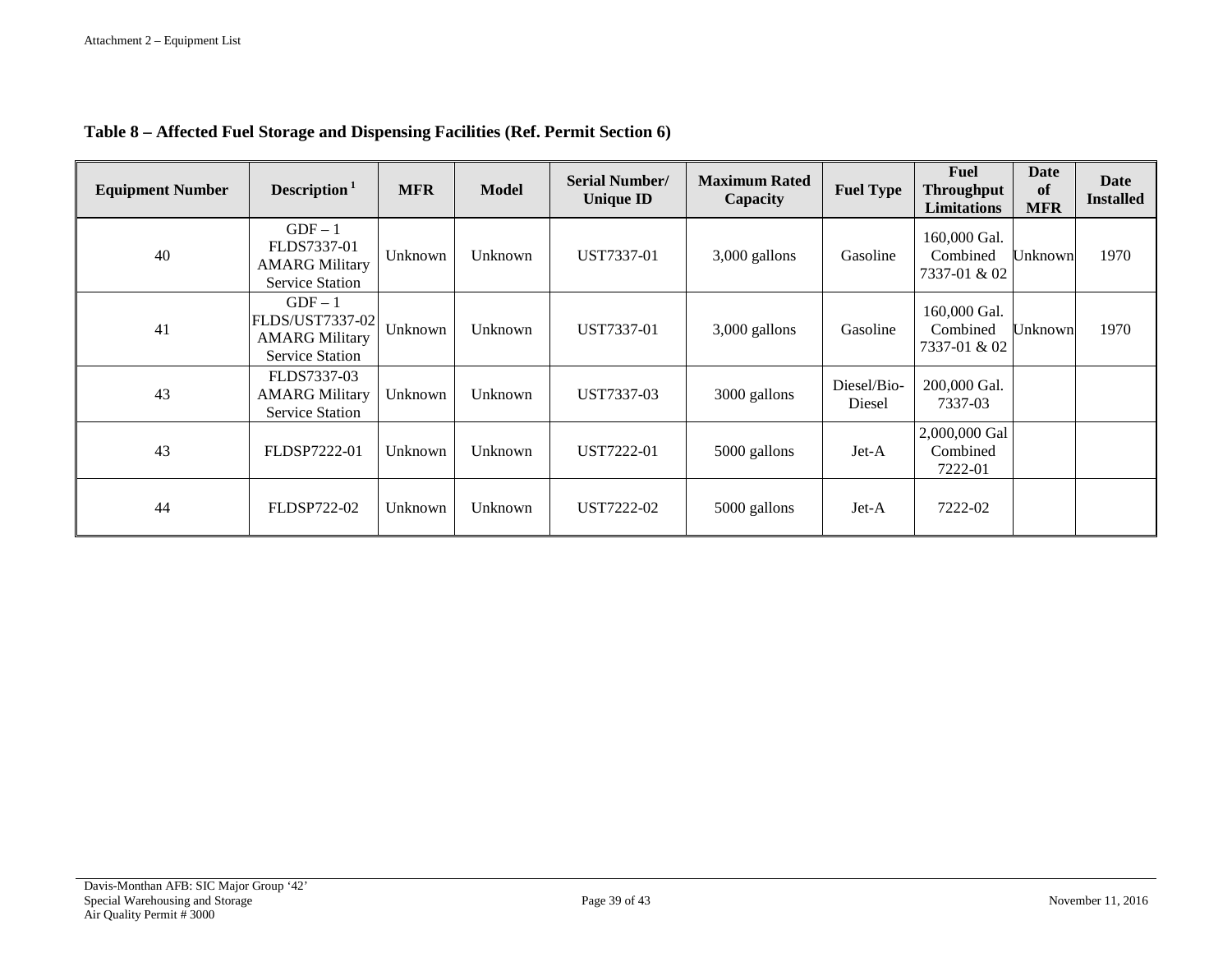# *ATTACHMENT 3 - INSIGNIFICANT ACTIVITIES*

The following equipment or operations have been determined by the control officer, because of their size or production rate, to be de minimus emission sources and insignificant or trivial activities in accordance with PCC 17.04.340.A.(114)

<span id="page-39-0"></span>

| <b>Description</b>                                                                                                                                                                                                                                                                                                                                                                                                                                                                                                                                                                                        | <b>Maximum Rated</b><br>Capacity | <b>Fuels Used</b>            |
|-----------------------------------------------------------------------------------------------------------------------------------------------------------------------------------------------------------------------------------------------------------------------------------------------------------------------------------------------------------------------------------------------------------------------------------------------------------------------------------------------------------------------------------------------------------------------------------------------------------|----------------------------------|------------------------------|
| Landscaping, building maintenance, or janitorial services.                                                                                                                                                                                                                                                                                                                                                                                                                                                                                                                                                |                                  |                              |
| Various Diesel or Gas Turbine Fuel Oil Storage Tanks                                                                                                                                                                                                                                                                                                                                                                                                                                                                                                                                                      | $\leq$ 40,000 gallons ea.        | Diesel, Jet-A,<br>JP-5, JP-8 |
| Batch mixers.                                                                                                                                                                                                                                                                                                                                                                                                                                                                                                                                                                                             | $\leq$ 5 cubic feet              |                              |
| Wet sand and gravel production facilities whose permanent in-plant roads are paved and cleaned to control dust. This does not<br>include activities in emissions units which are used to crush or grind any nonmetallic minerals.                                                                                                                                                                                                                                                                                                                                                                         | $\leq$ 200 tons/hour             |                              |
| Hand-held or manually operated equipment used for buffing, polishing, carving, cutting, drilling, machining, routing, sanding,<br>sawing, surface grinding, or turning of ceramic art work, precision parts, leather, metals, plastics, fiberboard, masonry, carbon,<br>glass or wood.:<br>Fiber Glass Sanding Booth FIBR7401A-01.<br>Woodworking sources at Bldgs 7431 and 7391.<br>Permit-wide small commercial abrasive blasting cabinets provided they equipped with filtration control devices.                                                                                                      |                                  |                              |
| <b>Powder Coating Operations</b>                                                                                                                                                                                                                                                                                                                                                                                                                                                                                                                                                                          |                                  |                              |
| Internal combustion (IC) engine-driven compressors, IC engine-driven electrical generator sets, and IC engine-driven water<br>pumps used only for emergency replacement or standby service.<br>Note: Portable or temporary IC engines or other non-road engines that operate, or are planned for operation, at a fixed location<br>for more than 12 months are subject to stationary source permitting requirements. Portable or temporary IC located at a facility,<br>may be required to keep records showing when the sources are transferred to or from the facility, or moved to alternate locations |                                  |                              |
| at the facility in order to establish that the sources are not stationary IC engines.                                                                                                                                                                                                                                                                                                                                                                                                                                                                                                                     |                                  |                              |
| Lab equipment used exclusively for chemical and physical analyses.                                                                                                                                                                                                                                                                                                                                                                                                                                                                                                                                        |                                  |                              |
| Trivial activities as provided in PCC 17.04.340.A.237 a through xx.                                                                                                                                                                                                                                                                                                                                                                                                                                                                                                                                       |                                  |                              |
| The following additional activities:1) Application of Spraylat coatings, provided VOC and HAP emissions remain<br>insignificant (<10 tpy VOC) and contains no HAP (Any volatile HAP must be recorded under the Miscellaneous<br>Chemical Materials category in condition 39. 2) Welding for general maintenance and upkeep activities provided these<br>activities are not conducted as part of a manufacturing process, are not related to the source's primary business activity,<br>and do not otherwise trigger a permit revision.                                                                    |                                  |                              |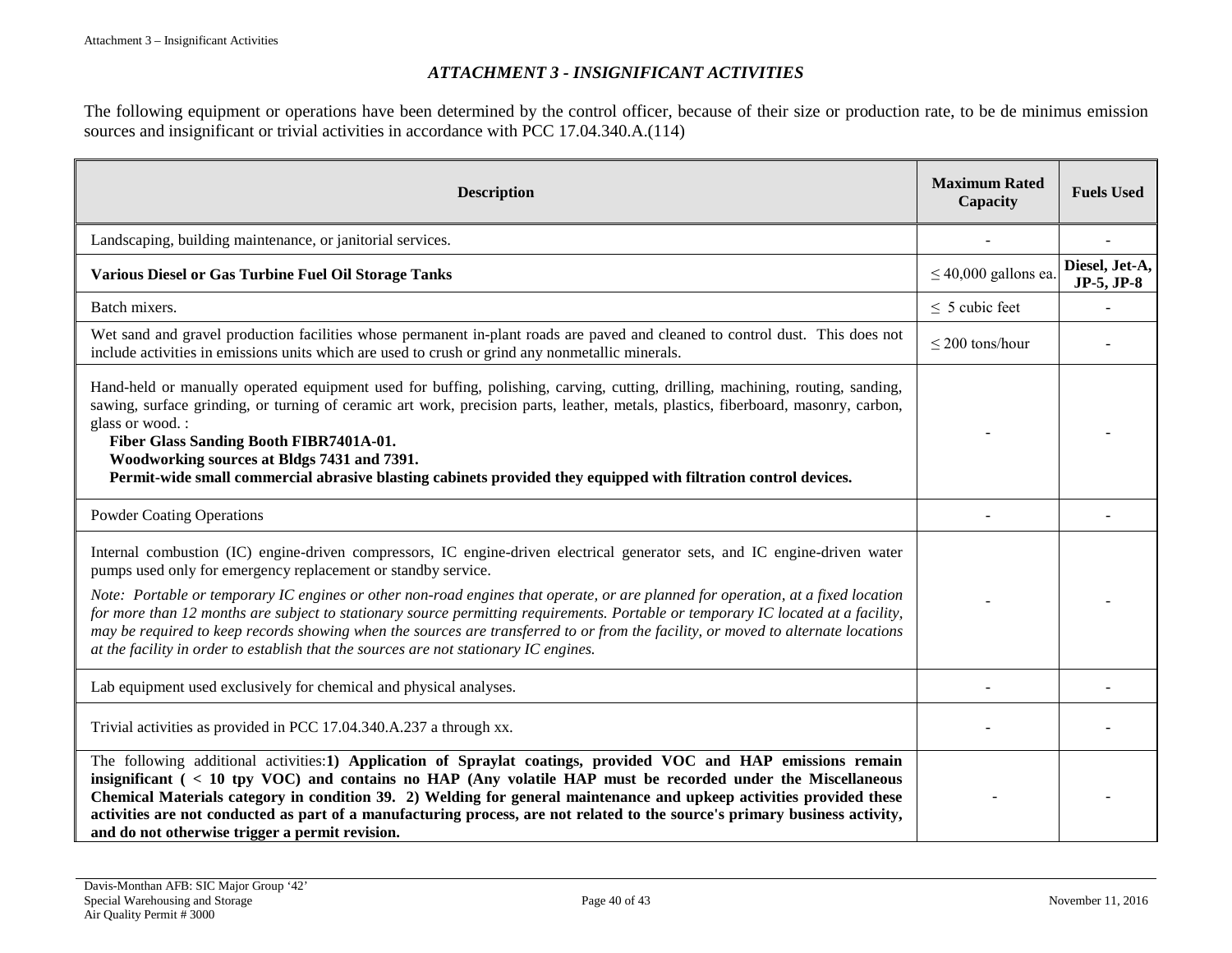# *ATTACHMENT 4 – EMISSIONS DISCHARGE OPACITY LIMITING STANDARDS*

<span id="page-40-0"></span>

|                                              | <b>Instantaneous Opacity Measurements</b> | <b>Maximum</b>                          |                                   |                                        |
|----------------------------------------------|-------------------------------------------|-----------------------------------------|-----------------------------------|----------------------------------------|
| <b>Type of Source</b>                        | <b>Required No.</b><br>(For a Set)        | <b>Excluded No.</b><br>(Highest Values) | N. to Use For<br><b>Averaging</b> | <b>Allowable Average</b><br>Opacity, % |
| <b>Cold Diesel</b><br>Engines <sup>1</sup>   | 25                                        |                                         | 25                                | 60                                     |
| <b>Loaded Diesel</b><br>Engines <sup>2</sup> | 26                                        |                                         | 25                                | 60                                     |
| Other Sources <sup>3</sup>                   | 25                                        |                                         | 25                                | 20                                     |

# **PCC 17.16.040**

 $1$  Applicable to the first 10 consecutive minutes after starting up a diesel engine.

<sup>2</sup> Applicable to a diesel engine being accelerated under load.

<sup>3</sup> Any source not otherwise specifically covered within this table, unless otherwise specifically covered in this permit.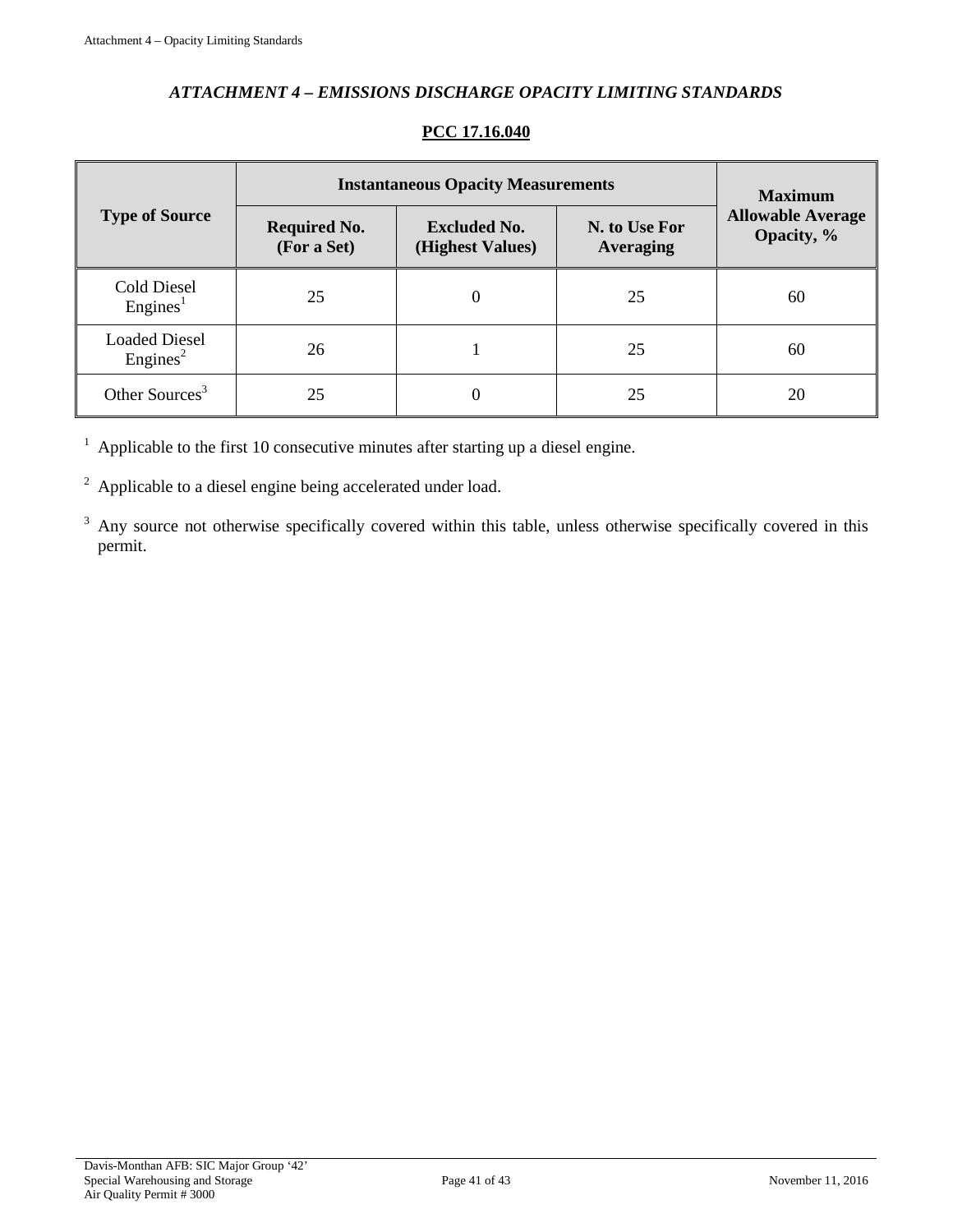# *ATTACHMENT 5 - SAMPLE PORTABLE SOURCE LOCATION LOG*

<span id="page-41-0"></span>

|                                    | Company Equipment ID. No:                    |
|------------------------------------|----------------------------------------------|
| Portable Source Description/Model: | <b>Fuel Burning Equipment</b><br>No results. |
|                                    | Model or Size :                              |

Date of Manufacture: \_\_\_\_\_\_\_\_\_\_\_\_\_\_\_\_\_\_\_\_\_\_\_\_\_\_

| <b>Site Location</b> | <b>Initial Date at</b><br>Location | Date Moved to<br><b>Storage Area</b> |
|----------------------|------------------------------------|--------------------------------------|
|                      |                                    |                                      |
|                      | <b>Operating Hours:</b>            | <b>Operating Hours:</b>              |
|                      |                                    |                                      |
|                      | <b>Operating Hours:</b>            | <b>Operating Hours:</b>              |
|                      |                                    |                                      |
|                      | <b>Operating Hours:</b>            | <b>Operating Hours:</b>              |
|                      |                                    |                                      |
|                      | <b>Operating Hours:</b>            | <b>Operating Hours:</b>              |
|                      |                                    |                                      |
|                      | <b>Operating Hours:</b>            | <b>Operating Hours:</b>              |
|                      |                                    |                                      |
|                      | <b>Operating Hours:</b>            | <b>Operating Hours:</b>              |
|                      |                                    |                                      |
|                      | <b>Operating Hours:</b>            | <b>Operating Hours:</b>              |
|                      |                                    |                                      |
|                      | <b>Operating Hours:</b>            | <b>Operating Hours:</b>              |
|                      |                                    |                                      |
|                      | <b>Operating Hours:</b>            | <b>Operating Hours:</b>              |

\* If applicable, please indicate the process rate in lbs/hr, hp, or MMbtu/hour